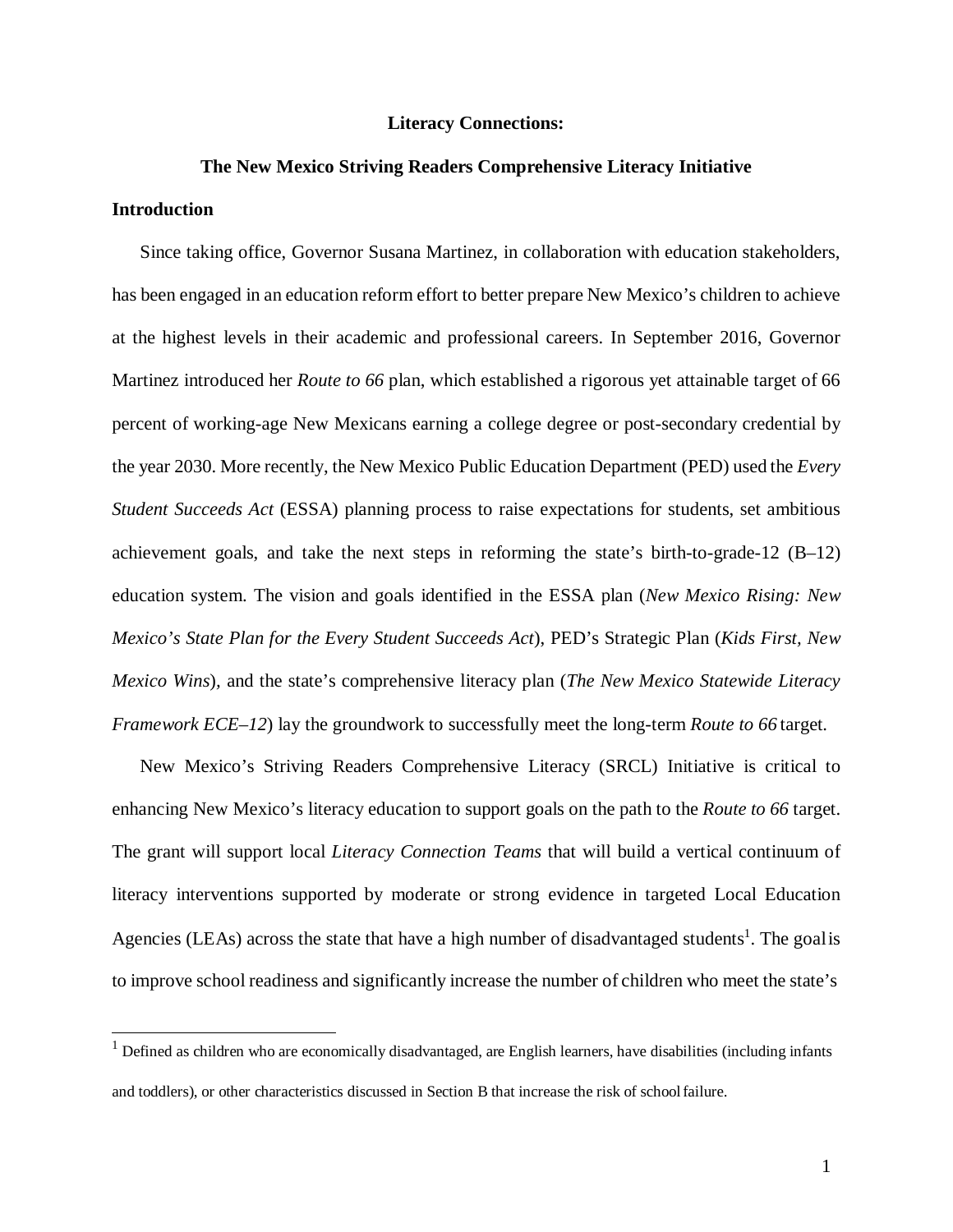language and literacy standards by: (1) Supporting early language and literacy skills from birth to age 5; (2) Ensuring that children are "reading to learn" by third grade; and (3) Increasing reading proficiency for children in grades 4–12 with a focus on serving disadvantaged children across the B–12 continuum.

New Mexico has the leadership and organizational infrastructure to implement a high-quality plan for the SRCL grant. PED has ambitious goals for the grant that are aligned with the performance measures of the SRCL federal notice and consistent with the targets set in thestate's ESSA plan. PED expects to see a significant impact in state literacy outcomes driven by the estimated 30,000 children in at least 12 districts who will be impacted by the grant funding<sup>2</sup>. Table 1 (below) provides the state's outcome goals. LEAs will provide local goals in their subgranting proposals that align with these state goals. Progress toward goals will be evaluated each year as part of the project's state and local Continuous Program Improvement (CPI) processes.

The graphics following the table outline the implementation of key activities over the threeyear grant period as well as the state's logic model charting the relationship between activities at the state, LEA, and school/teacher levels and the anticipated outcomes. The timeline assumes a start date of December 2017. Both the activities and components of the logic model are described in detail in Sections (A) though (C).

<span id="page-1-0"></span> $2$  The methodology used to establish the funding categories and estimate the number of children served is described in Section D.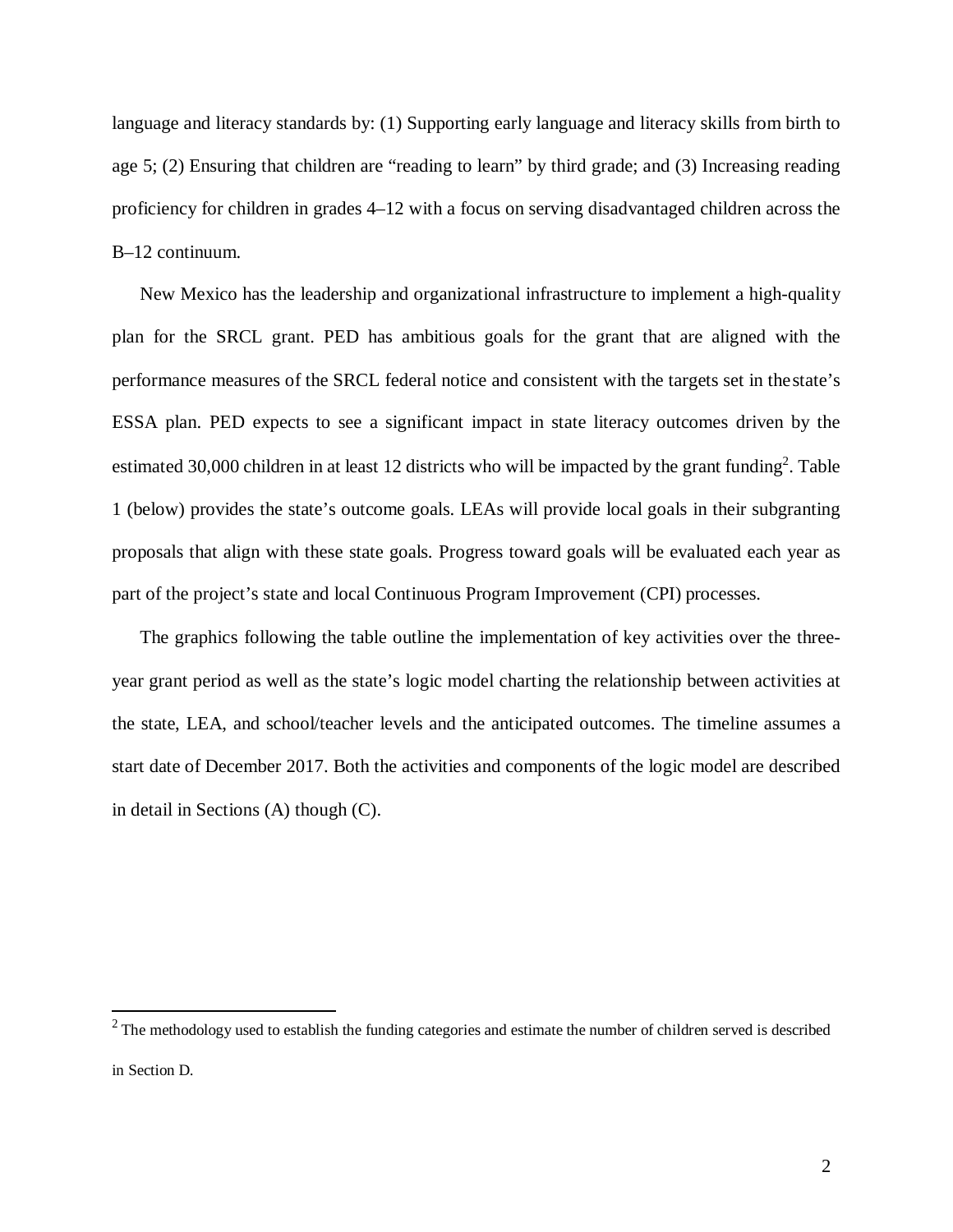| Age 4 (oral language)            | <b>Baseline</b> (2016) | <b>End of SRCL Grant</b> | <b>ESSA Target (2022)</b> |
|----------------------------------|------------------------|--------------------------|---------------------------|
| All                              | 26%                    | 45%                      | <b>NA</b>                 |
| Economically disadvantaged       | 26%                    | 45%                      | <b>NA</b>                 |
| Children with disabilities       | 19%                    | 38%                      | <b>NA</b>                 |
| <b>English Language Learners</b> | 23%                    | 16%                      | <b>NA</b>                 |
| Grade 5 (ELA proficiency)        | <b>Baseline</b> (2016) | <b>End of SRCL Grant</b> | <b>ESSA Target</b> (2022) |
| All                              | 25.0%                  | 47.1%                    | 58.2%                     |
| Economically disadvantaged       | 19.3%                  | 43.2%                    | 55.5%                     |
| Children with disabilities       | 6.8%                   | 35.3%                    | 49.9%                     |
| <b>English Learners</b>          | 6.6%                   | 37.0%                    | 51.1%                     |
| <b>Grade 8</b> (ELA proficiency) | <b>Baseline</b> (2016) | <b>End of SRCL Grant</b> | <b>ESSA Target</b> (2022) |
| All                              | 25.8%                  | 45.4%                    | 58.2%                     |
| Economically disadvantaged       | 19.1%                  | 39.5%                    | 55.5%                     |
| Children with disabilities       | 4.4%                   | 27.2%                    | 49.9%                     |
| <b>English Learners</b>          | 5.2%                   | 28.1%                    | 51.1%                     |

## **Table 1. SRCL English Language Arts Achievement Goal[s3](#page-2-0)**

<span id="page-2-0"></span> $3$  Age 4 goals are based on KEA data. New estimates will be derived using the Early Childhood assessment required as part of grant. Other data is 2016 PARCC for each grade, using Interim Measures of Progress in the ESSA plan.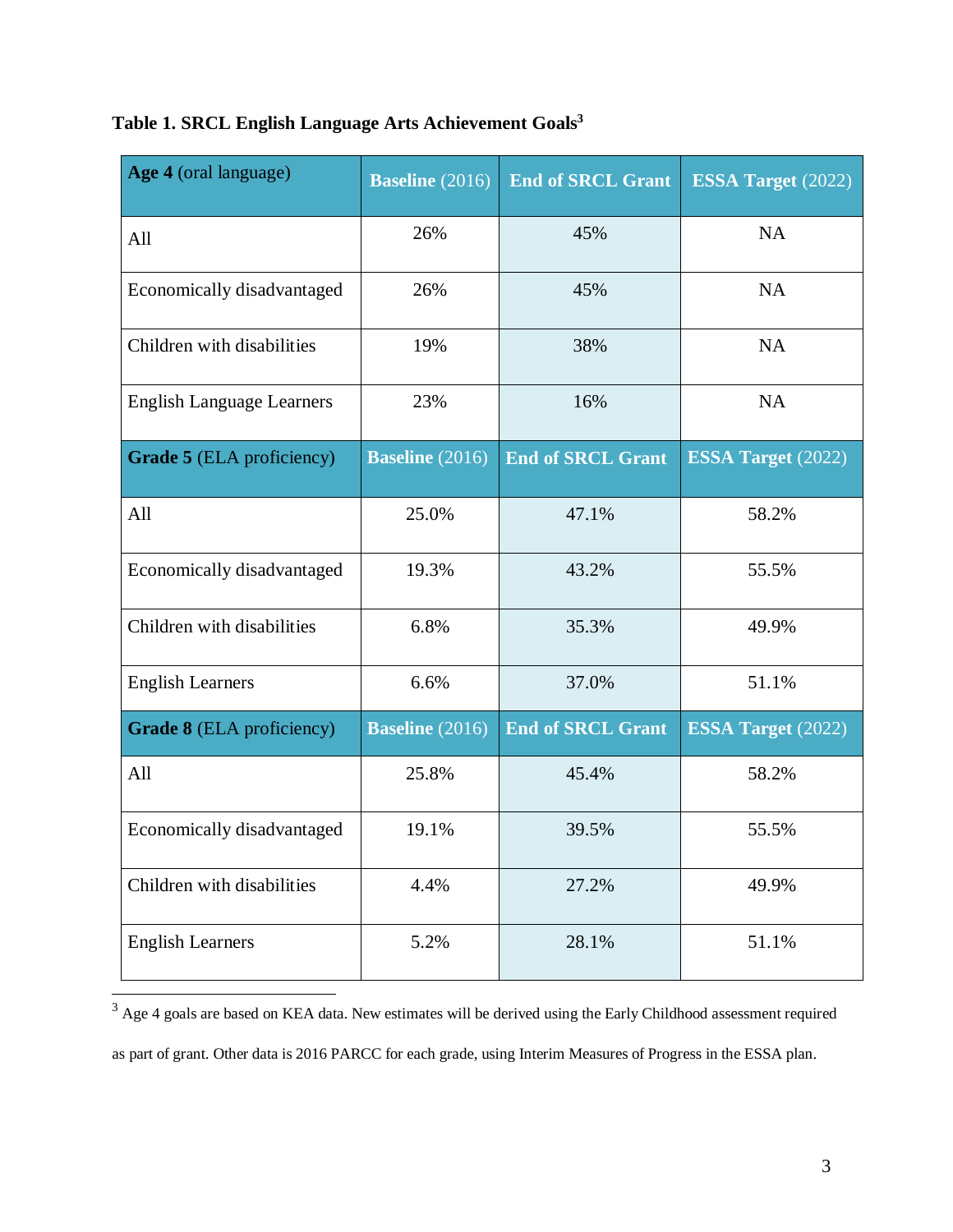| <b>G9-11</b> (ELA proficiency) | <b>Baseline</b> (2016) | <b>End of SRCL Grant</b> | <b>ESSA Target</b> (2022) |
|--------------------------------|------------------------|--------------------------|---------------------------|
| All                            | 34.3%                  | 56.6%                    | 67.7%                     |
| Economically disadvantaged     | 25.6%                  | 49.9%                    | 62.0%                     |
| Children with disabilities     | 7.5%                   | 35.9%                    | 50.0%                     |
| <b>English Learners</b>        | 4.4%                   | 33.5%                    | 48.0%                     |

## STRIVING READERS COMPREHENSIVE LITERACY IMPLEMENTATION TIMELINE DECEMBER 2017 TO NOVEMBER 2020

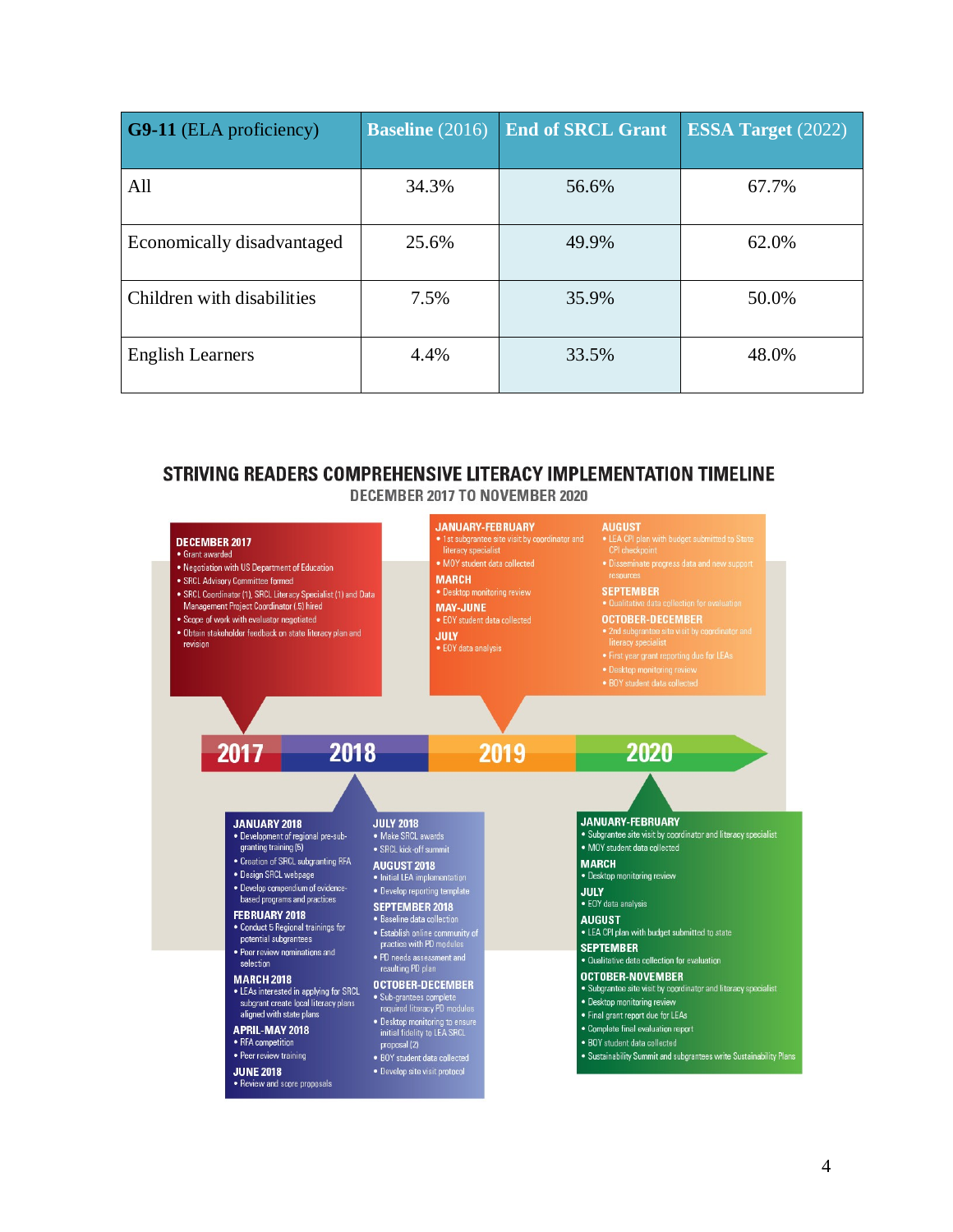

## New Mexico Striving Readers Comprehensive Literacy Project Logic Model

The activities and logic model proposed here address both the Absolute Priority of interventions supported by strong or moderate evidence and the two Competitive Preference Priorities of serving disadvantaged children and creating a B–12 continuum.

## **SELECTION CRITERION A: STATE-LEVEL ACTIVITIES**

PED will follow a high-quality plan (see Table A.1) to build local and state-level capacity to support a vertical continuum of evidence-based interventions that improves language and literacy outcomes with a focus on disadvantaged children. Five percent of the proposed funding (\$1,000,000) will support state-level activities in the following areas:

- **1)** Strengthening **state-level infrastructure** to support SRCL subgrantees;
- **2)** Providing **literacy planning support** for potential SRCL subgrantees;
- **3)** Providing ongoing **implementation support** for funded SRCL subgrantees; and
- **4)** Engaging in **continuous program improvement** efforts.

## **(1) Technical assistance to SRCL subgrantees.**

## **Strengthening state-level infrastructure**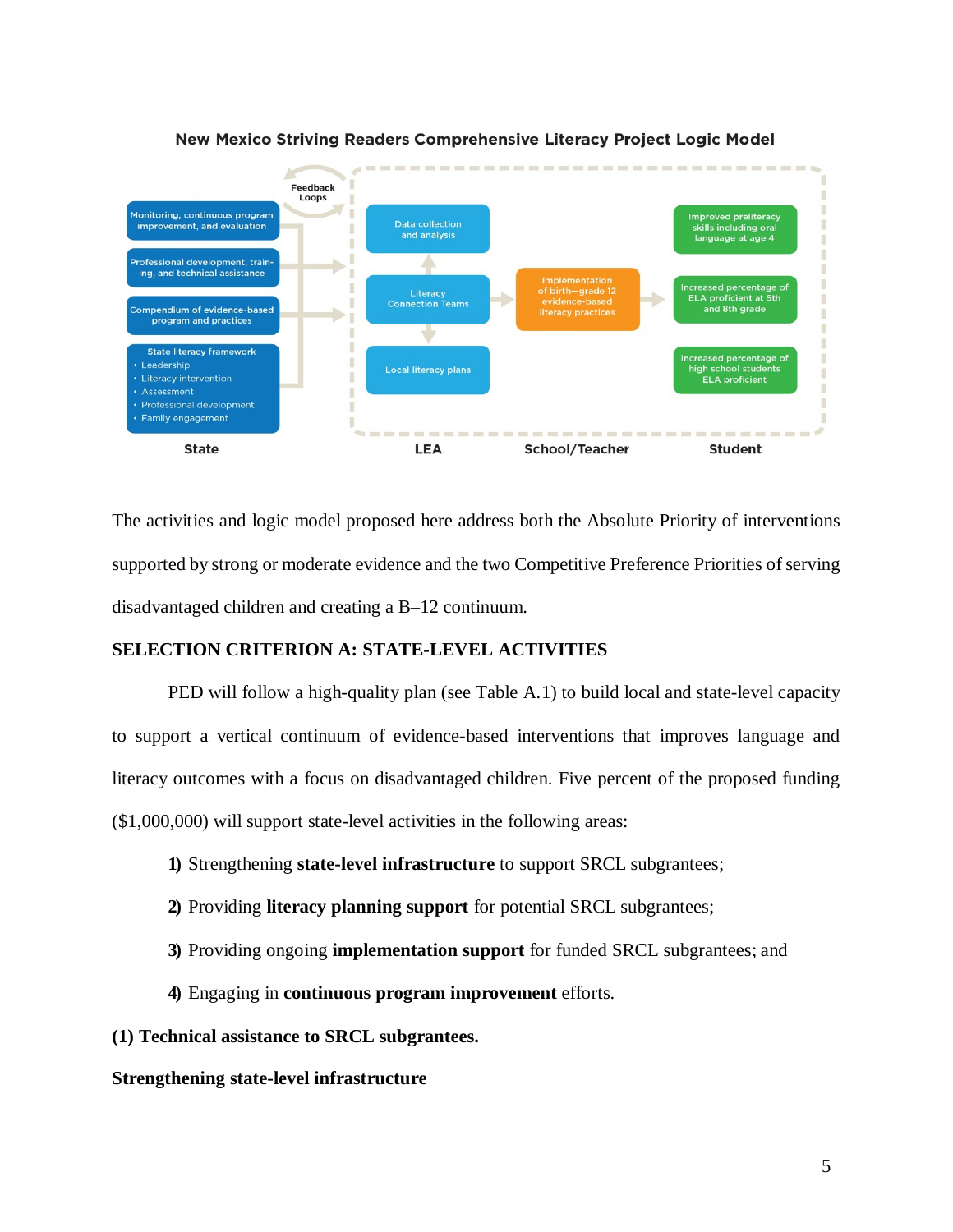PED will engage in a series of activities at the state level to more effectively bolster the ability of local subgrantees to promote children's language and literacy learning from B–12. These statelevel activities include a) revising the *New Mexico Statewide Literacy Framework ECE-12*; b) building the State literacy team; c) hiring an SRCL Coordinator, an SRCL Literacy Specialist, and an SRCL Data Management Coordinator; d) the development of a rigorous SRCL Request for Applications (RFA) and peer review process.

## *Revising The New Mexico Statewide Literacy Framework*

The foundation of New Mexico's SRCL project is the state's literacy plan. This cornerstone document is based on the premise that every child in New Mexico can succeed regardless of ethnic background, socioeconomic status, primary home language, prior academic experience, or home community. PED recently revised the Framework to include the full B–12 continuum of literacy development and supports. The PED Bureau of Literacy and Bureau of Student Achievement and School Turnaround collaborated with a state literacy expert to develop *The New Mexico Statewide Literacy Framework ECE–12*. The Framework is in direct alignment with needs and goals articulated in New Mexico's ESSA Plan and PED's Strategic Plan 2017–2020. After the first year of implementation, PED will launch a statewide listening tour to engage teachers, administrators, parents, and community leaders about their experience and use of the Framework. Going forward, this plan will be revisited annually and revised.

The Framework provides clear guidance on the components of a comprehensive literacy system to build, implement, and strengthen literacy instruction. It is designed to strategically address the persistent achievement gap for New Mexico students by implementing evidence-based practices, a consistent voice, and sense of urgency around literacy. The Framework is comprised of five critical components of an effective literacy program, rooted in a foundation of evidence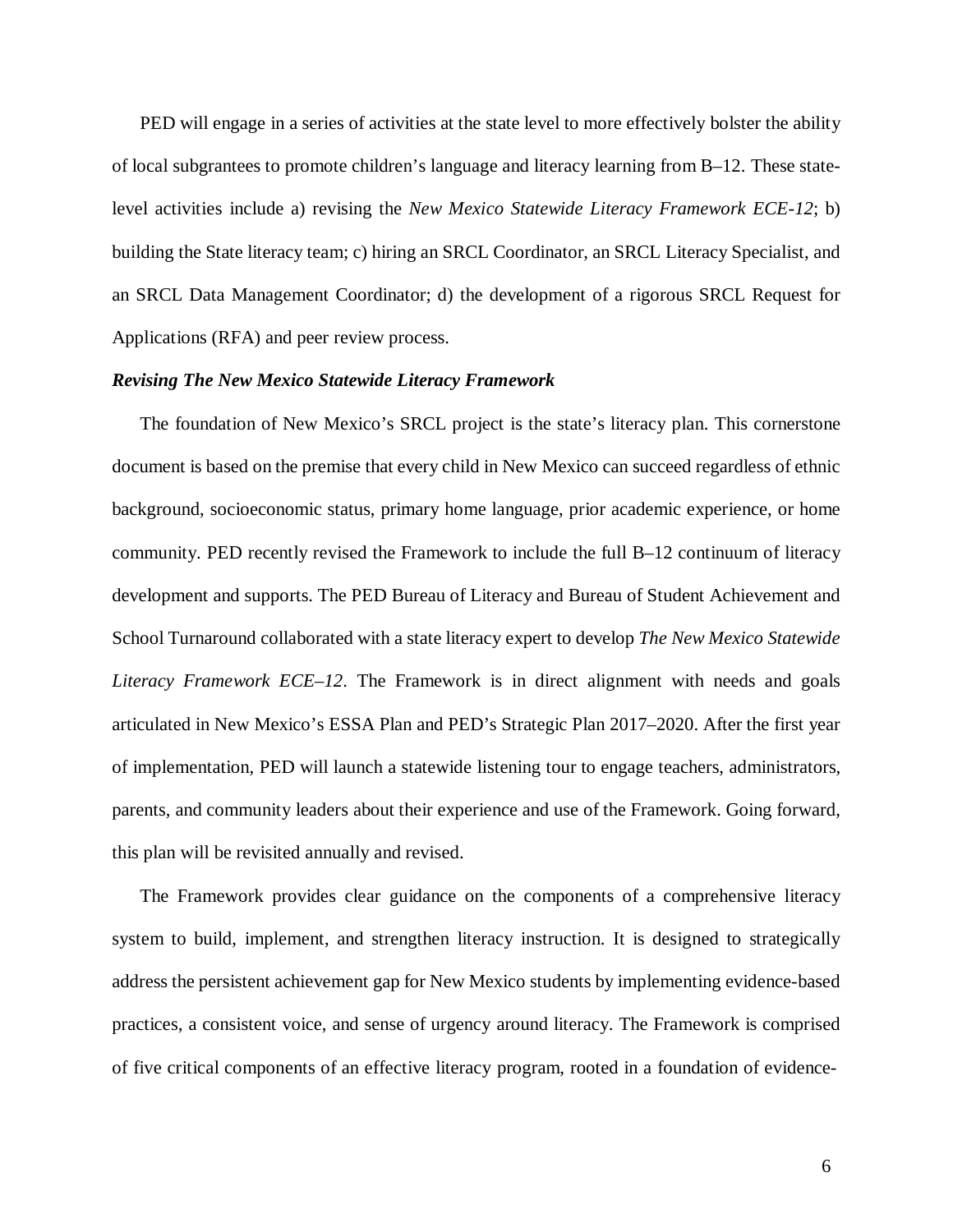based programs and practices, and a continuous improvement model. The five critical components are:

- (1) **Informed and Effective Leadership**: Leaders at the state, tribe, district, building and classroom levels collaborate to build shared ownership and direction toward sustaining an effective approach to literacy.
- (2) **Evidence-based Instruction and Interventions**: Evidence-based curriculum and learning materials are aligned to high state standards. These materials are differentiated to meet individual student needs and are implemented within a strong system of professional development and fidelity supports.



- (3) **Comprehensive Assessment System:** Literacy needs are identified using valid and reliable screening, formative, diagnostic, and outcome measures to target instruction and monitor progress.
- (4) **Professional Development**: Coordinated professional development activities and resources enhance literacy learning for students, educators, and providers; and
- (5) **Family Engagement:** Partnerships with families and communities are implemented to support literacy efforts and initiatives.

The Framework will underpin the successful implementation of New Mexico's SRCL grant. The Framework's will serve as a beacon for the development of local literacy plans and SRCL subgrantee applications. In addition, implementation checklists for each of the five critical components will play a key role in monitoring the fidelity of implementation of subgrantees' SRCL plans (see Section C).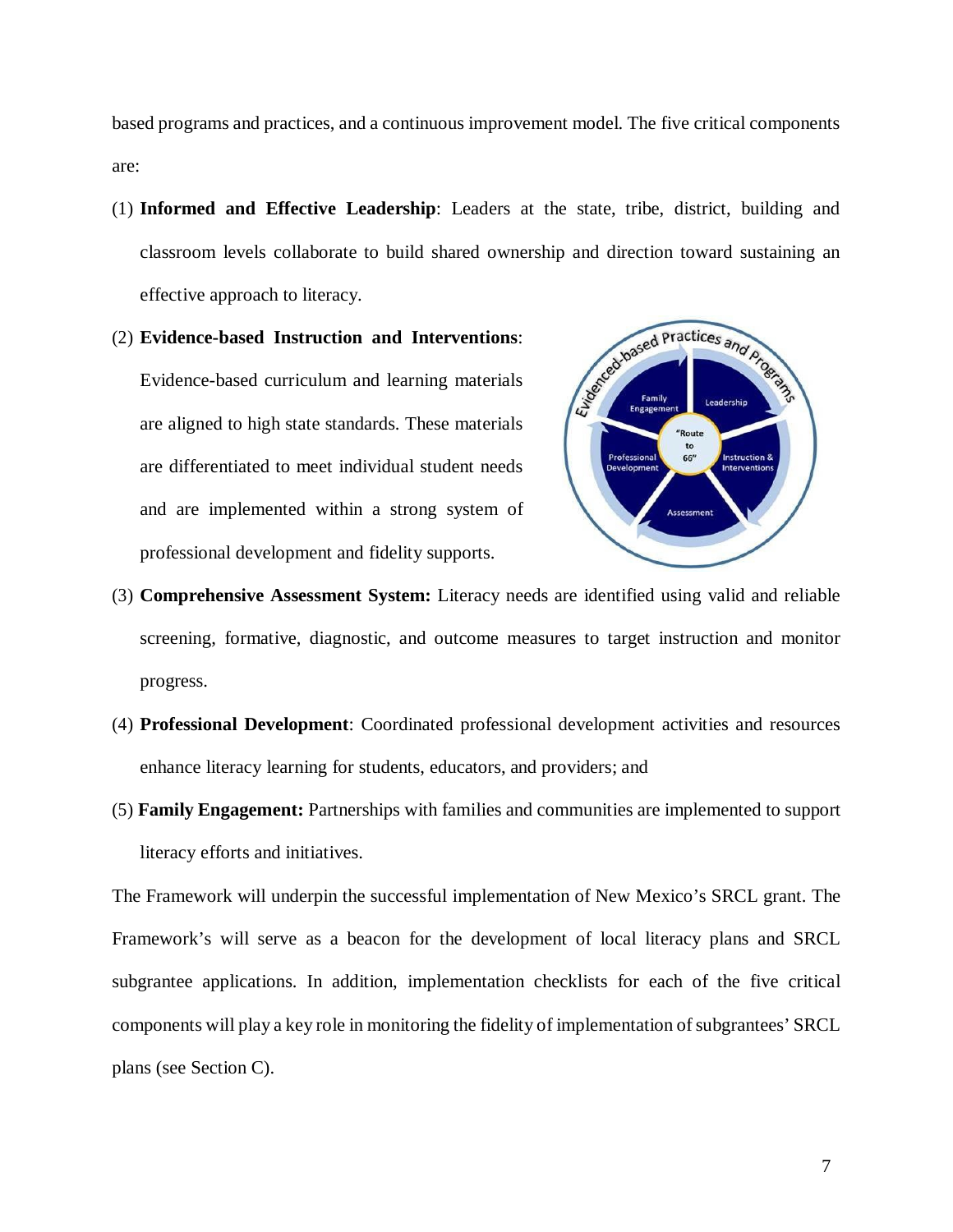## *Building the State Literacy Team*

To support the work of not only the New Mexico SRCL Program, but also to build Literacy Connections B–12 statewide, an Advisory Committee will be formed, pulling from existing stakeholder groups already supporting and in alignment with PED's strategic plan and ESSA plan. Advisory members, appointed by the Deputy Secretary for Teaching and Learning, will meet two to three times a year to coordinate literacy efforts throughout the state; discuss SRCL program implementation; and study data from the subgrantee sites, state assessments, reports from program directors and consultants, and budget updates.

Advisory Committee members will serve one-year terms, and will include representation and contributions from multiple constituents, including early childhood education, K–12 education, professional organizations, institutions of higher education, community-based organizations, and libraries. Finally, the Committee will include representation from the office of the Governor and General Assembly. PED will ensure that the Committee includes experts in the areas of literacy assessment, serving disadvantaged children, and professional development related to literacy development and instruction.

#### *Hiring of SRCL state-level positions*

To support the SRCL work at the state-level, PED will hire an SRCL Coordinator (1 FTE), an SRCL Specialist (1 FTE), and an SRCL Data Management Coordinator (0.5 FTE).

The **SRLC Coordinator** will ensure that the activities proposed in the subgrants are accomplished, primarily by coordinating with subgrantee project leads. The position will be responsible for holding each subgrantee accountable for their deliverables aligned to the approved subgrant; short- and long-term results of each of the projects; tracking spending; reporting to PED, and the SRCL Advisory Committee; and the day-to-day oversight of all aspects of the full SRCL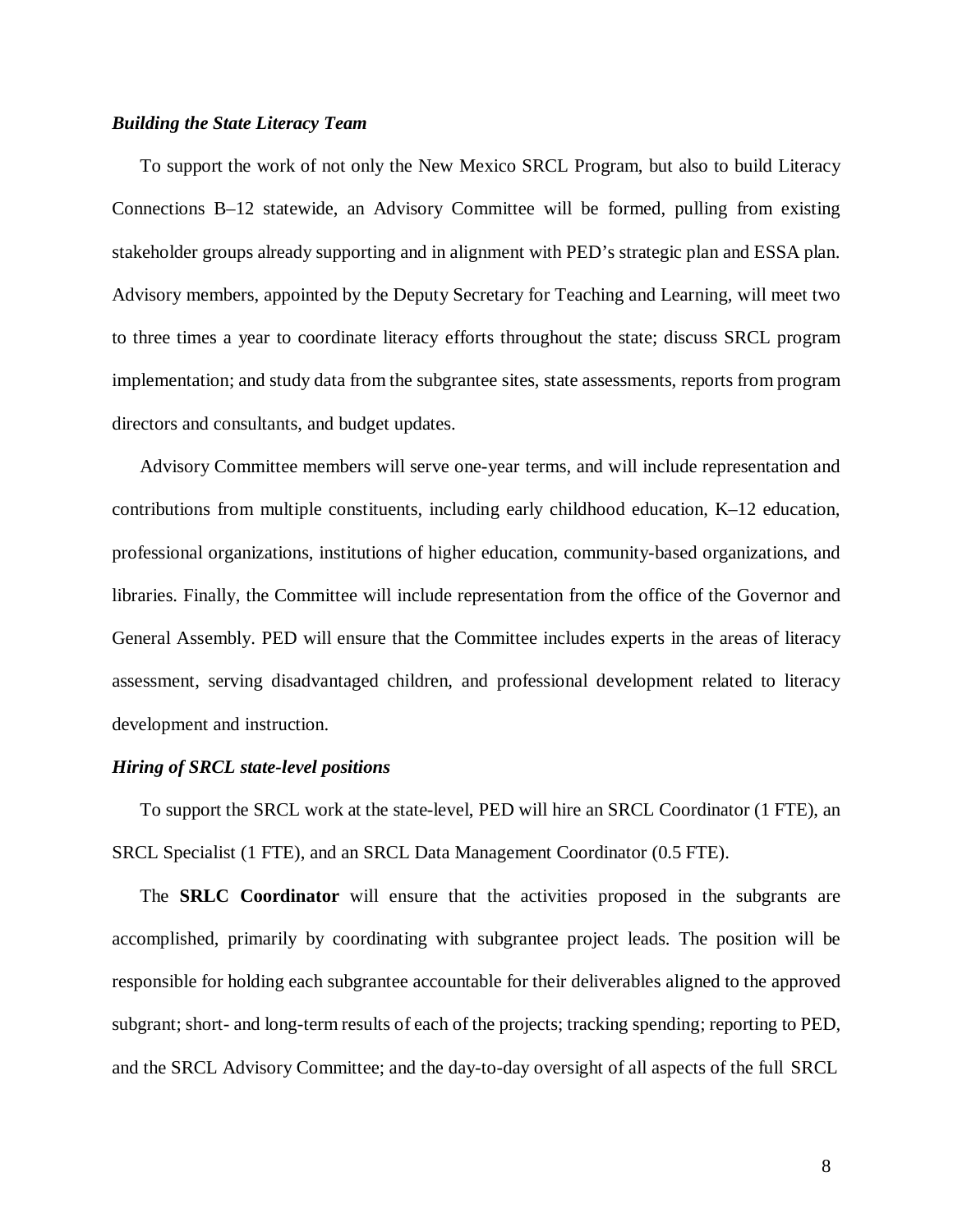grant. The Coordinator will also lead the development of the Compendium of evidence-based programs and practices (discussed below) and conduct site visits.

The **SRCL Literacy Specialist** will focus on enhancing each subgrantee's ability to work with teachers to provide instruction that builds students' academic skills, is academically rigorous,and addresses curriculum standards through an aligned curriculum framework that enhancesstudents' engagement in and ownership of their learning. The SRCL Specialist will also work with administrators and teachers to align their work with district priorities, ensuring a highfunctioning instructional leadership team that makes data-driven decisions. The Specialist will participate in recurring professional development and inquiry and SRCL site visits.

The **SRCL Data Management Coordinator** will be the organizational lead for the collection and dissemination of data within SRCL, contributing to the effective monitoring and evaluation of our work. This position will also serve asthe lead on working with an external evaluator to identify data required, set up systems to record this information accurately, and oversee its collation and reporting from the relevant SCRL stakeholders.

#### *Development of rigorous SRCL RFA and peer review process*

PED will develop an SRCL RFA that will facilitate the submission of high-quality applications that support evidence-based, comprehensive B–12 literacy systems that serve large numbers of disadvantaged children. Additionally, a panel of well-qualified, trained reviewers will participate in a transparent, independent review process that will effectively differentiate the applicants who have the greatest capacity, most promising plans, strongest use of evidence-based practice, and serve the greatest number of disadvantaged children (See Section B).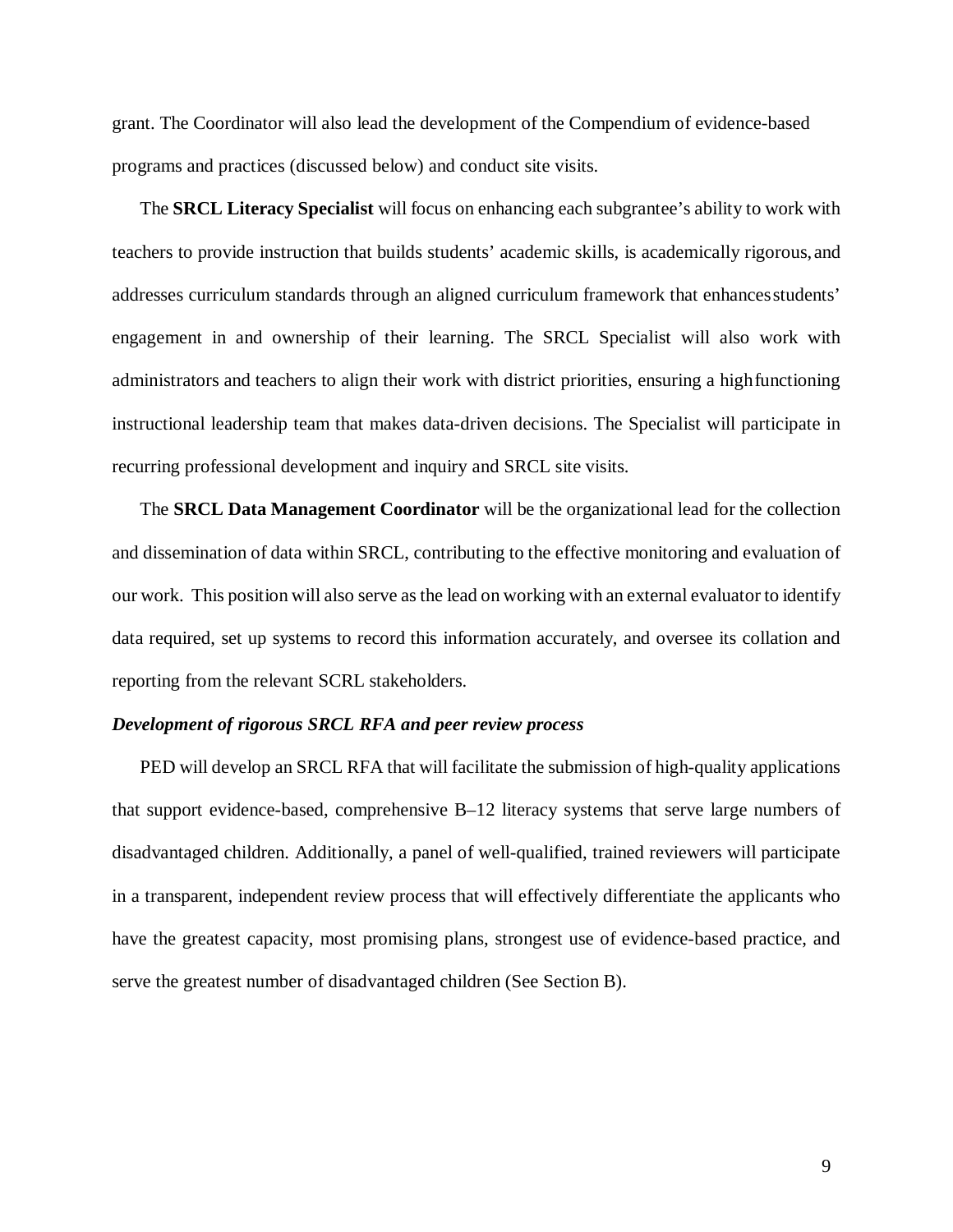## **Planning support for potential SRCL subgrantees**

## *NM DASH*

An important element to developing a high-quality, effective B–12 literacy system is conducting a comprehensive community needs assessment to better understand how to structure services. All LEAs and schools in New Mexico utilize NM DASH (Data, Accountability, Sustainability, and High Achievement), a web-based action-planning tool identified for developing school improvement plans and identifying evidence- or research-based interventions. NM DASH is available at no cost to every LEA or school in New Mexico and is required by statute. Embedded with the NM DASH is a six-step needs assessment that informs local program improvement efforts. This needs assessment will form the foundation for applicants to craft their SRCL proposals and local literacy plans. Based on the NM DASH needs assessment, LEAs and schools create their Annual Strategic Plans as well as a 90-Day Plan which is completed twice in the school year. Applicants' proposed SRCL literacy plans should be based on the results of the needs assessment and aligned with their 90-day plan.

## *FOCUS TQRIS*

Early childhood partner organizations will be required to participate in *FOCUS: New Mexico's Tiered Quality Rating and Improvement System (TQRIS)*, which provides early childhood programs with the criteria, tools, and resources they need to improve the quality of theirprogram. FOCUS program standards include specific guidance around effective language and literacy instruction, assessment, and supporting dual language learners. Embedded within FOCUS is a system of supports including training and coaching, professional development aligned with the standards, and a robust Continuous Quality Improvement (CQI) process. Participation in FOCUS will be required of any SRCL early childhood partners.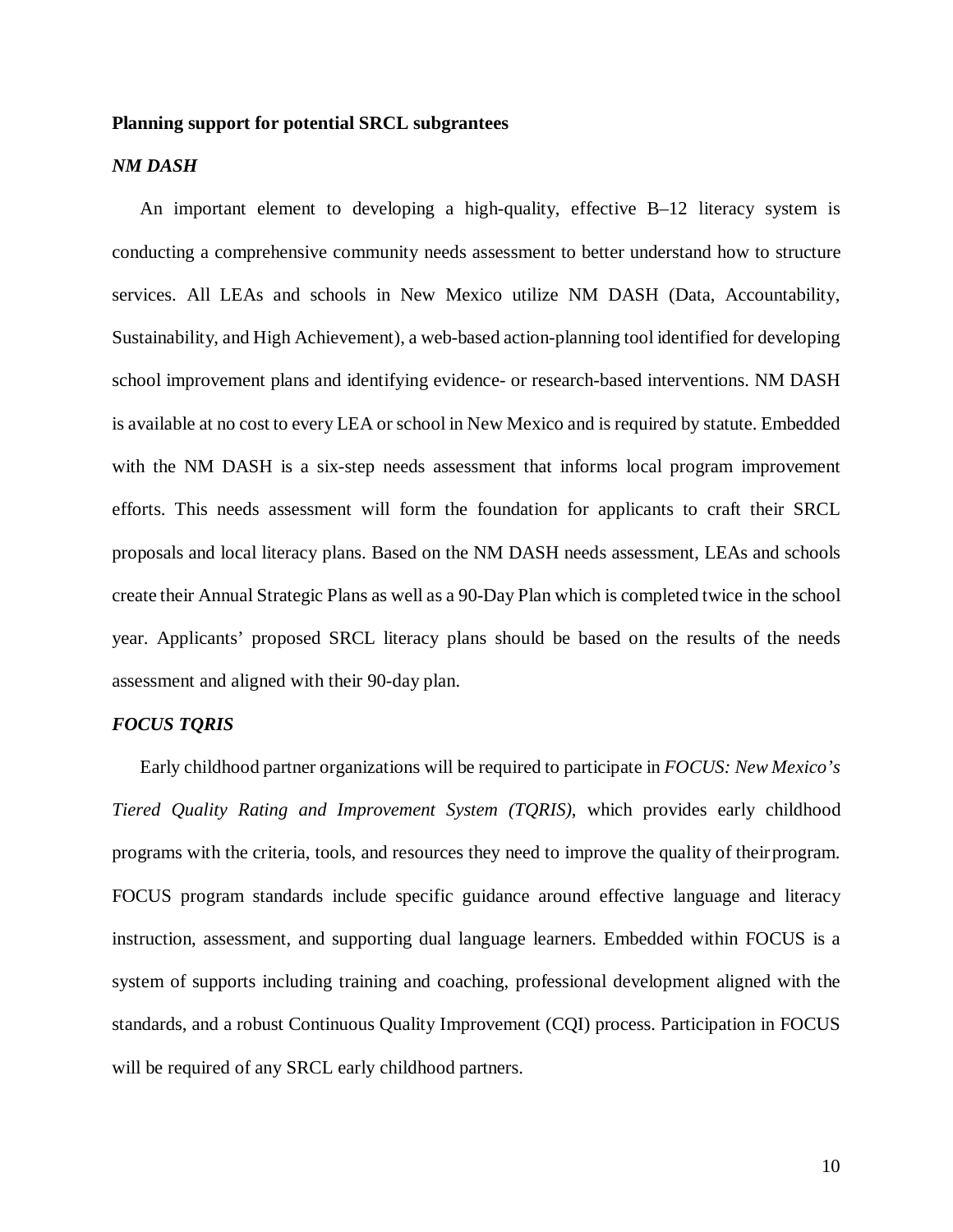## *Compendium of Evidence-Based Literacy Programs and Practices*

To ensure that SRCL applicants are using programs and practices that conform to the highest standards of evidence, PED will develop a comprehensive list of evidence-based interventions. The SRCL Coordinator will develop the Compendium using a rubric based on the following criteria: 1) meets the definition of *strong* or *moderate evidence*, 2) promotes age-appropriate instruction across a B–12 continuum of literacy development, and 3) supports differentiated instruction based on student needs. To be included in the Compendium, each intervention will need to pass through all three "screens".

## *(1) Does research supporting the intervention fall into the strong or moderate evidence category?*

To ensure that selected programs meet this level of rigor, PED will consult the Institute of Education Sciences' What Works Clearinghouse (WWC). The SRCL Coordinator will use the "Literacy" filter to find relevant programs and practices for grades Pre-K–12. From this list, interventions will be selected that meet the WWC effectiveness ratings of "positive effects" or "potentially positive effects" and have group designs that either "Meet WWC group design standards without reservations" or "Meets WWC group design standards with reservations".

PED will expand on this list of interventions by consulting other resources such as the Child Trends What Works database using a similar vetting methodology. This will be especially important for obtaining evidence-based interventions for infants and toddlers as the WWC only includes interventions for preschool and older. Expert reviewers will determine whether there are any gaps and seek out other programs and practices from credible entities (e.g., Zero to Three, Early Head Start, the LENA Research Foundation).

*(2) Do programs and practices support age-appropriate instruction across a B–12 continuum of literacy development?*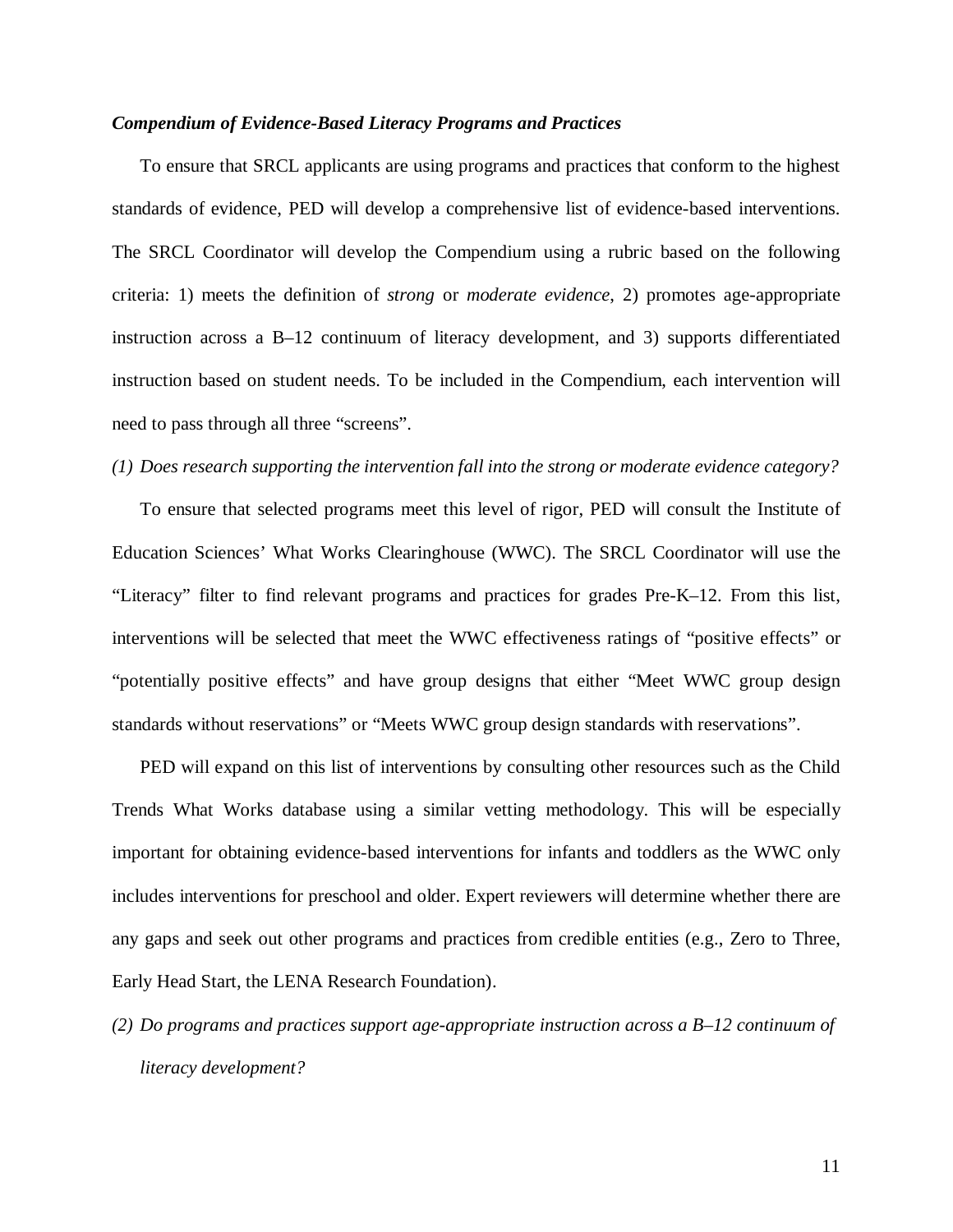In addition to having moderate to strong evidence demonstrating effectiveness, it will also be important that the interventions listed in the Compendium represent the range of literacy skills that develop from B–12. The SRCL Coordinator will ensure that there are sufficient options for subgrantees to choose from in the key areas for each age group as outlined in Figure A.1.

**Figure A.1** Continuum of Literacy Development



NEW MEXICO CONTINUUM OF LITERACY DEVELOPMENT

The developmental areas identified within this continuum align with the Federal SRCL definition of comprehensive literacy instruction,[4](#page-11-0) *The New Mexico Statewide Literacy Framework*, the *New Mexico Infant and Toddler* and *Preschool and Kindergarten Early Learning Guidelines*, and New Mexico's K–12 Content Standards.

*(3) Do the programs and practices support differentiation of instruction based on student need?*

The New Mexico Statewide Literacy Framework states that "Regardless of the grade level, schools need to have a continuum of instructional reading materials to meet the needs of ALL

<span id="page-11-0"></span><sup>&</sup>lt;sup>4</sup> i.e., "Includes age-appropriate, explicit, systematic, and intentional instruction in phonological awareness, phonic decoding, vocabulary,

language structure, reading fluency, and reading comprehension"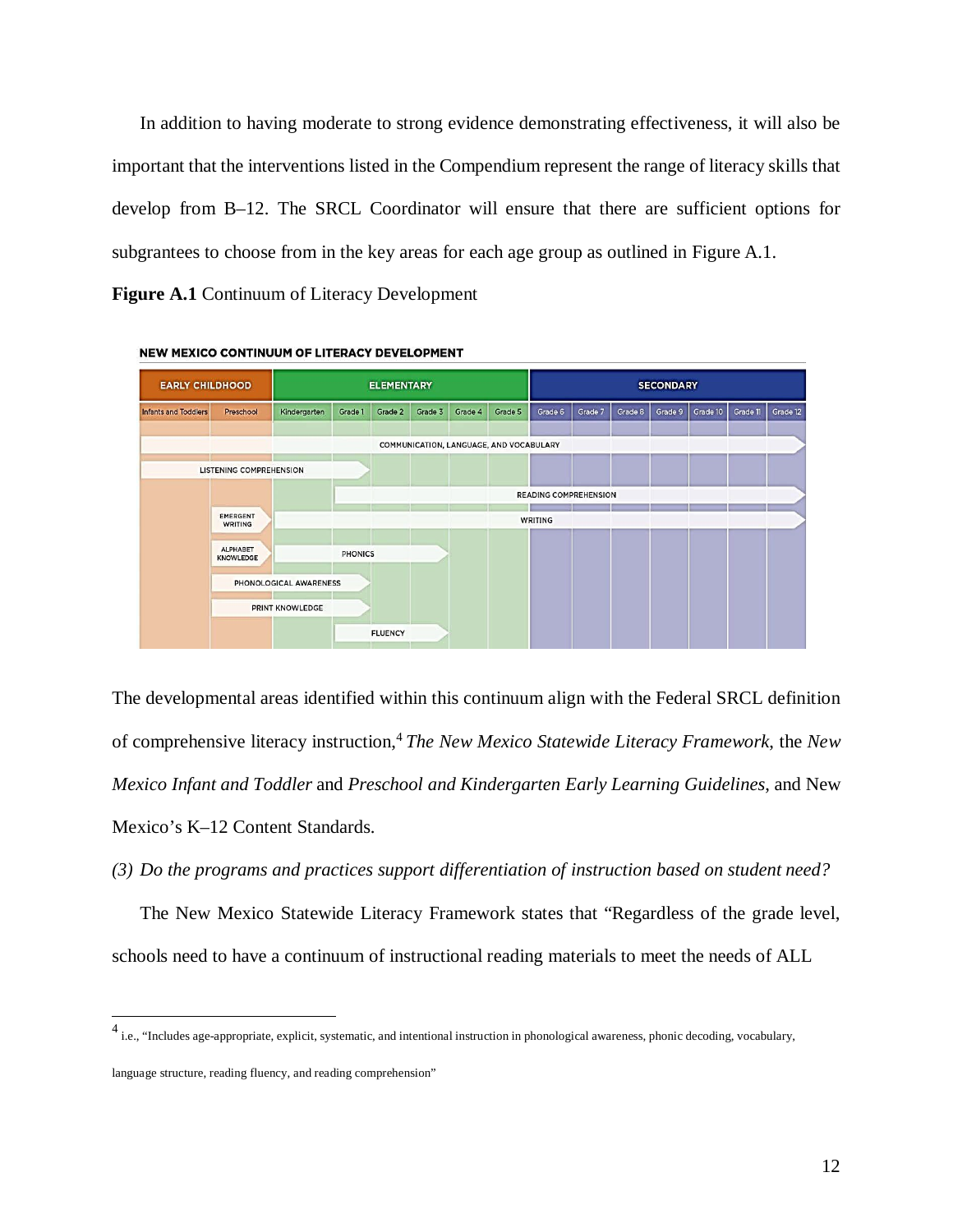students (Tier 1, Tier 2, and Tier  $3<sup>5</sup>$  as well as the diverse needs within each tier). Schools need to systematically research and identify programs to provide evidence- and/or research-based core, supplemental, and intervention instruction." Thus, the Compendium will include interventions that represent each of these categories:

- **1) Core:** basal reading program that is the basis for classroom reading instruction,
- **2) Supplemental:** provides deeper instruction and additional practice on a particular essential element or subset of essential elements, and
- **3) Intervention:** intense reading programs designed to address the needs of students who are well below grade-level goals.

Once the list of programs and practices for the Compendium have been finalized, they will be presented in an accessible format that will facilitate SRCL applicants selecting high-quality, evidence-based interventions that meet their community needs. Sources such as the recently published *Extending and Enhancing Literacy Learning in Afterschool Programs: A Practice Guide*<sup>6</sup> developed by the Barbara Bush Family Literacy Foundation will be consulted as a reference for the development of the Compendium. The Compendium will have information such as intervention descriptions, cost, training required, target grades and skills, and implementation considerations to facilitate subgrantees in selecting programs that meet their community needs.

Although the Compendium will contain a wealth of resources for SRCL applicants to use in guiding the development of their plans, New Mexico also believes in supporting the autonomy and discretion of its individual communities. Thus, it will not be mandatory that applicants select

13

<span id="page-12-0"></span> $5$  Tier 1 = grade-level or above; Tier 2 = somewhat below grade level; Tier 3 = well-below grade level

<span id="page-12-1"></span>*<sup>6</sup>* Barbara Bush Foundation for Family Literacy (2017). *Extending and Enhancing Literacy Learning in Afterschool Programs: <sup>A</sup> Practice Guide.*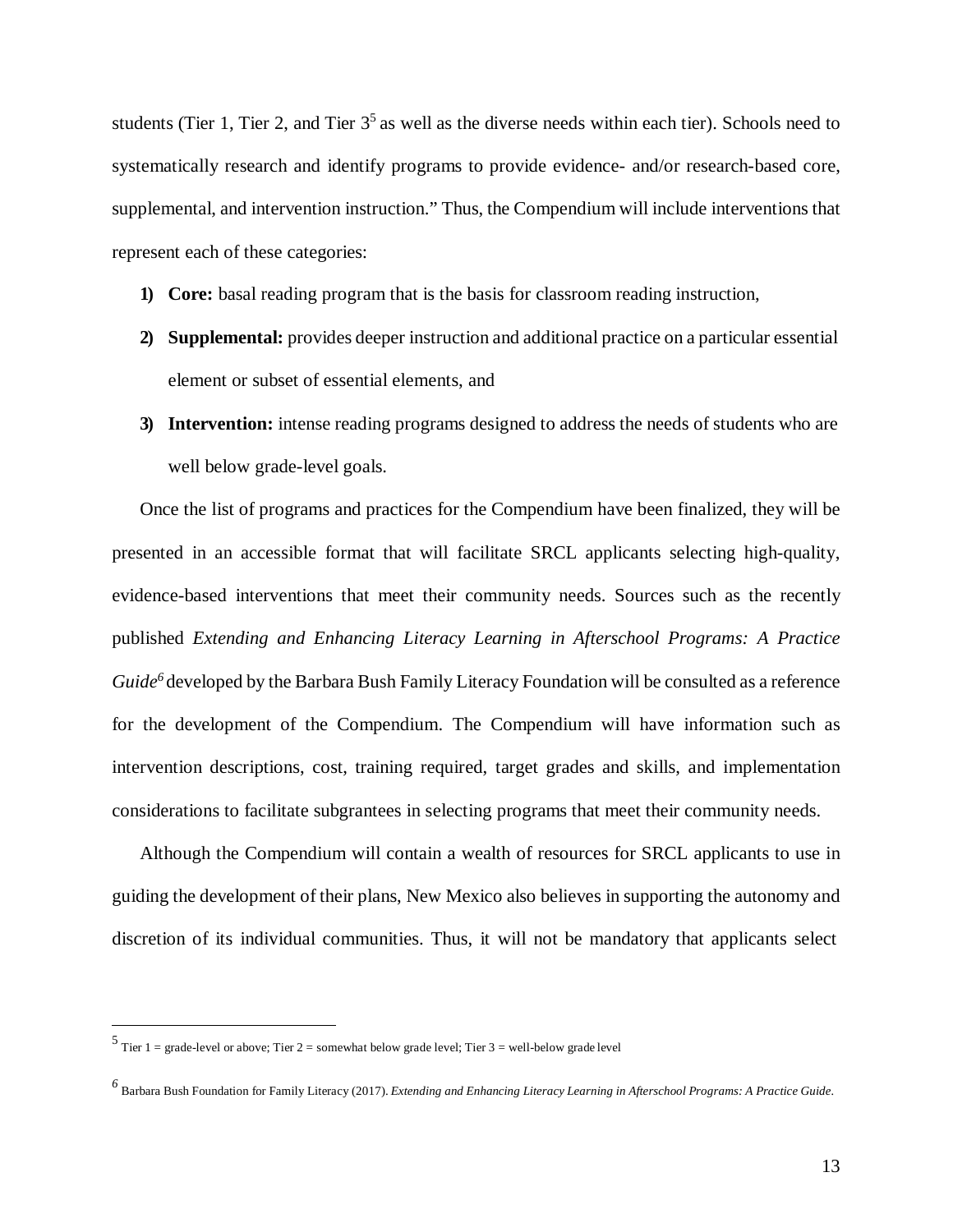interventions from the Compendium. However, if an applicant proposes an intervention outside of the Compendium, they must prove that their selected intervention meet the criteria used in selecting the interventions for the Compendium.

## *Preproposal TA Support*

PED will host five regional meetings across the state, hold webinars and TA office hours to provide technical assistance in advance of the RFA process (See Section B).

## *SRLC Webpage*

As a means of communicating about SRCL with potential and awarded subgrantees and their stakeholders, PED will design and establish an SRLC webpage linked to the PED webpage. The SRCL webpage will be used to disseminate the Compendium, the *Statewide Literacy Framework*, the SRCL grant application, and other relevant SRCL information during the application and implementation periods.

#### **Ongoing implementation support for funded SRCL subgrantees**

## *SRCL Kick-Off Summit Meeting*

Awarded subgrantees will be required to attend a one-day SRCL Kick-Off Summit to be held in July 2018. The purpose of this meeting will be to provide initial TA on subgrant implementation, the state literacy plan, state supports for the project, and the importance of local leadership in grant implementation; connect the subgrantees in a community of practice; allow the local *Literacy Connection Teams*to begin the process of coordination; and outline the state's expectations around monitoring, grant reporting, and accountability.

## *Professional Development*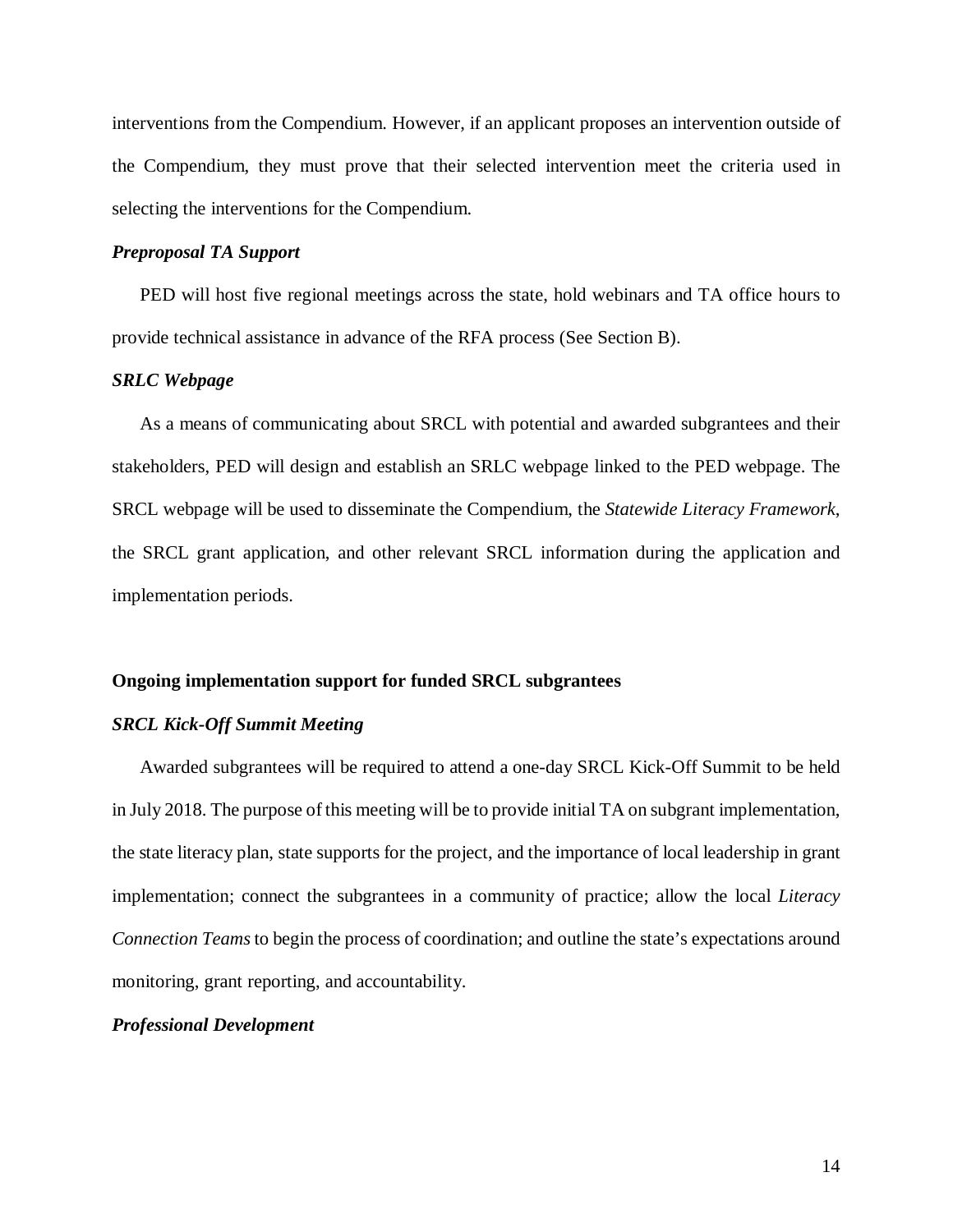Effective professional development plans are systematic, intentional, coordinated, ongoing, and guided by student achievement data. As such, PED will develop, identify, and provide highquality, embedded professional development support for subgrantees to enable B–12 literacy educators to teach language, reading, and writing skills effectively. The state will support subgrantees through local capacity-building at the Kick-Off Summit; state-level teacher, coach, and leadership trainings and webinars, and a series of virtual supports described in more detail below.

For early childhood providers, the state will sponsor multiple activities to strengthen language and literacy supports for children birth through kindergarten. This will include an annual pre-conference training at the New Mexico Association for the Education of Young Children (required for subgrantee providers but open to all early childhood providers statewide) and an annual Early Literacy Institute for subgrantees. These trainings will focus on topics such as: Building Blocks of the Alphabetic Principle, Reading Interactively, Working with Families of Infants and Toddlers to Build Oral Language, Using Picture Books to Increase Vocabulary, and Our Youngest Dual-Language Learners: Promoting Home Language while Increasing English Skills.

The Literacy Specialist will conduct a needs assessment to determine other training activities or to determine areas requiring additional resources and new program implementation. The Literacy Specialist will monitor progress of program objectives that affect the quality and level of services provided and the program's success; provide technical assistance to providers; and make referrals for external professional development and technical assistance as needed.

Additionally, PED will develop a vibrant, online community of practice (OCoP) where all New Mexico educators have free, anytime, anywhere access to rigorous, high-quality content,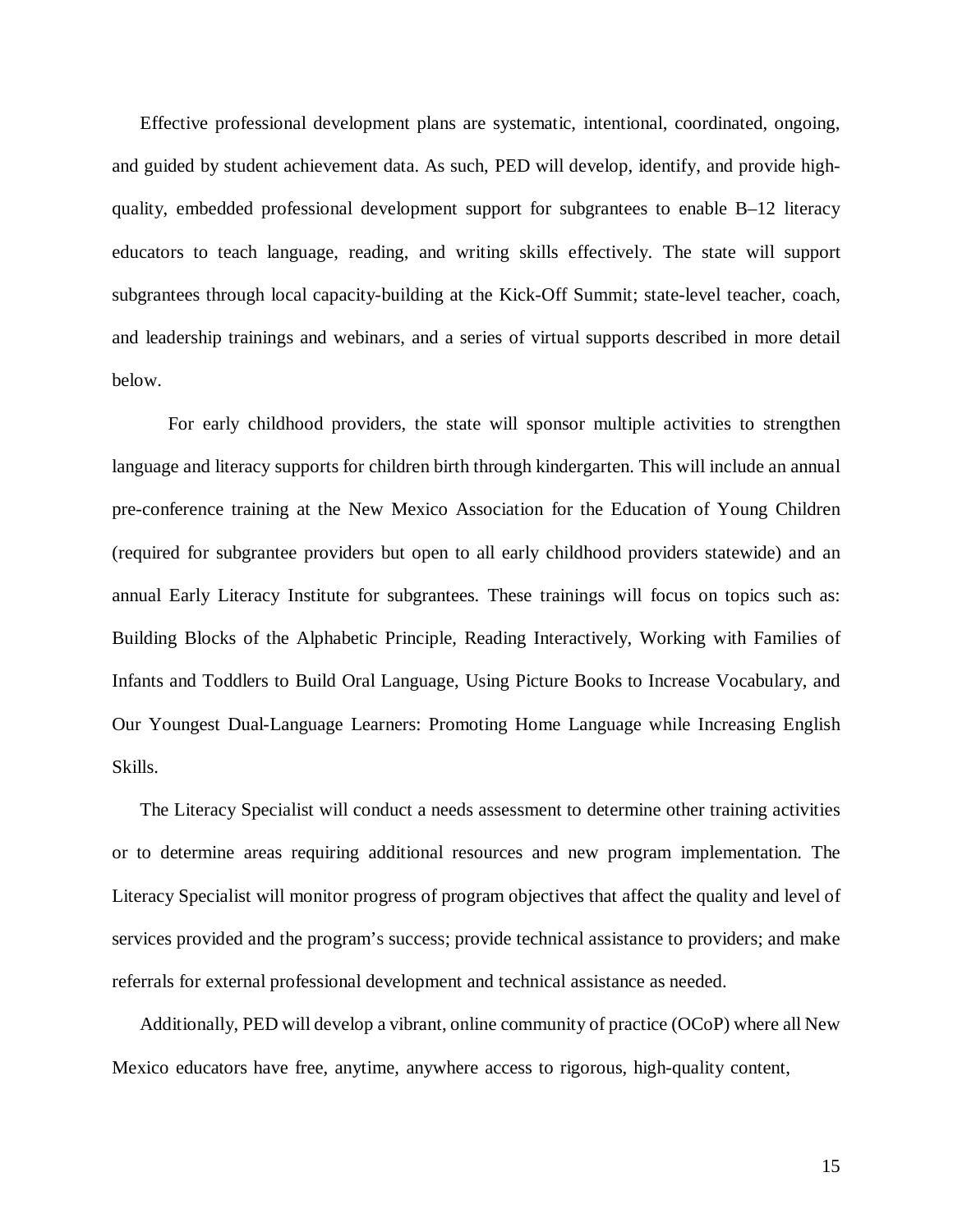including: Focus on Foundational Reading Skills, Advanced Word Fluency, Developing Academic Language, and Increasing Reading Comprehension. Teachers will access modules that are in alignment with their classroom benchmark literacy data (e.g., if 75 percent of students are struggling with phonemic awareness, they would access the corresponding module). An analogous set of literacy modules will be created for early childhood teachers including content on: Literacy Development Ages Birth to 5; Fun with Language: Rhyme and Alliteration; Reading with Infants and Toddlers; Holistic Alphabet Learning for Toddlers; and Engaging Infants and Toddlers in a Storybook. Early childhood teachers will be able to complete these modules independently or in communities of practice facilitated by a FOCUS coach. Teachers will complete modules on a biweekly basis. These professional development opportunities will be available to teachers throughout the state, but will be a requirement that teachers participate.

The *New Mexico Statewide Literacy Framework* identifies the role of leaders to build shared ownership and direction toward sustaining an effective approach to literacy. Within the OCoP there are Leader Modules designed to help district and school leaders and coaches better understand, promote and improve early literacy learning in their schools, districts, and communities. Topics include: Setting the Context for Literacy Development; Understanding Early Language and Literacy for ELLs; Instruction in Foundational Literacy Skills; Instruction in Comprehension and Language; Instruction in Writing, Speaking, and Listening; Administrators' Role in the Classroom; Administrators' Role Using Assessment Data; and Administrators' Role in Supporting Family Engagement. These online communities and regular interactions will help support all SRCL subgrantees stay connected even when thousands of miles away.

## *SRCL Sustainability Summit*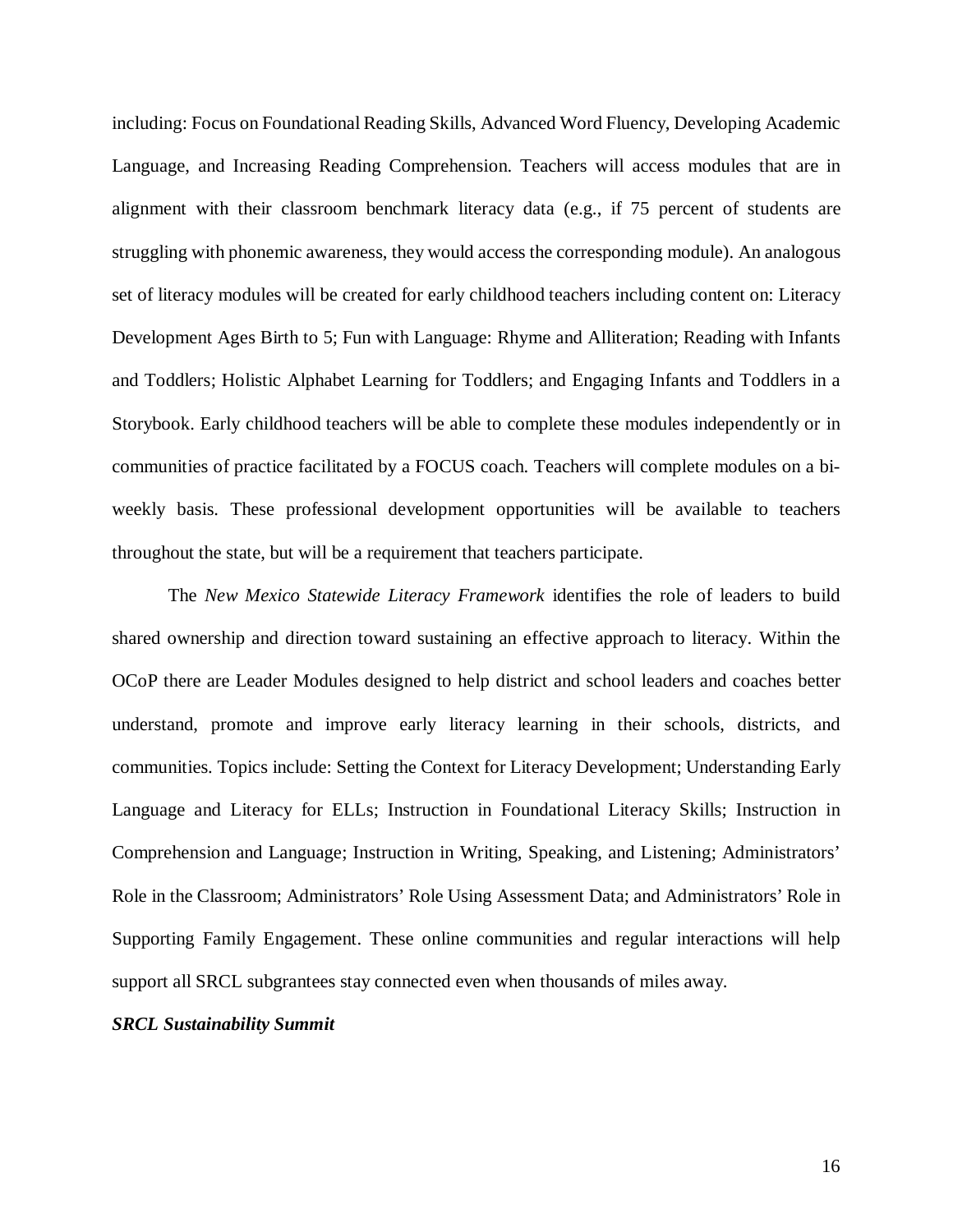The Sustainability Summit brings together SCRL subgrantees to identify and share successful practices. Participants will work in groups to identify and develop guidance as to how this practice can be sustained and replicated in other LEAs and schools. Finally, participants will meet within their Literacy Connection Teams to develop a Sustainability Plan to be implemented in the remainder of the 2020–2021 school year and beyond to ensure continuation of evidence-based practices leading to improved student outcomes.

#### **(2) Continuous program improvement.**

The overarching goals of the New Mexico SRCL Initiative are to support language and literacy development for children ages birth to five, to ensure children are "reading to learn" by third grade, and to increase the reading proficiency for students in grades 4 through 12, with an emphasis on disadvantaged children. To achieve these goals, PED will support rigorous Continuous Program Improvement (CPI) processes at both the local and state levels.

## *Subgrantee CPI Activities*

Local SRCL subgrantees will engage in CPI as they work toward the goals they articulated in their local literacy plan, their SRCL application, and their 90-day NM DASH plan. Data will be collected through many sources:

**CSI Maps.** Core/Benchmark, Strategic, and Intensive (CSI) Maps offer teachers a snapshot of how their students are performing on grade-level essential components of literacy, which students are on-track for literacy development, and which would likely benefit from a supplemental or intervention reading program. Grade-level teams complete an instructional map for CSI including goals for the first semester of instruction and benchmarks for mid-year assessment. Subgrantees would submit their CSI Maps to PED.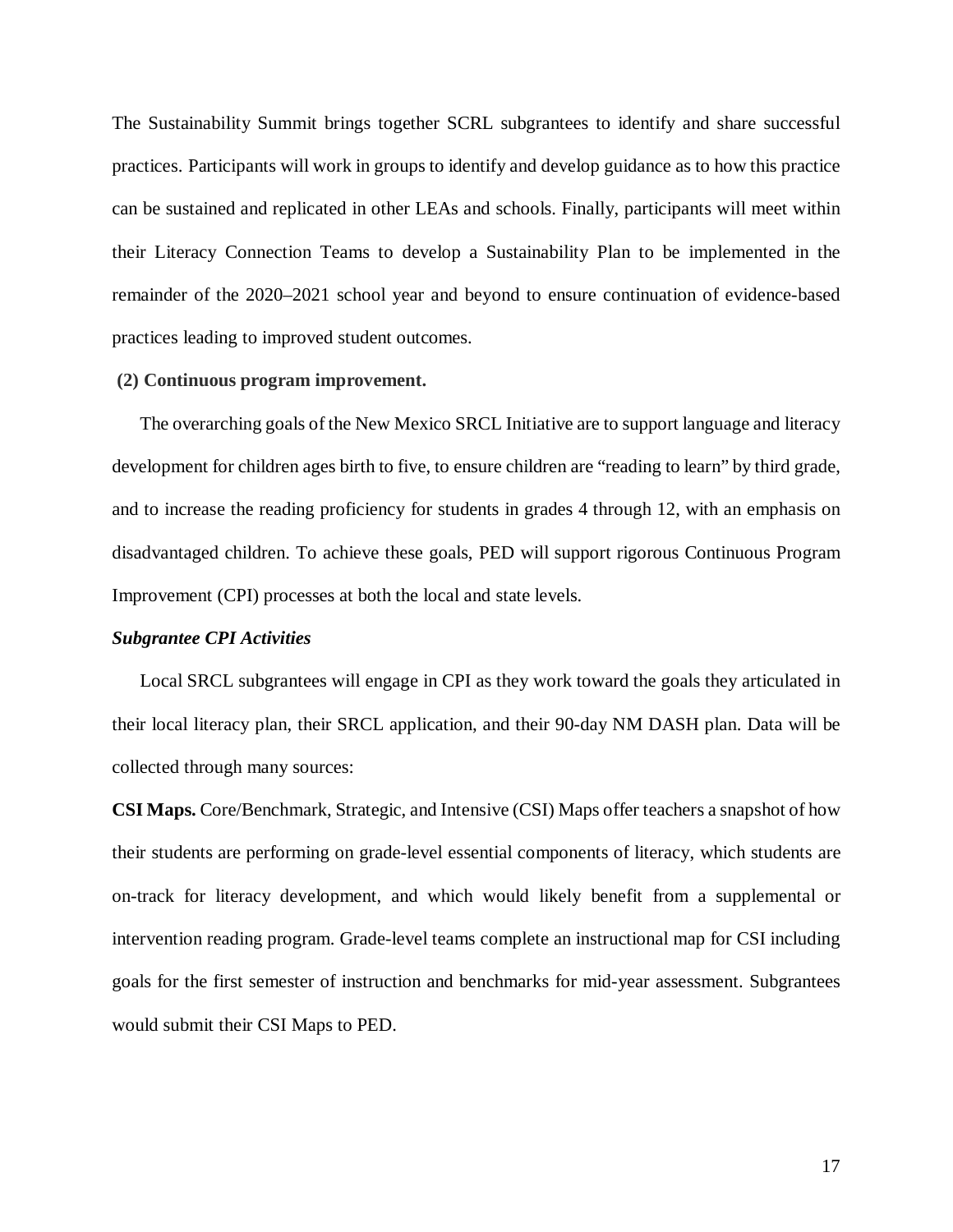**FOCUS CQI Process.** All early childhood programs must engage in a CQI Process through FOCUS that includes the Plan-Do-Study-Act cycle with an emphasis on setting goals for quality and monitoring their achievement. Programs will engage in self-assessment and set goals that are documented within a Planning Template or the school's NM DASH 90-day Plan. At least one goal in the NM DASH plan must address an area of early literacy. Early childhood programs will monitor program quality progress using one of the state's recommended assessment tools and have a team that meets regularly to reflect, track, and document action plan progress. Program staff will integrate successful practices and consider revisions, modifications, and additions to the plan to make course corrections as needed.

**RtI Data.** New Mexico's RtI framework is a three-tier model of student intervention (Tier 1 = at grade-level, universal intervention; Tier  $2 =$  below grade-level, Student Assistance Team process; Tier 3 = well-below grade level, special education). As described in the *Statewide Literacy Plan*, schools should closely examine progress-monitoring data on an ongoing basis. At the end of the school year, school teams evaluate the overall impact of reading instruction by calculating the percentage of students who met formative and summative reading goals within each tier and across all tiers. The data will help these teams reach conclusions regarding which instructionalprograms and practices are working effectively and should be maintained, and which are not working as planned and should be modified. End-of-year data regarding the percentage of children who moved to a lower tier will be submitted to PED. A similar process will be undertaken in early childhood settings where programs review and report on a triannual basis using child progress data from the Early Childhood Observation Tool.

**SRCL Site Monitoring Visits.** The SRCL site visit (described in Section C) will occur at least two times per year during the grant period. With regard to CPI, a SRSV Feedback Report will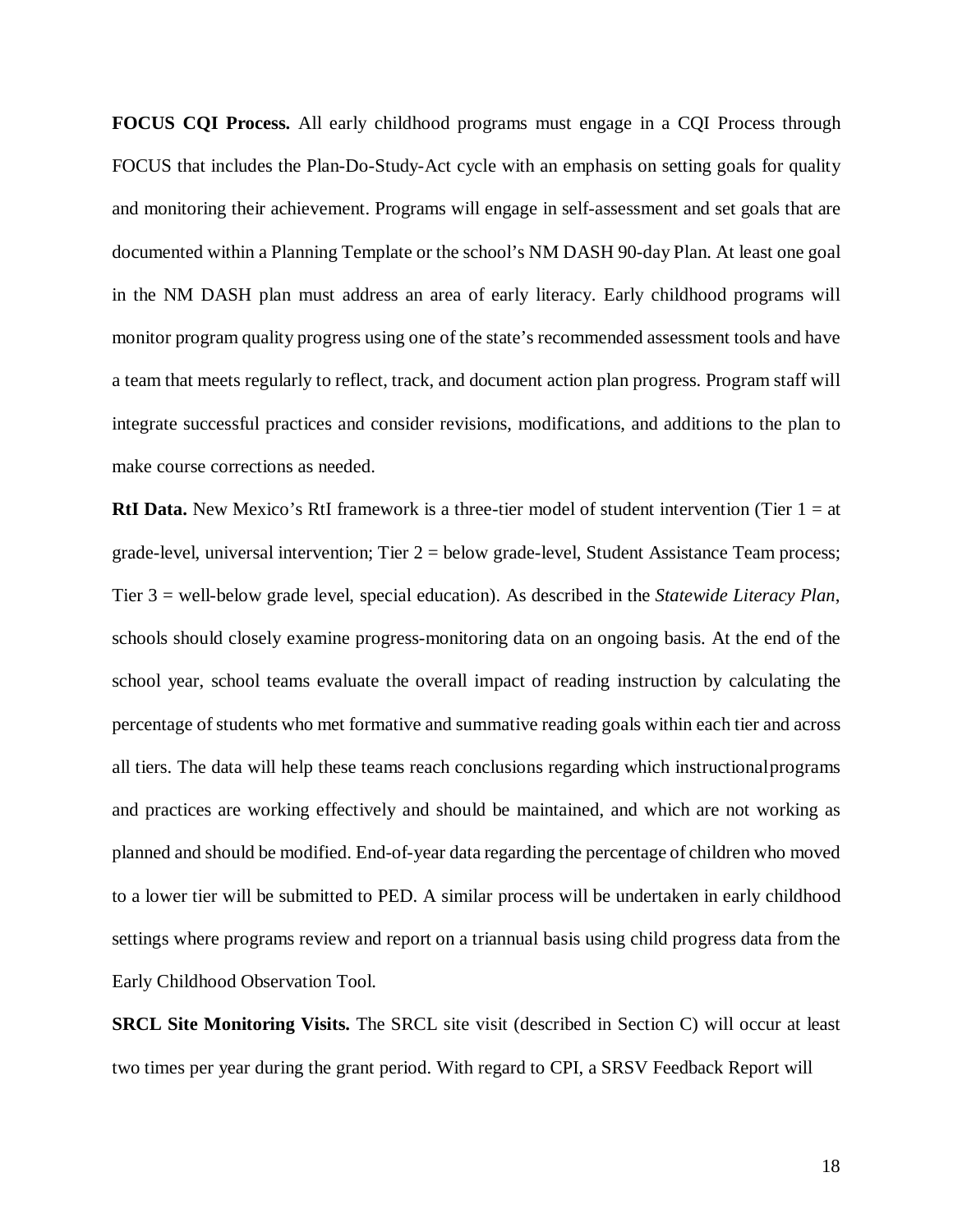document whether leadership has: a system to monitor teacher implementation/use of content/skill/tools on which teachers were trained; identified performance benchmarks for implementation objectives; monitored progress on implementation by comparing to performance benchmarks; and a feedback mechanism to inform stakeholders of implementation.

**District Self-Assessment and Targeted TA.** PED will monitor multiple sources of progress made by subgrantees including CSI Maps, FOCUS CQI plans, RtI data, SRSV Feedback Reports, teacher effectiveness data (NMTEACH), student achievement data, and NM Report Card data. Subgrantees not showing progress toward goals will receive additional TA to strengthen a district's own approaches for assessing the primary strengths and weaknesses of a school, and provide districts with the knowledge, skills, and tools to assess these conditions. These subgrantees will complete a District Self-Assessment and participate in a Collaborative Conversation<sup>7</sup> such that PED can better understand school needs and establish the conditions under which the SRCL grant can be successful. PED will help the district identify patterns and trends in the Self-Assessment and will provide the prioritized support, autonomy, and accountability for urgent and sustainable success, including partnering with principals on such "critical autonomies" as staffing decisions, scheduling, budgeting, targeted professional development, and other operational issues.

#### *State-level CPI Activities*

PED will also engage in a CPI process at the state-level to inform decision-making and SRCL Initiative improvement. PED will examine school-level indicators such as CSI Maps, FOCUS CQI plans, RtI data, student achievement data, teacher effectiveness data, and NM Report Card data on an annual basis. PED will also examine formative/interim assessment data, SRSV data, and NM

<span id="page-18-0"></span> $^7$  Collaborative Conversations involve a small team of PED members and district leadership, who conduct a two-hour visit to the district.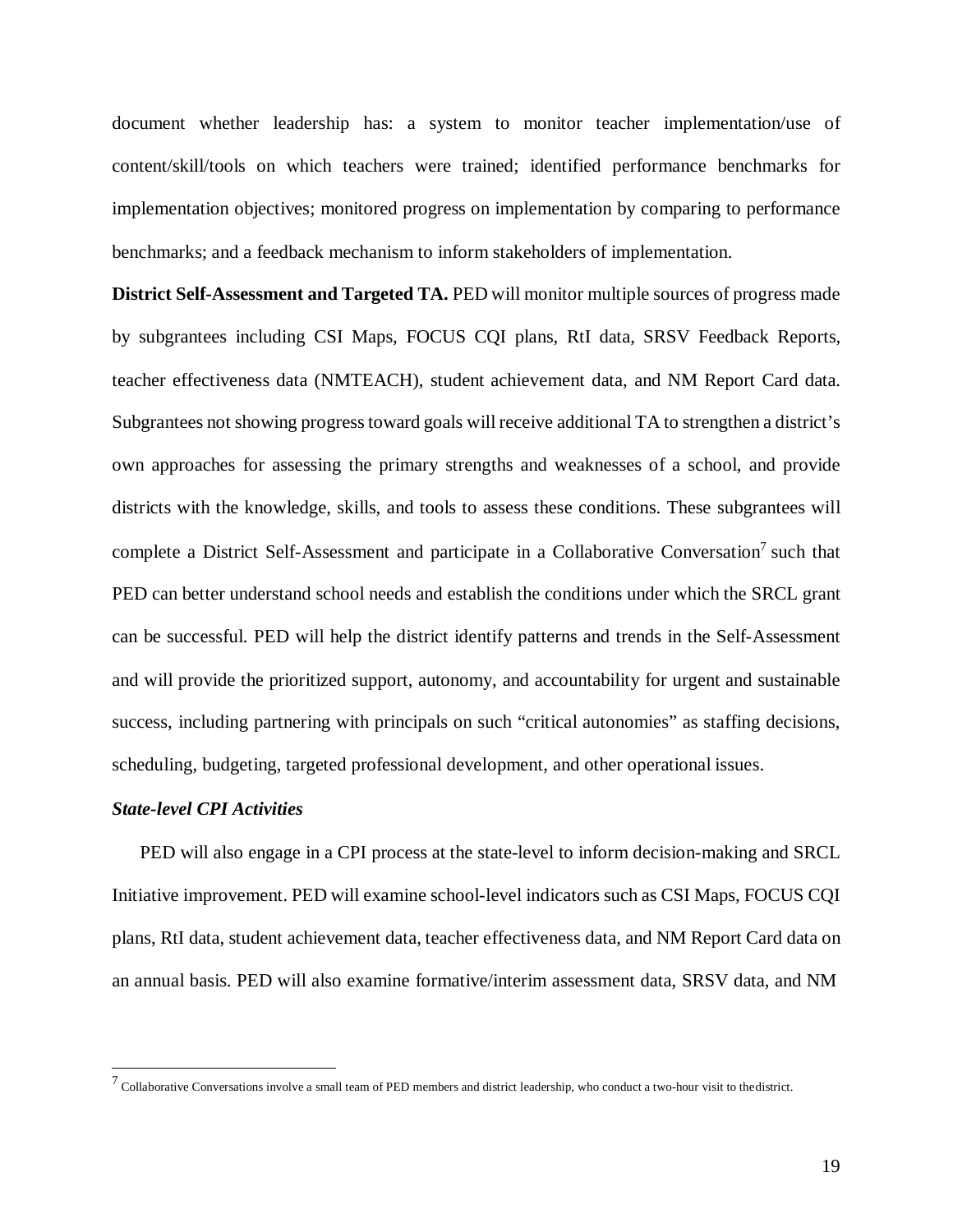DASH data on an ongoing basis. PED will use this data to inform professional development offerings and determine which schools may need to complete a District Self-Assessment and targeted TA. In addition, PED will require each subgrantee to maintain an SRCL Body of Evidence (BOE) documenting the school's progress in meeting grant requirements (e.g., student data, meeting minutes, etc. submitted in a year-end report). The BOE will be used for sustainability planning for PED to understand specific interventions, practices, and strategies that worked for specific populations across the state. PED will monitor 20-, 40-, and 80-day counts of student subgroups to ensure that sufficient levels of disadvantaged students are being served throughout the grant period.

## **External Evaluation**

PED will engage an outside evaluator with literacy expertise whose role in the program will be limited solely to conducting the evaluation. The evaluator will be asked to craft a thorough, feasible, and aligned evaluation plan for the project that measures progress against goals and objectives, and considers participating student populations and specific subgrantee activities. The evaluator will submit annual performance reports as well as a comprehensive evaluation report at the end of the program articulating qualitative and quantitative program outcomes for subgrantees and the state. Results will be compared to baseline data. PED has a relationship with the South Central Comprehensive Center (SC3), part of a national network of centers funded by the U.S. Department of Education to support the improvement of educational outcomes. The state will leverage the existing relationship and resources under the scope of SC3 to support the evaluation of the SRCL grant. Results of all evaluation efforts will be posted to the SRCL website, and shared with all stakeholder and advisory groups.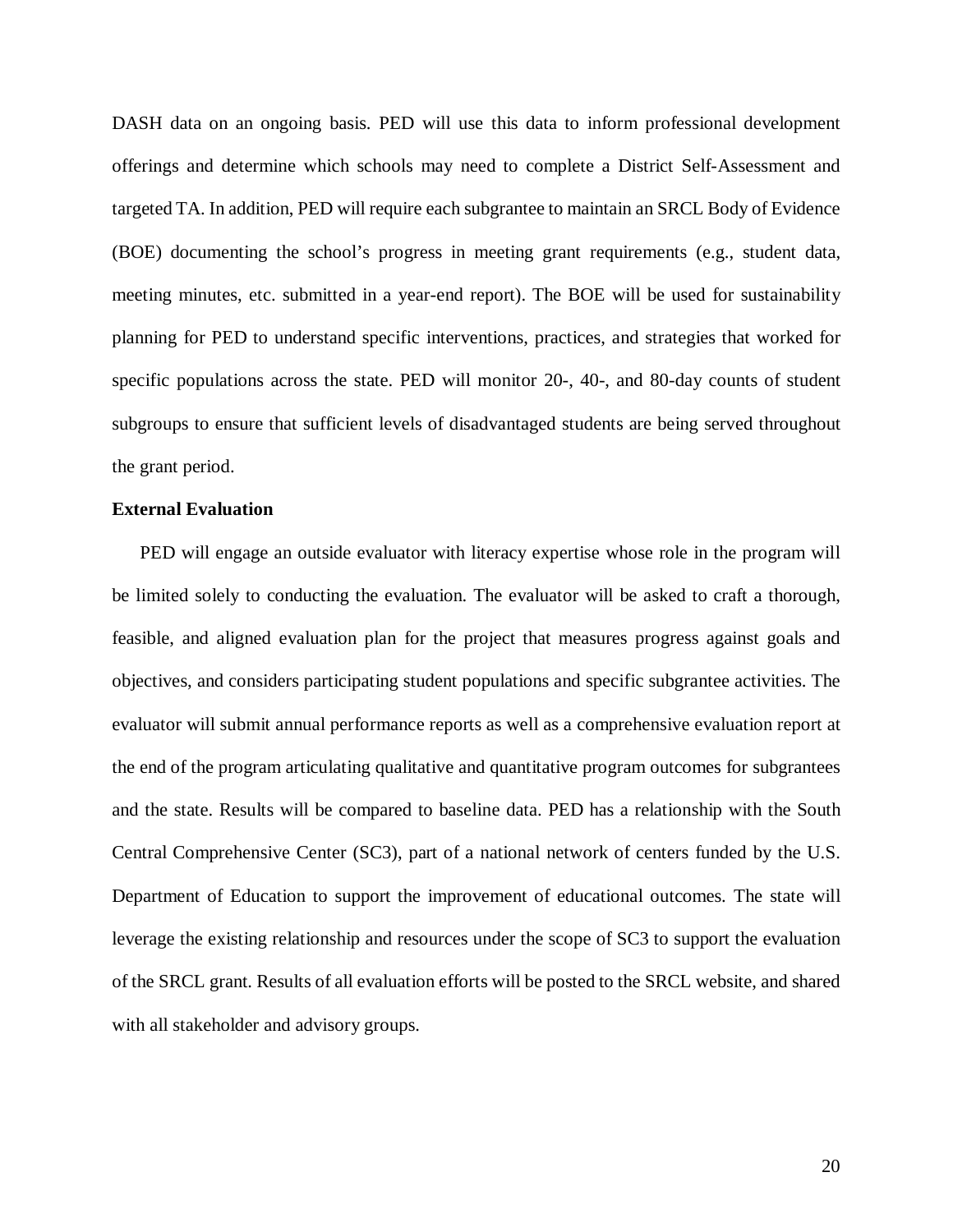|  | Table A.1 High-Quality Plan <sup>8</sup> for SRCL State-Level Activities |  |  |  |
|--|--------------------------------------------------------------------------|--|--|--|
|--|--------------------------------------------------------------------------|--|--|--|

<span id="page-20-0"></span>

| Goal A1: Strengthen state-level infrastructure to support SRCL subgrantees |                                                     |                 |                    |  |
|----------------------------------------------------------------------------|-----------------------------------------------------|-----------------|--------------------|--|
| <b>Activities</b>                                                          | <b>Indicators of Success</b>                        | <b>Timeline</b> | <b>Party</b>       |  |
|                                                                            |                                                     |                 | <b>Responsible</b> |  |
| A1.1 Obtain stakeholder feedback                                           | Feedback incorporated into the final NM Literacy    | September 2017  | Literacy           |  |
| on The New Mexico Statewide                                                | Framework to include the introductory narrative and |                 | Director (LD),     |  |
| Literacy Framework through 5                                               | supporting tools and resources.                     |                 | support from the   |  |
| regional meetings and online                                               |                                                     |                 | Student            |  |
| survey                                                                     |                                                     |                 | Achievement, &     |  |
|                                                                            |                                                     |                 | School             |  |
|                                                                            |                                                     |                 | Turnaround         |  |
|                                                                            |                                                     |                 | Director           |  |
|                                                                            |                                                     |                 | (SASTD)            |  |
|                                                                            |                                                     |                 | <b>SASTD</b>       |  |

 $\,$   $\,$  Financial resources to complete these activities are described in detail in the Budget Narrative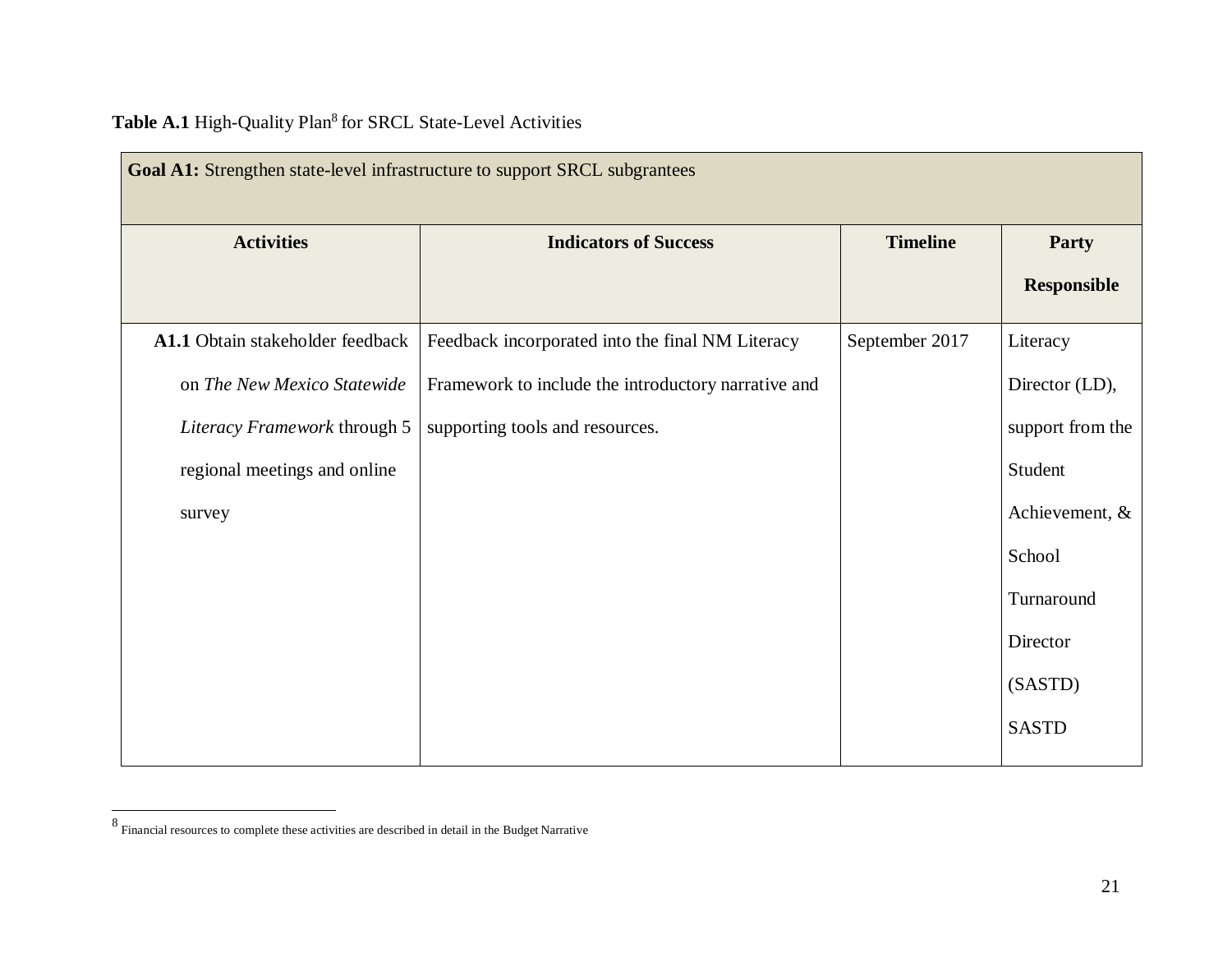| A1.2 Hire SRCL Coordinator                                       | Well-qualified individuals hired for positions         | December 2017   | LD, DSPP           |
|------------------------------------------------------------------|--------------------------------------------------------|-----------------|--------------------|
| (SRC), Literacy Specialist                                       |                                                        |                 |                    |
| (LS), and Data Management                                        |                                                        |                 |                    |
| Project Coordinator (DMPC)                                       |                                                        |                 |                    |
| A1.3 Establish state advisory team                               | Advisory committee meetings with clearly defined       | December 2017   | LD, SRC, LS,       |
| appointed by Deputy Secretary                                    | roles and expectations.                                |                 | Deputy             |
| for Teaching and Learning                                        |                                                        |                 | Secretary for      |
|                                                                  |                                                        |                 | P&P (DSPP),        |
|                                                                  |                                                        |                 | <b>SASTD</b>       |
| A1.4 Develop SRCL RFA and                                        | (See Activities $B2.1-2.2$ and $B3.1-3.3$ in Section B | January 2018    | LD, SRC, LS        |
| peer review process                                              | High-Quality Plan)                                     |                 |                    |
| Goal A2: Provide planning support for potential SRCL subgrantees |                                                        |                 |                    |
| <b>Activities</b>                                                | <b>Indicators of Success</b>                           | <b>Timeline</b> | Party              |
|                                                                  |                                                        |                 | <b>Responsible</b> |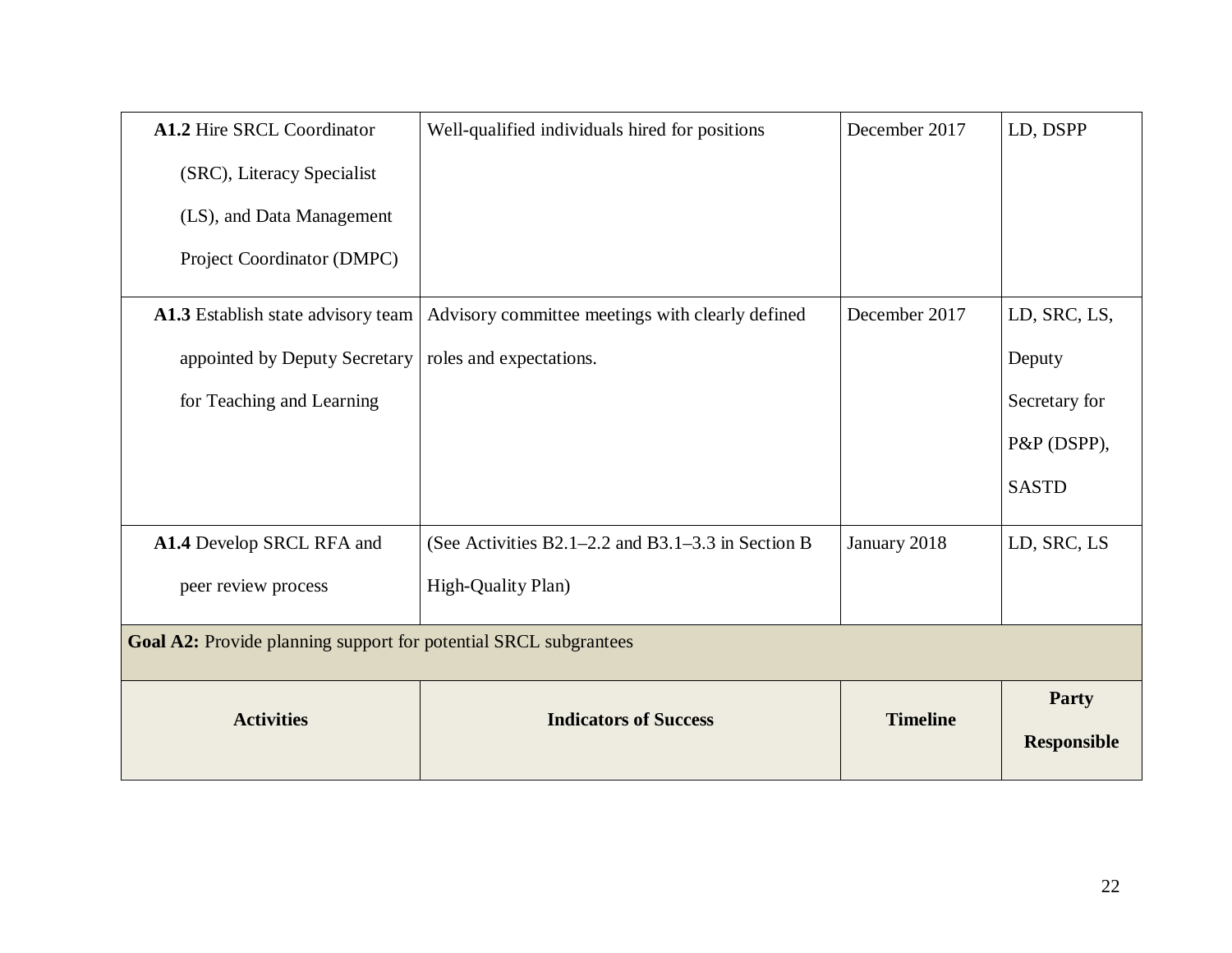| A2.1 Continue state activities | Effective process for schools $&$ LEAs to engage in                         | Ongoing      | <b>Priority Schools</b> |
|--------------------------------|-----------------------------------------------------------------------------|--------------|-------------------------|
| supporting use of NM DASH      | needs assessment & CPI planning; TA provided on                             |              | <b>Bureau</b>           |
|                                | NM DASH as necessary                                                        |              |                         |
| A2.2 Develop Compendium of     | Compendium that will facilitate subgrantees' selection   January 2018       |              | <b>SRC</b> with         |
| Evidence-Based Literacy        | of evidence-based, developmentally appropriate B-12                         |              | support from            |
| Programs & Practices           | interventions                                                               |              | LS, LD                  |
| A2.3 Conduct 5 regional RFA    | (See Activities B1.1 $\&$ B1.2 in Section B High-                           | January 2018 | SRC, LS, LD             |
| trainings, technical support   | <b>Quality Plan</b> )                                                       |              |                         |
| webinars, and office hours to  |                                                                             |              |                         |
| support LEAs.                  |                                                                             |              |                         |
| A2.4 Design and establish an   | Website with Compendium, Statewide Literacy                                 | January 2018 | SRC, LS, LD,            |
| SRLC webpage on the PED        | Framework, SRCL grant application, FAQs, other                              |              | IT,                     |
| page                           | relevant SRCL information                                                   |              |                         |
|                                |                                                                             |              |                         |
|                                | Goal A3: Provide ongoing implementation support for funded SRCL subgrantees |              |                         |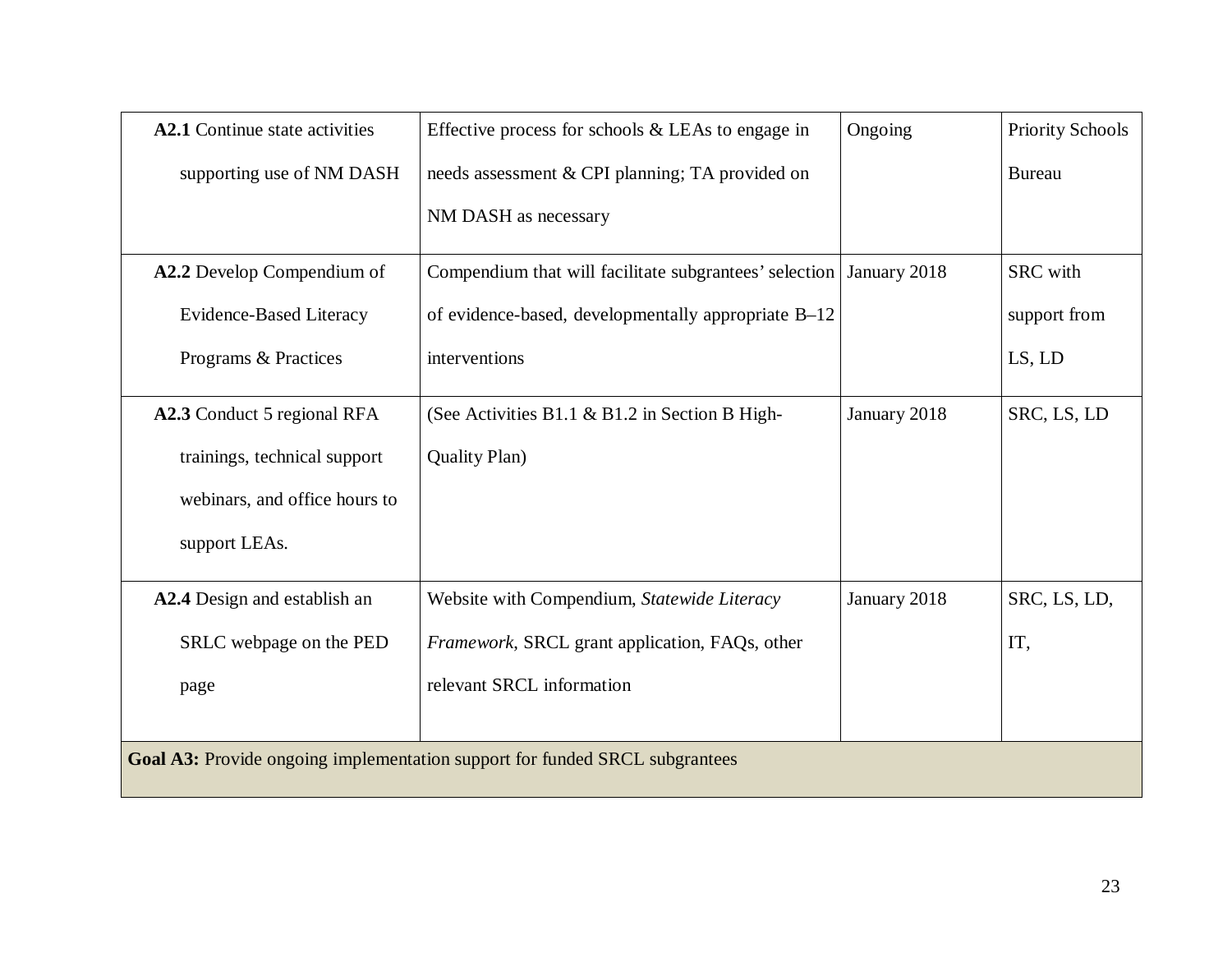| <b>Activities</b>                 | <b>Indicators of Success</b>                              | <b>Timeline</b>  | Party<br><b>Responsible</b> |
|-----------------------------------|-----------------------------------------------------------|------------------|-----------------------------|
| A3.1 Hold SRCL Kick-Off           | Subgrantees receive initial TA on implementation,         | <b>July 2018</b> | SRC, LS, LD,                |
| <b>Summit Meeting</b>             | grant requirements, and connect to state supports         |                  | <b>DSPP</b>                 |
| A3.2 Establish online community   | Subgrantees required to participate in 20 online          | September 2018   | SRC, LS, LD                 |
| of practice with PD modules       | modules helping teachers, district and school leaders,    |                  |                             |
|                                   | and coaches support language and literacy learning        |                  |                             |
| A3.4 Literacy Specialist conducts | Comprehensive review of B-12 state PD offerings,          | September 2018   | LS, coordinates             |
| needs assessment to inform        | online survey to subgrantees about needs, and             |                  | with LD                     |
| professional development plan     | recommendations made about PD plan                        |                  |                             |
| A3.4 Set calendar and topics for  | SRCL professional development events calendar             | September 2018   | SRC, LS, DSPP               |
| regional workshops and            | aligned with other state initiatives sent to all grantees |                  |                             |
| professional development          |                                                           |                  |                             |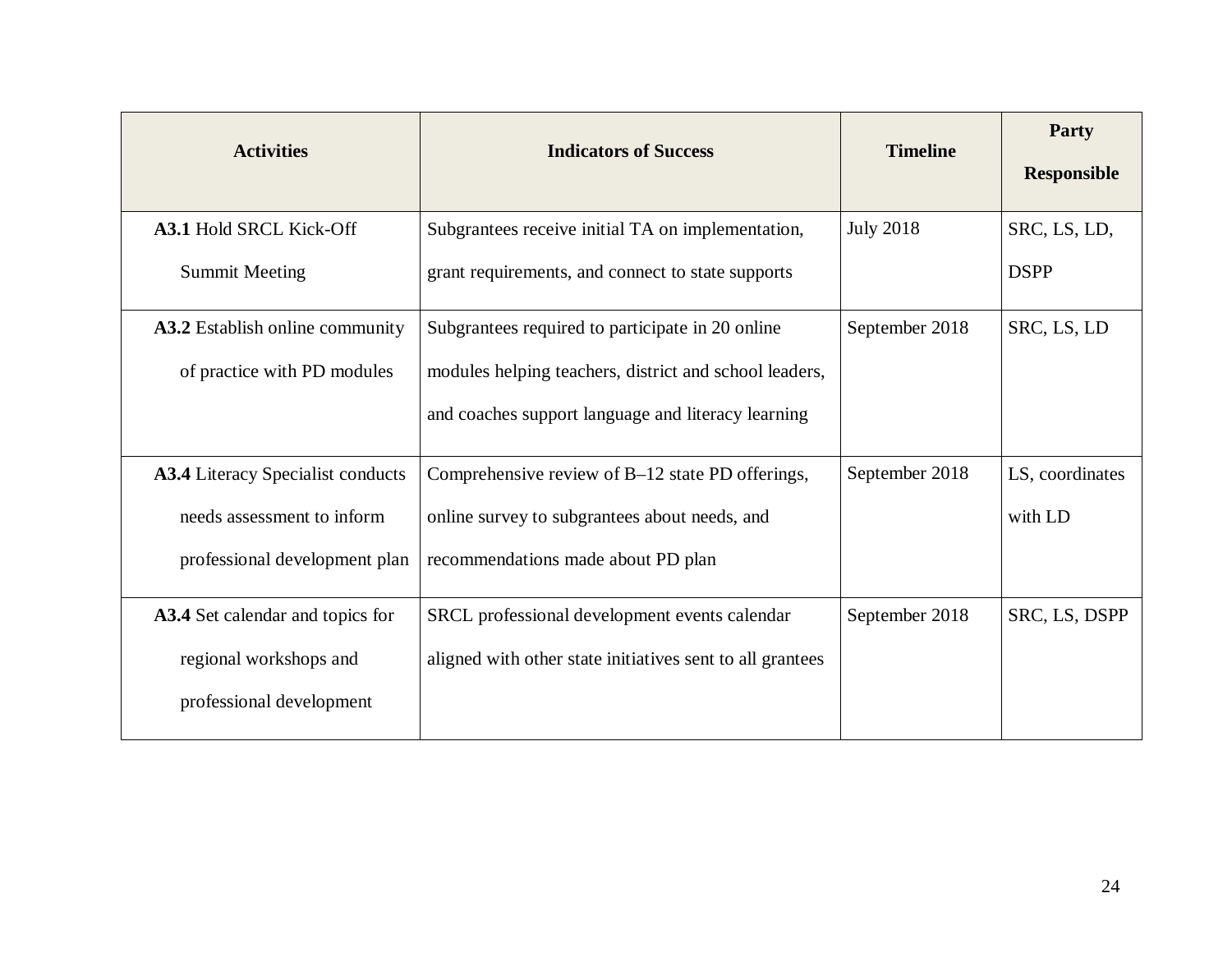| A3.5 Host SRCL Sustainability<br>Summit                   | Subgrantees share lessons learned and develop plans<br>to carry work forward through 2020-21 school year | November 2020   | SRC, LS, LD,<br><b>DSPP</b>        |
|-----------------------------------------------------------|----------------------------------------------------------------------------------------------------------|-----------------|------------------------------------|
|                                                           | and beyond                                                                                               |                 |                                    |
| Goal A4: Engage in continuous program improvement efforts |                                                                                                          |                 |                                    |
| <b>Activities</b>                                         | <b>Indicators of Success</b>                                                                             | <b>Timeline</b> | <b>Party</b><br><b>Responsible</b> |
| <b>A4.1</b> Hire external evaluator and                   | Qualified, independent evaluator with knowledge of                                                       | December 2017   | SRC, LD,                           |
| develop SRLC evaluation<br>design.                        | literacy achievement and state landscape                                                                 |                 | DMPC, DSPP                         |
| A4.2 Collect baseline evaluation                          | Baseline indicators collected as per evaluation design                                                   | Sept/Oct 2018   | External                           |
| data                                                      | plan                                                                                                     |                 | Evaluator,<br><b>DMPC</b>          |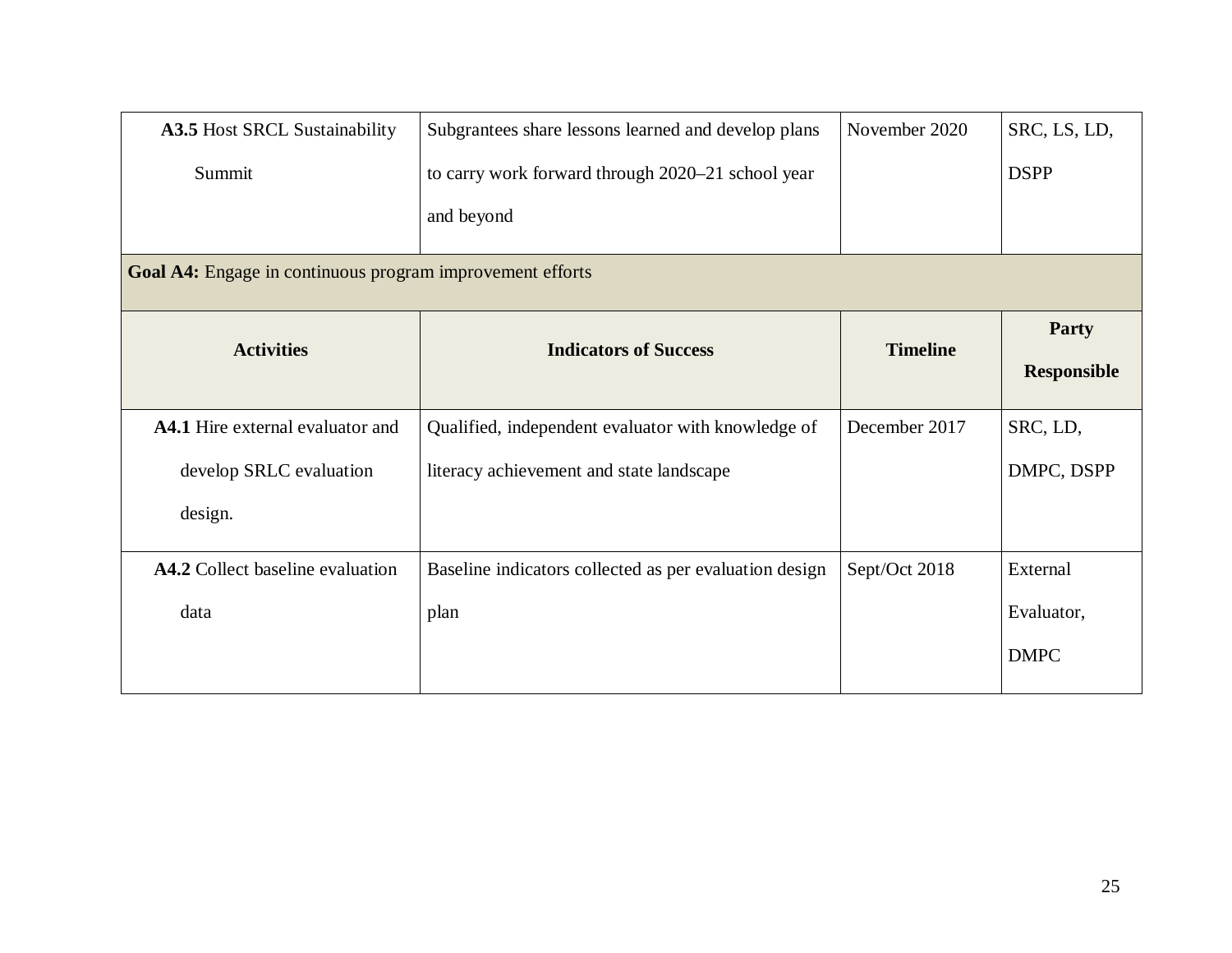| A4.3 Collect beginning-, mid- and          | ECOT (3- & 4-year-olds), POT, KOT (Kindergarten),      | BOY in Oct 18, 19, | DMPC,       |
|--------------------------------------------|--------------------------------------------------------|--------------------|-------------|
| end-of-year (BOY, MOY, EOY)                | IStation $(K-2)$ , and ELA/Reading data $(3-12)$       | 20; MOY in Feb 19  | subgrantees |
| student data for all grades                | collected for all children participating in subgrantee | and 20             |             |
|                                            | programs to inform local and state-level CPI plans     | EOY data in        |             |
|                                            |                                                        | May/June 19        |             |
|                                            |                                                        |                    |             |
| <b>A4.4 SRCL Site Visits</b>               | Site visits to monitor implementation and assist with  | Jan/Feb 2019 &     | SRC, LS     |
|                                            | CPI efforts                                            | 2020; Oct/Nov      |             |
|                                            |                                                        | 2019 & 2020        |             |
|                                            |                                                        |                    |             |
| <b>A4.5</b> EOY data analysis at local and | Use of EOY data to inform local- and state-level CPI   | July 2019 & 2020   | DMPC,       |
| state level                                | efforts                                                |                    | subgrantees |
| A4.6 Subgrantee CPI plans submitted        | CPI plans based on EOY data and lessons learned to     | August 2019 &      | Subgrantees |
| and updated literacy plans as              | inform implementation during following school year;    | 2020               | (submit to  |
| necessary                                  | literacy plans updated as necessary                    |                    | DMPC)       |
|                                            |                                                        |                    |             |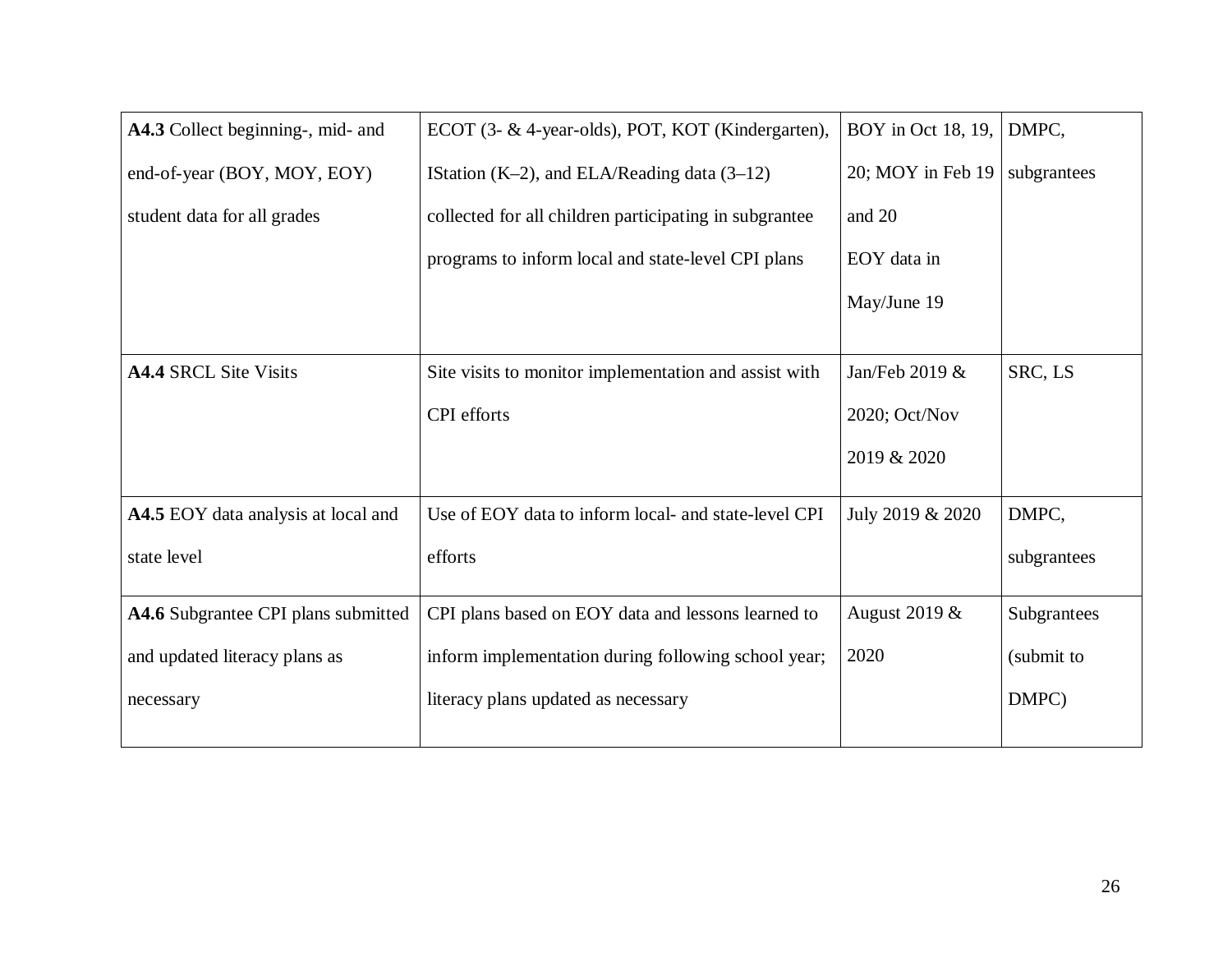| A4.7 State CPI checkpoint          | Review SRCL program in combination with other       | August 2019 &    | SRC, LS, LD,      |
|------------------------------------|-----------------------------------------------------|------------------|-------------------|
|                                    | state initiatives and plans; evaluate alignment and | 2020             | Advisory          |
|                                    | make mid-course corrections if necessary.           |                  | Committee,        |
|                                    |                                                     |                  | <b>Senior PED</b> |
|                                    |                                                     |                  | Leadership        |
| A4.8 Disseminate year-end results  | Subgrantees receive information about progress and  | August 2019 &    | SRC, LS, LD,      |
| and new support resources          | any new research and/or tools to support and        | 2020             | DSPP, DSAST,      |
|                                    | strengthen their programs                           |                  | DMPC, External    |
|                                    |                                                     |                  | Evaluator         |
| A4.9 Qualitative data analysis for | Process study data including interviews with        | Sept 2019 & 2020 | External          |
| evaluation                         | practitioners and leadership to inform ongoing      |                  | Evaluator         |
|                                    | implementation and sustainability                   |                  |                   |
| A4.10 Final evaluation report      | Comprehensive report documenting quantitative and   | Oct/Nov 2020     | External          |
|                                    | qualitative data across the grant period            |                  | Evaluator         |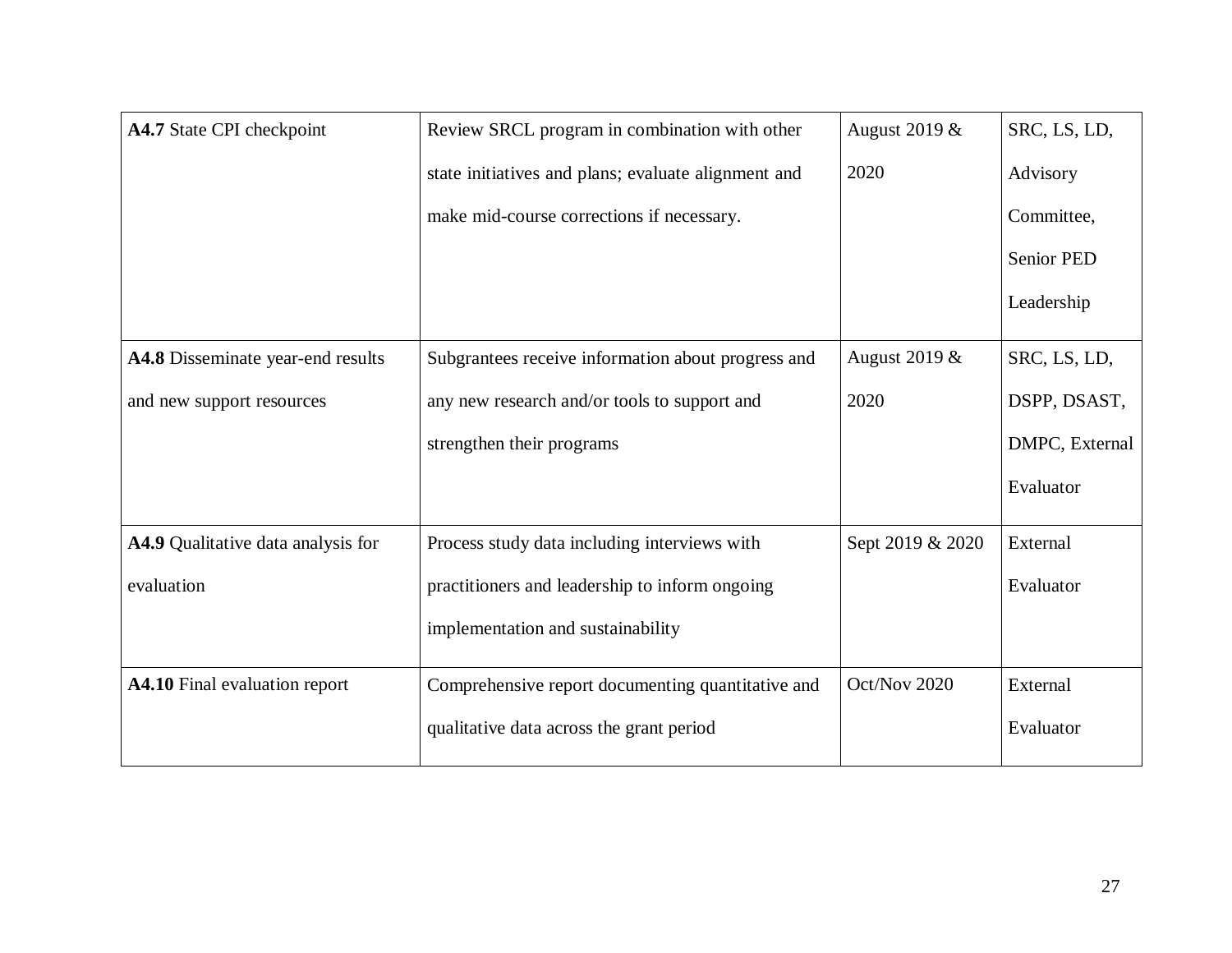#### **SELECTION CRITERION B: SEA PLAN FOR SUBGRANTS**

#### **(1) Prioritization of evidence-based practices.**

Literacy strategies, programs, and materials used in the SRCL grant will be supported by strong or moderate evidence. PED will use several "pillars" to uphold the prioritization of evidence-based literacy interventions.

The first three pillars are statewide resources available to all schools and communities: **(1) NM DASH:** a web-based action-planning tool for developing school improvement plans and identifying evidence-based interventions; **(2) New Mexico Statewide Literacy Framework ECE-12:** The Framework includes a section that defines evidence-based programs and discusses fidelity of implementation; **(3) Compendium of evidence-based interventions:** As described in Section A, PED will provide a list of potential B–12 evidence-based interventions that specifically meet the definition of *strong* or *moderate evidence*.

Three additional pillars are specific to the SRCL subgranting process and comprise the activities of the high-quality plan (see Table B.1). These pillars define the process for awarding subgrants that will ensure implementation of a continuum of literacy interventions supported by strong/moderate evidence in districts that serve large numbers of disadvantaged children. The prioritization of evidence-based practices has been embedded in each of three key subgranting activities: **(1) TA supporting SRCL subgrant proposal preparation:** Potential subgrantees will receive information on the Compendium and training on how to become informed consumers of research. Developing "data literacy" will enable them to judge the evidence base of interventions and use this information in conjunction with local needs assessment data to select the most effective programs for their community; **(2) SRCL RFA and scoring criteria:** The proposed use of evidence-based interventions will be weighted heavily in the scoring criteria for SRCL subgrant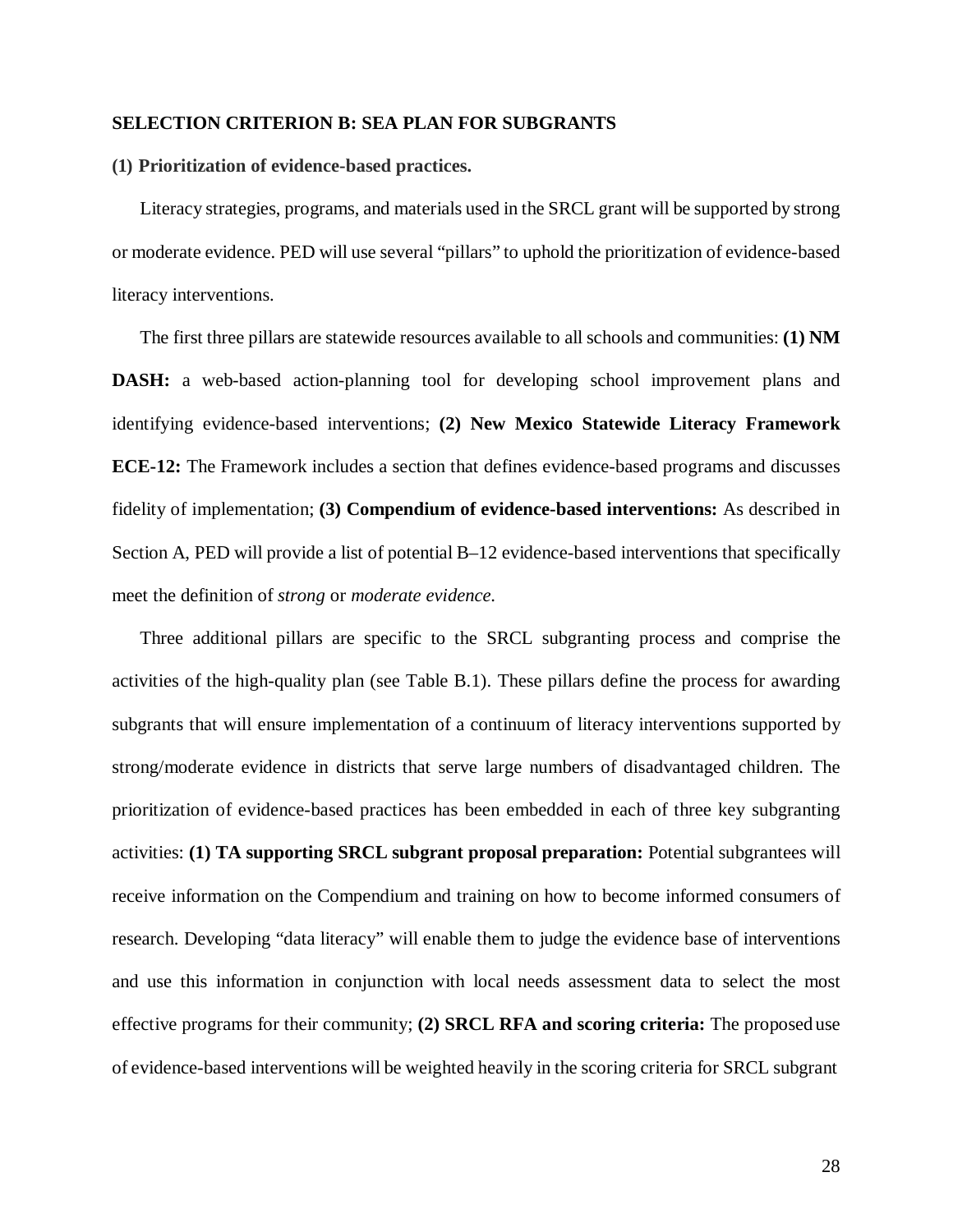applications; **(3) Independent peer review:** At least one individual knowledgeable in research and evaluation will serve on the peer review panel. Additionally, reviewers will receive training on the Compendium as well asthe criteria for moderate/strong levels of evidence in case applicants select an intervention outside the compendium such that reviewers can judge the merits of the intervention and the applicant's justification for use.

These activities (described in more detail in Section B(2)) will ensure that a pool of highquality applications will be submitted, from which those that will serve the greatest number of disadvantaged students with evidence-based literacy interventions will be selected through a rigorous, transparent peer-review process.

#### **(2) Process to determine subgrant awards**

**TA supporting proposal preparation.** PED views the SRCL subgranting process as an opportunity to engage in substantive discussions with potential subgrantees about best practices and evidence-based B–12 literacy interventions. Accordingly, PED will host five regional meetings across the state, hold webinars, and hold TA office hours to provide technical assistance in advance of the RFA process. These TA opportunities will give potential subgrantees the opportunity to learn about: (1) The Compendium and the criteria by which the programs and practices were selected; (2) Interpreting research on literacy programs and interventions, including how to determine whether a program has a strong or moderate level of evidence and consideration of the relevance of studies for their specific population; (3) The revised Literacy Framework and how to develop a local literacy plan that is aligned with the state Framework and based on findings from a local needs assessment.

These TA meetings will also support the creation and coordination of local literacyteams. The goal of the TA process isto coordinate literacy instruction within each LEA, build the capacity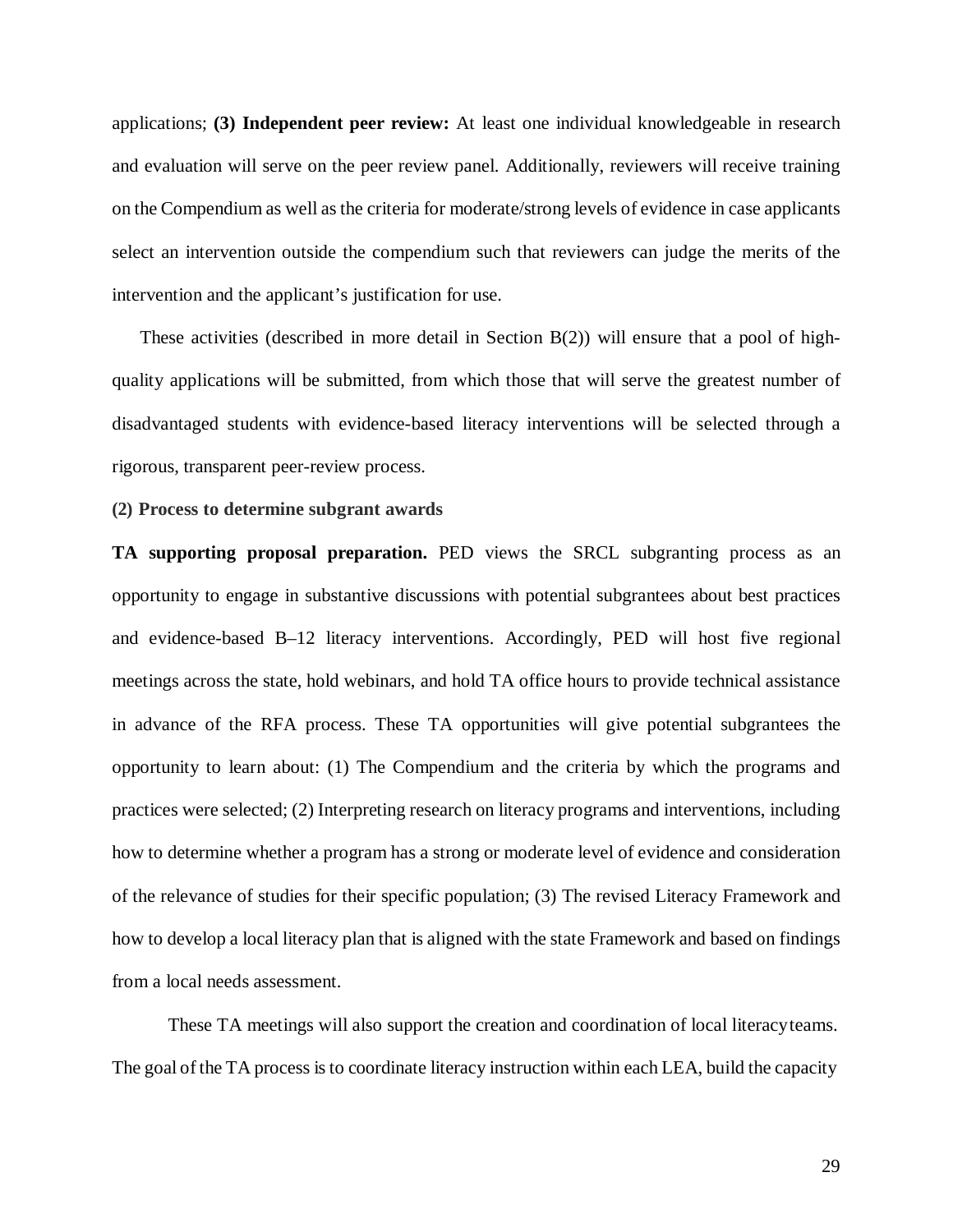of LEAs as informed consumers of research, support stronger proposals, and create a more robust foundation for implementation among those entities that are awarded an SRCL subgrant.

**RFA process and selection criteria.** The SRCL RFA will be designed to reward LEAs, charter schools, and regional consortiums who propose high-quality, evidence-based B–12 literacy support systems that benefit the greatest number of disadvantaged children. Even for those who are ultimately not awarded a grant, the process will provide a solid plan to support literacy development. Additionally, the RFA and selection process will entail a level of rigor that will facilitate the independent peer review panel in differentiating the applicants that have the greatest capacity, most promising plans, strongest use of evidence-based practice, and greatest impact on disadvantaged children.

The state recently completed a successful \$12M RFA process for the *Reads to Lead* (RTL) grant programto improve reading outcomes in grades K–3. PED will leverage this existing funding and work directed toward building cohesive literacy systems by requiring applicants to align their proposed interventions with RTL if applicable. PED will also capitalize on their successful RTL subgranting process by utilizing procedures that have been developed and tested such as scoring procedures and peer review protocol.

The SRCL subgranting RFA will be structured as follows:

#### **Section I: Eligibility**

New Mexico school districts and/or charter schools may apply on behalf of individual schools or a collaborative group (consortium) of schools or districts. Applications from Regional Education Cooperatives (RECs) applying on behalf of a consortium of schools will also be accepted. To prioritize areas serving large numbers of disadvantaged children, applicants will receive priority for meeting one or more of the following criteria based on state averages: (1) at least 73.5percent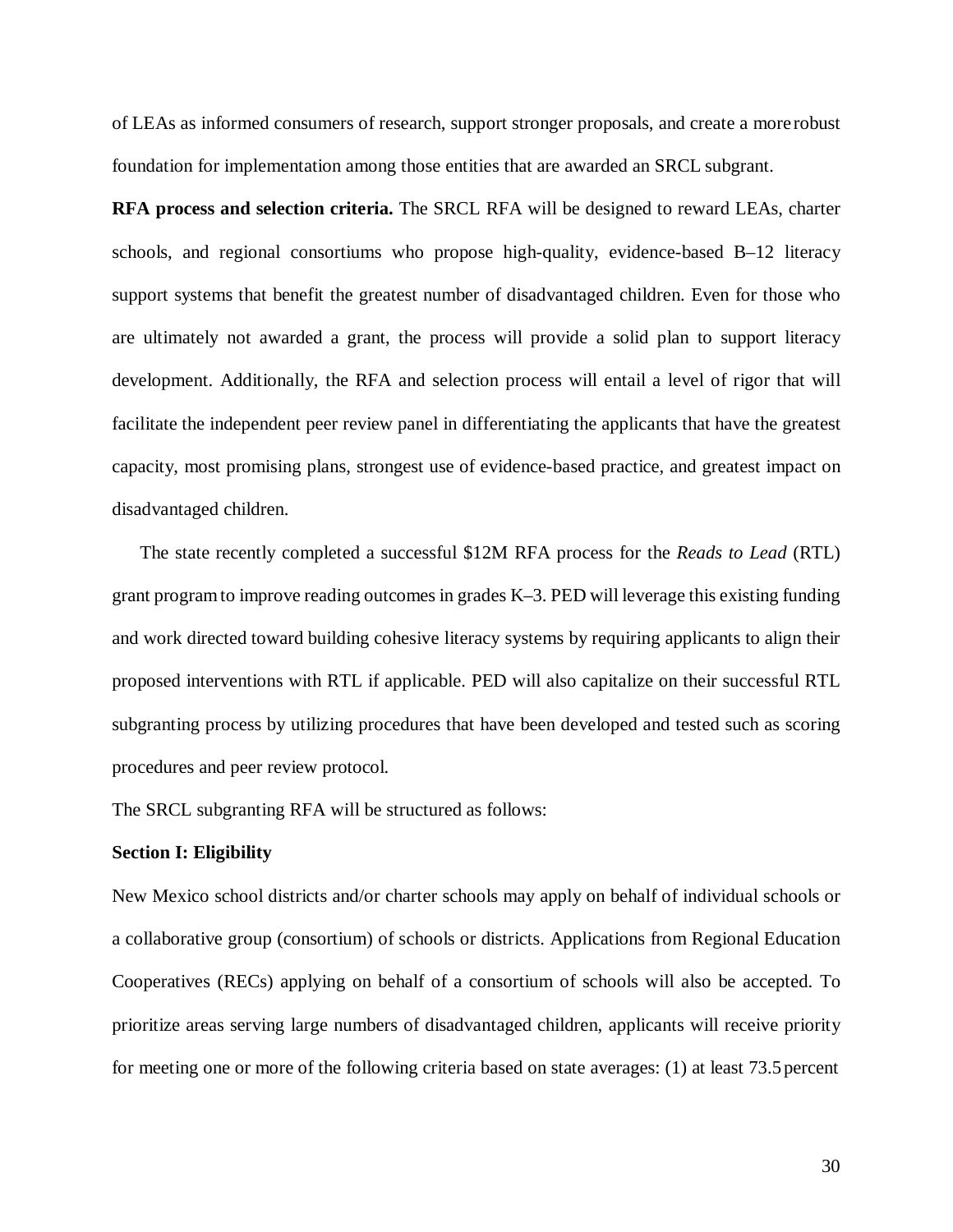economically disadvantaged children; (2) at least 13.6 percent limited English proficiency; and/or; **(3)** at least 15.3 percent receiving special education services.

Programs for the following age spans must be included: birth–preschool, elementary (grades K–5), middle school (grades 6–8), and high school (grades 9–12). Applicants are to select a feeder system that is likely to serve the same disadvantaged children as they progress through their education. To ensure a B–12 continuum, LEAs or consortiums must partner with early childhood providers that serve children birth to age 5 including center-based child care, family child care, state-funded pre-K, Early Head Start, Head Start, or home visiting programs.

#### **Section II: Need and Capacity**

*a. Demonstration of need.* Given PED's objective to serve the greatest number of disadvantaged children, community need will be weighted heavily in the application process. Applicants will be asked to document the number of children ages birth to grade 12 who are at risk of educational failure or otherwise in need of special assistance and support including: children living in poverty; children with disabilities; children who are English learners; infants and toddlers with developmental delays; children who are homeless; children in foster care; students who are far below grade level; students who have left school before receiving a regular high school diploma or are at risk of not graduating with a diploma on time; and students who have been incarcerated. In addition, applicants will provide a summary of NM DASH needs assessments, the results of which should inform their proposed interventions.

*b. Demonstration of capacity.* Successful subgrantees will also need to show a record of effectiveness in improving language and literacy development of children. The RFA will request LEA student reading data over the last two to three years with an explanation for any increase or decrease in proficiency scores. Subgrantees will need to demonstrate sufficient capacity to deliver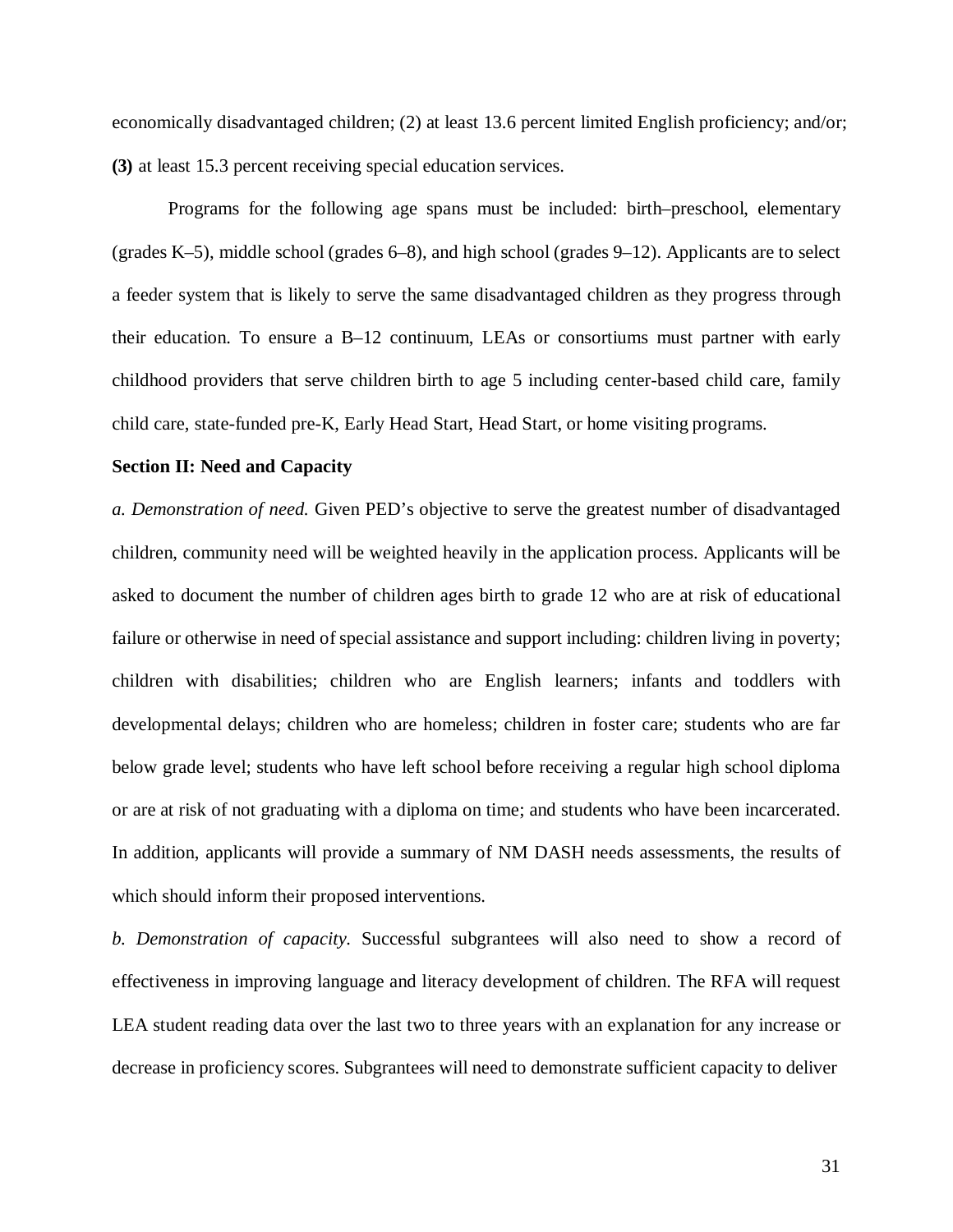services and professional development. The applying entity must be able to establish effective partnerships for areas in which they lack specific capacity on their own to deliver services. If partnering with an external provider, the applicant must have a rigorous process for identifying, screening, selecting, matching, and evaluating external provider organizations that provide critical services to schools and complete PED's External Partner and Provider Information form.

## **Section III: Proposed Interventions**

*a. Coherent structure of B–12 literacy programs.* Each applicant must outline a comprehensive birth to grade 12 literacy plan for their service area. Applicants must specify the names of literacy interventions that will be used in different program options and for children of different ages ensuring coverage across the continuum depicted in Figure A.1 in Section A. They should discuss why these interventions were chosen over other options and the extent to which the interventions and practices are differentiated and developmentally appropriate (SRCL Criteria B(2)(iii)).

*b. Extent and relevance of evidence base.* Applicants should ensure that all proposed interventions meet the criteria for strong or moderate evidence (SRCL Criteria  $B(2)(i)$ ). If an applicant decides on interventions outside of the Compendium, they must prove that their selected intervention (including those led by vendors or partners) meets the definitions of moderate or strong evidence. Applicants should also discuss the relevance of the evidence base to their proposed project and identified needs. For example, identifying whether a study's sample was representative of the district population or whether there are any anticipated barriers to implementation fidelity (SRCL  $B(2)(iv)$ ). If an intervention chosen is currently implemented in the district/school, the applicant must provide data indicating the effectiveness of the intervention.

*c. Continuous Program Improvement and Monitoring*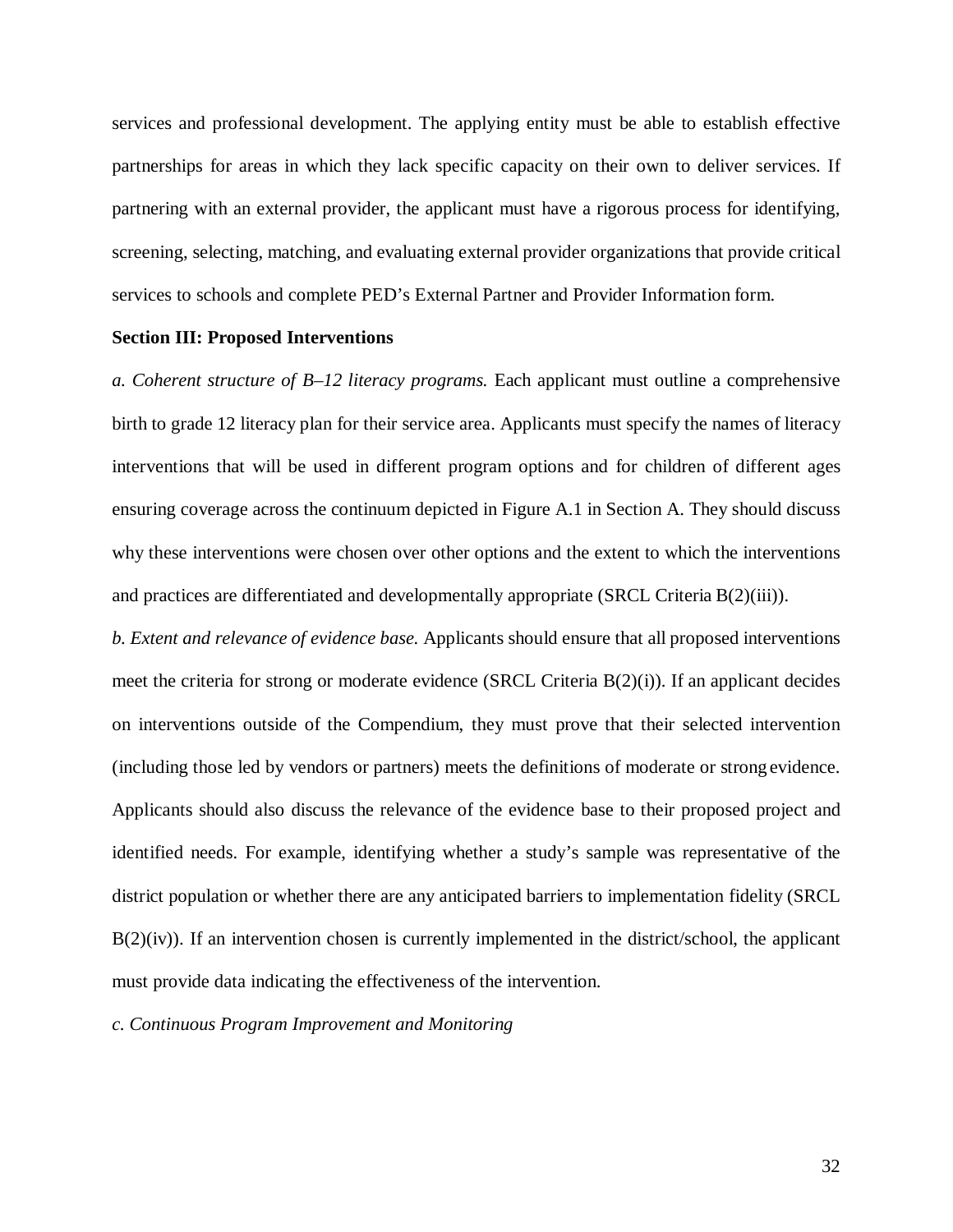Applicants will describe their system for monitoring implementation by identifying metrics, feedback and observation structures to determine progress, recording evidence to know that a positive impact is occurring, and adjusting for accelerated progress and/or unanticipated barriers. These monitoring and CPI systems should include CSI Maps, FOCUS CQI Program Improvement Plans, student achievement data, and NM DASH plans as articulated in Sections (A) and  $(C)$ .

*d. Timeline for implementation.* Subgrantee applicants should present a realistic and specific timeline for the implementation of services.

#### **Section IV: Alignment to Other Literacy Initiatives**

*a. Alignment to statewide literacy framework.* Applicants will describe how their proposed use of grant funding will align with each of the five areas of the statewide literacy framework (SRCL Criteria  $B(2)(ii)$ ).

*b. Alignment to local literacy plan.* In addition to alignment to the statewide literacy framework, applicants must demonstrate how their proposed interventions align to their local literacy plan and its stated goals (SRCL Criteria B(2)(ii)).

*c. Alignment to Reads to Lead or other literacy initiatives.* To promote coordination and leverage resources, applicants should describe the alignment of their SRCL proposed activities to any other relevant literacy initiatives (e.g., Reads to Lead) if applicable.

#### **Section V: Budget**

*a. Allocation of funds.* Applicants will provide a cost-effective budget that directly links costs to proposed activities. The budget and budget justification should outline the use of the grant funds and how the funding will be allocated across birth–age 5 (at least 15 percent), kindergarten through grade 5 (at least 40 percent), and middle/high-school through grade 12 (at least 40 percent).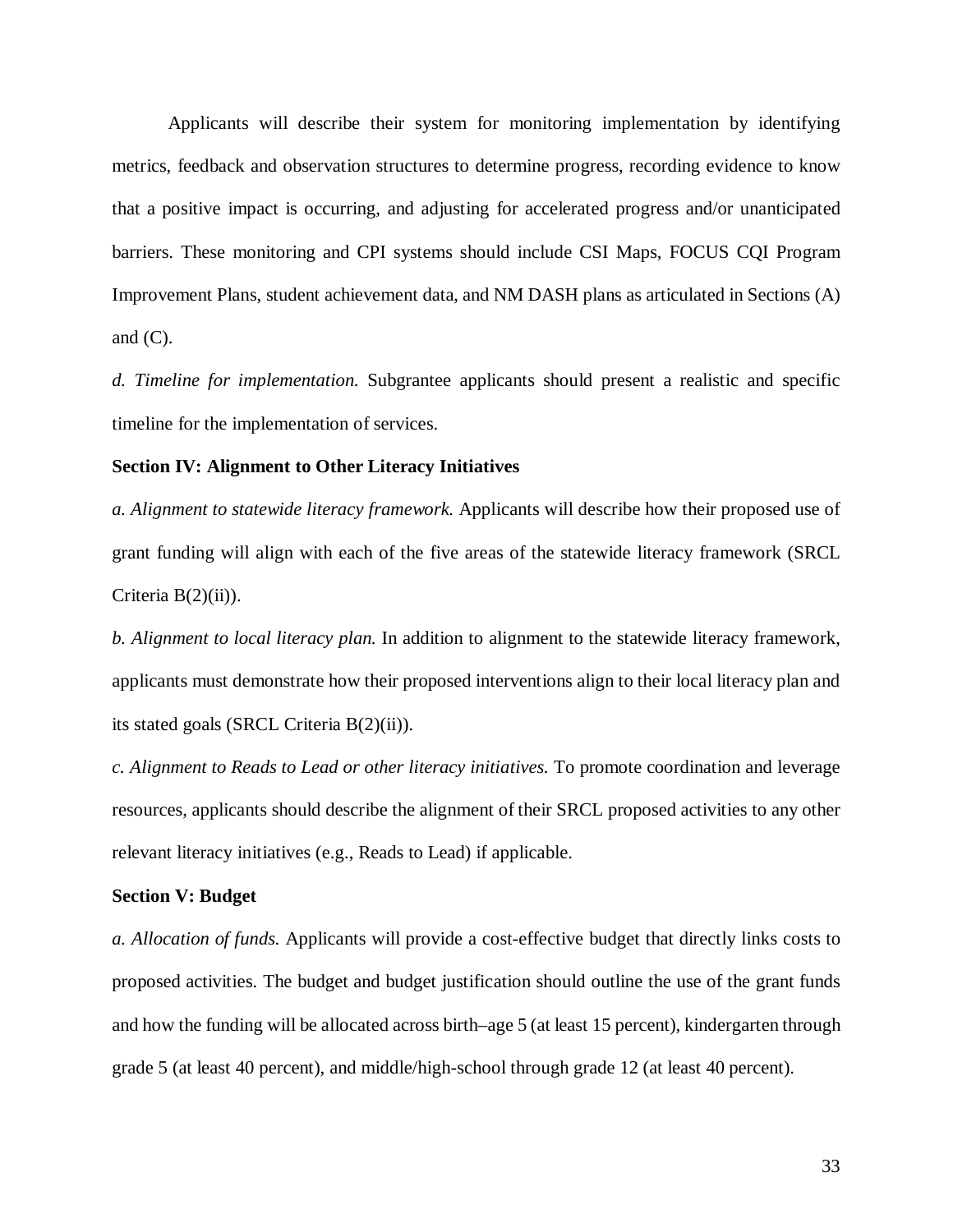*b. Efficient use of funds.* Applicants should include information about leveraging funds with state or federal dollars (e.g., Title I) to maximize impact for students OR if the applicant is submitting a joint application with another district and/or charter school or a regional consortium, they should provide a description of how funds will be leveraged and how efficiency will be increased. Applicants should ensure the funding is adequate and supplements, not supplants current funding.

#### **Section VI: Assurances**

The applicant will commit to a set of district and/or charter school assurances to participate. This will include a written assurance to cooperate with a national evaluation of the SRCL program, if a national evaluation should be conducted.

**Independent peer review process.** The team that reviews the SRCL proposals is just as important asthe RFA criteria in ensuring that the subgrantees will be successful in meeting goals of the grant. A well-trained team of reviewers will be selected based on their expertise in evidence-based interventions and understanding of the needs of students and practitioners in the state. The panel will consist of individuals with expertise or experience in language and literacy development; professional development; and research science. In addition, a former (or otherwise unbiased) practitioner who is familiar with how literacy interventions are used in practice and what supports are necessary to overcome challenges to implementation will be included on the peer review team.

Each reviewer will be vetted and approved by PED. Training for reviewers will be held prior to the application review process to ensure consistency in evaluating subgrant applications. During the review process, PED staff will be on site to support reviewers and enter data as it comes in. Reviewers will use PED's Review and Rating Protocol and the Quality Scoring Guide. To maintain a transparent review process, the PED will publish the list of approved subgrantees on the PED website as well as the procedures used to review and judge the applications.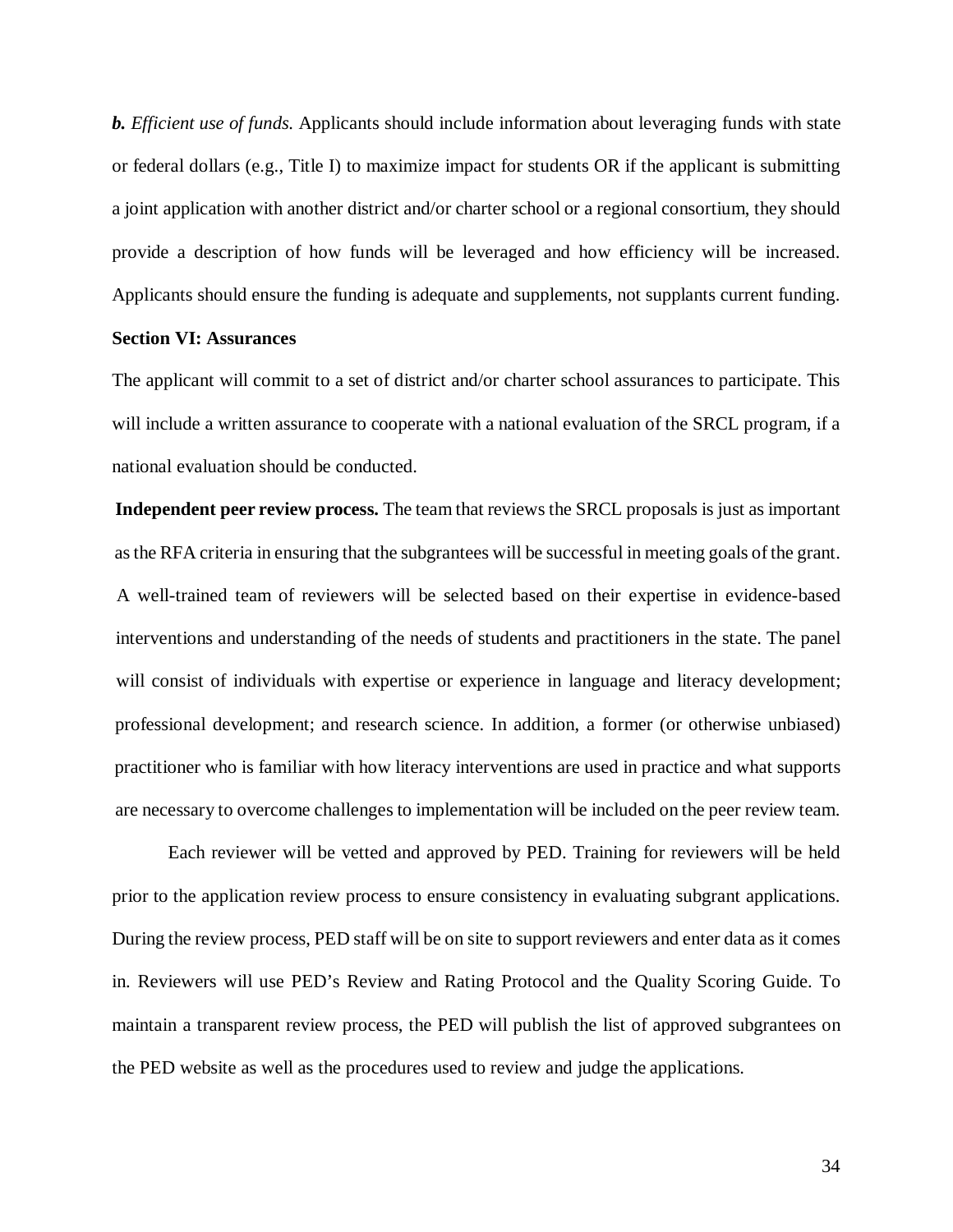Table B.1 High-Quality Plan<sup>9</sup> for Section B

<span id="page-34-0"></span>Goal B1: Build local capacity to provide a continuum of evidence-based literacy interventions that meet the needs of their communities and improve outcomes

| <b>Activities</b>                     | <b>Indicators of Success</b>                    | <b>Timeline</b> | <b>Party Responsible</b>    |
|---------------------------------------|-------------------------------------------------|-----------------|-----------------------------|
| <b>B.1.1</b> Develop RFA TA trainings | Trainings designed to build local capacity to   | Jan/Feb         | SRCL Coordinator (SRC),     |
|                                       | apply for and implement SRCL programs           | 2018            | Literacy Specialist (LS),   |
|                                       |                                                 |                 | Literacy Director (LD)      |
| <b>B1.2</b> Conduct 5 regional RFA    | Potential subgrantees are informed of the SRCL  | February        | <b>SRC, Literacy Bureau</b> |
| trainings, technical support          | opportunity and build their capacity to develop | 2018            |                             |
| webinars, and office hours to         | high-quality applications                       |                 |                             |
| support LEAs                          |                                                 |                 |                             |

 $^9$  Financial resources for each of these activities are described in detail in the Budget Narrative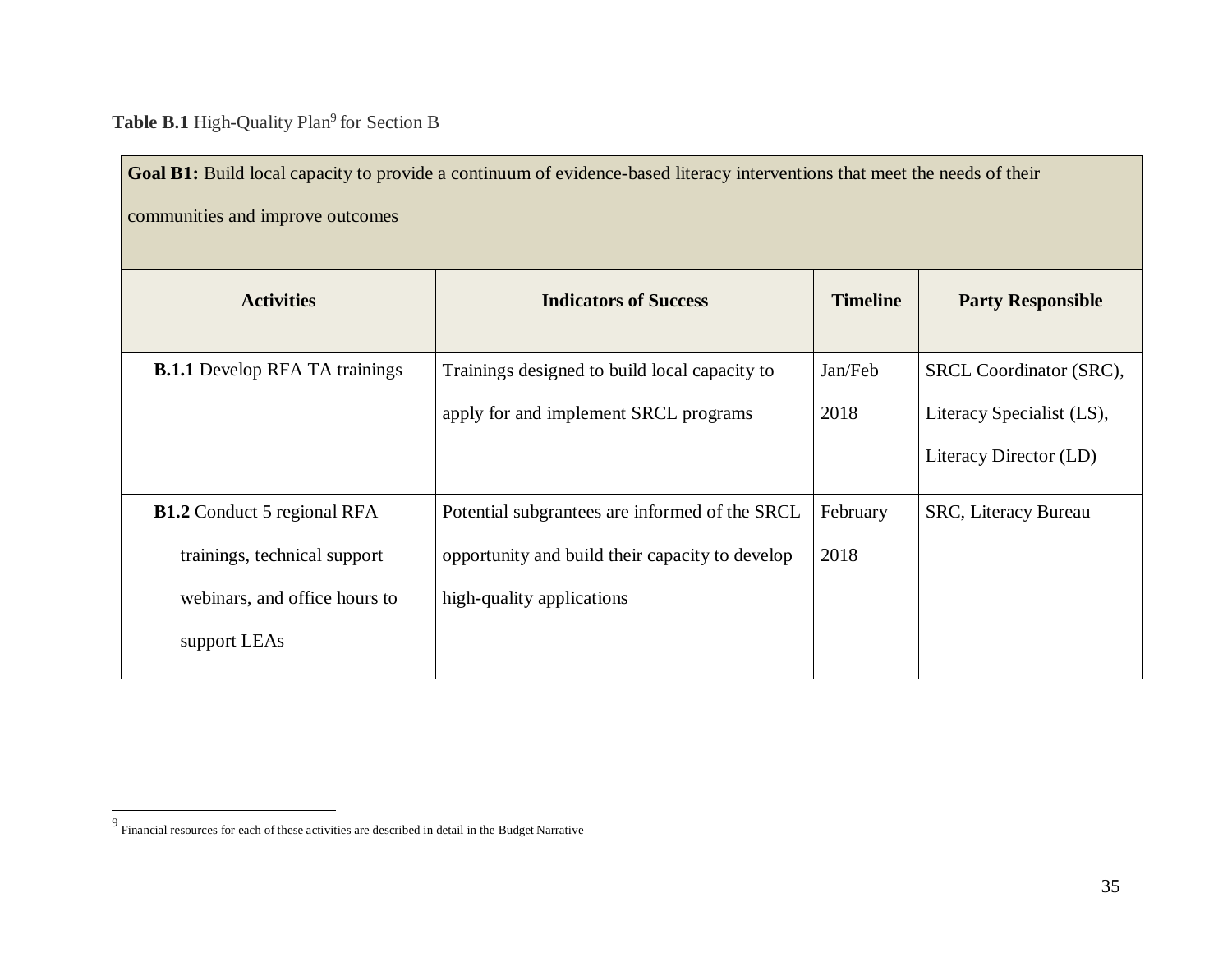| <b>B1.3</b> LEAs and other eligible                                                                                | High-quality local literacy plans aligned to the                                                                                      | March 2018      | Potential subgrantees; TA |  |
|--------------------------------------------------------------------------------------------------------------------|---------------------------------------------------------------------------------------------------------------------------------------|-----------------|---------------------------|--|
| entities interested in applying for                                                                                | Statewide Literacy Framework that will form                                                                                           |                 | from SRC as necessary     |  |
| SRCL subgrant create local                                                                                         | the basis of SRCL applications                                                                                                        |                 |                           |  |
| literacy plans                                                                                                     |                                                                                                                                       |                 |                           |  |
| Goal B2: Develop rigorous SRCL RFA to support submission of high-quality applications that support evidence-based, |                                                                                                                                       |                 |                           |  |
| comprehensive B-12 literacy systems                                                                                |                                                                                                                                       |                 |                           |  |
| <b>Activities</b>                                                                                                  | <b>Indicators of Success</b>                                                                                                          | <b>Timeline</b> | <b>Party Responsible</b>  |  |
|                                                                                                                    |                                                                                                                                       |                 |                           |  |
| <b>B2.1 RFA</b> developed                                                                                          | Rigorous SRCL RFA to support submission of                                                                                            | January         | SRC, LS, LD, Deputy       |  |
|                                                                                                                    | high-quality applications                                                                                                             | 2018            | Secretary for P&P (DSPP)  |  |
| <b>B2.2</b> Release RFA to all LEAs and                                                                            | RFA disseminated; FAQ posted on SRLC Web                                                                                              |                 |                           |  |
|                                                                                                                    |                                                                                                                                       | April-May       | SRC, LS, LD, DSPP, IT     |  |
| <b>State Authorized Charters.</b>                                                                                  | Page                                                                                                                                  | 2018            |                           |  |
|                                                                                                                    |                                                                                                                                       |                 |                           |  |
|                                                                                                                    | Goal B3: Conduct high-quality, transparent review process to select the best subgrantee applications, prioritizing those that propose |                 |                           |  |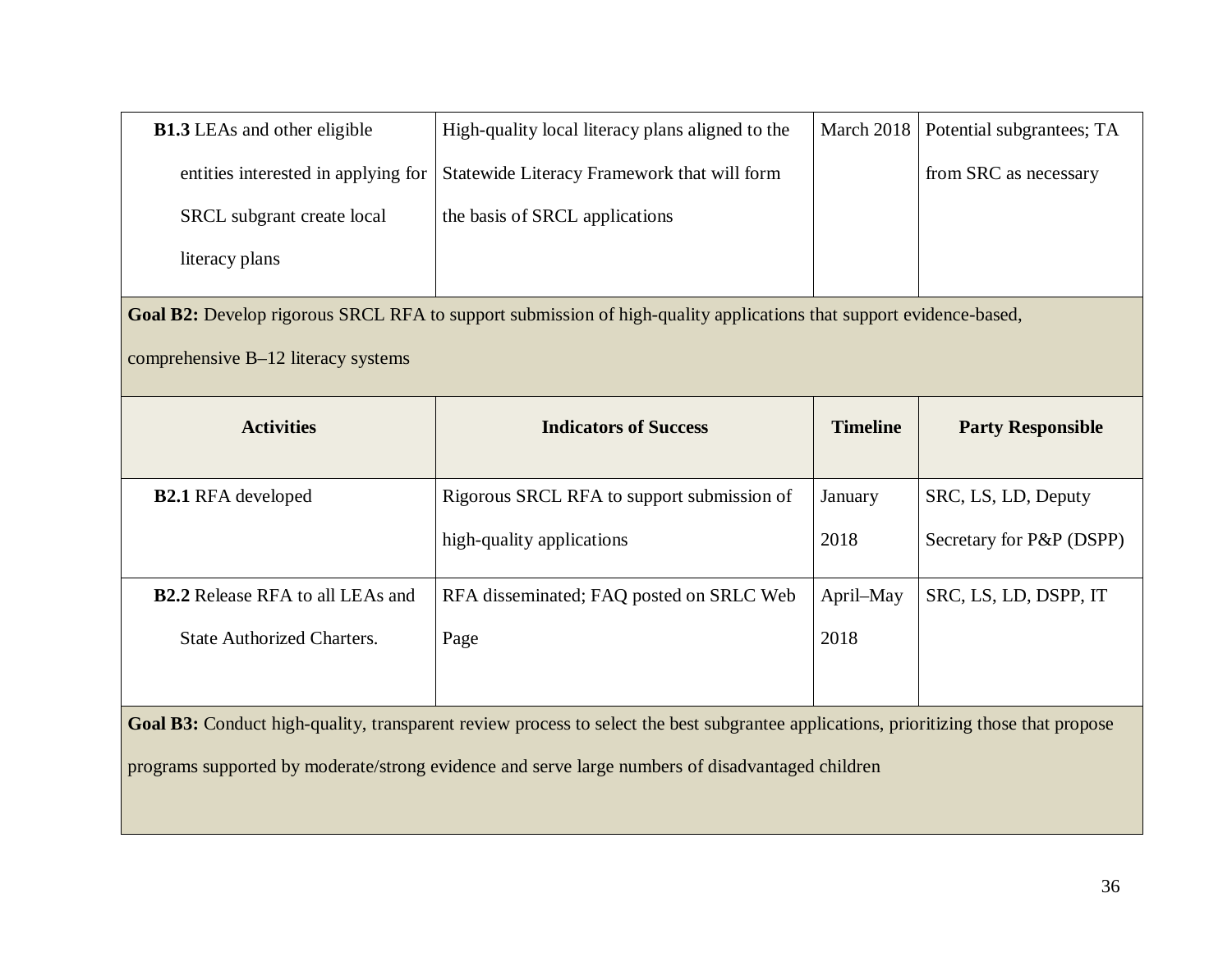| <b>Activities</b>                       | <b>Indicators of Success</b>                  | <b>Timeline</b>  | <b>Party Responsible</b> |
|-----------------------------------------|-----------------------------------------------|------------------|--------------------------|
| <b>B3.1</b> Send out Peer Review        | Qualified set of reviewers with broad,        | February         | SRC, LD, LS              |
| application nominations and             | representative membership                     | 2018             |                          |
| select reviewers                        |                                               |                  |                          |
| <b>B3.2 SRLC Peer Review training</b>   | Training that prepares reviewers to conduct a | April/May        | SRC, LS, LD              |
|                                         | transparent, rigorous, thorough review        | 2018             |                          |
| <b>B3.3</b> Peer Review of applications | Strongest applications are selected           | <b>June 2018</b> | SRC, LS, LD              |
| <b>B3.4 SRCL</b> subgrants awarded      | 9 subgrants awarded totaling \$19 million,    | <b>July 2018</b> | Secretary Ruszkowski,    |
| based on expert review scores           | serving approximately 30,000 children         |                  | DSPP, SRC, and LD        |
| <b>B3.5 SRLC Press Release of</b>       | Awarded subgrantees recognized publicly       | <b>July 2018</b> | Secretary, DSPP, SRC, LD |
| Awardees                                |                                               |                  |                          |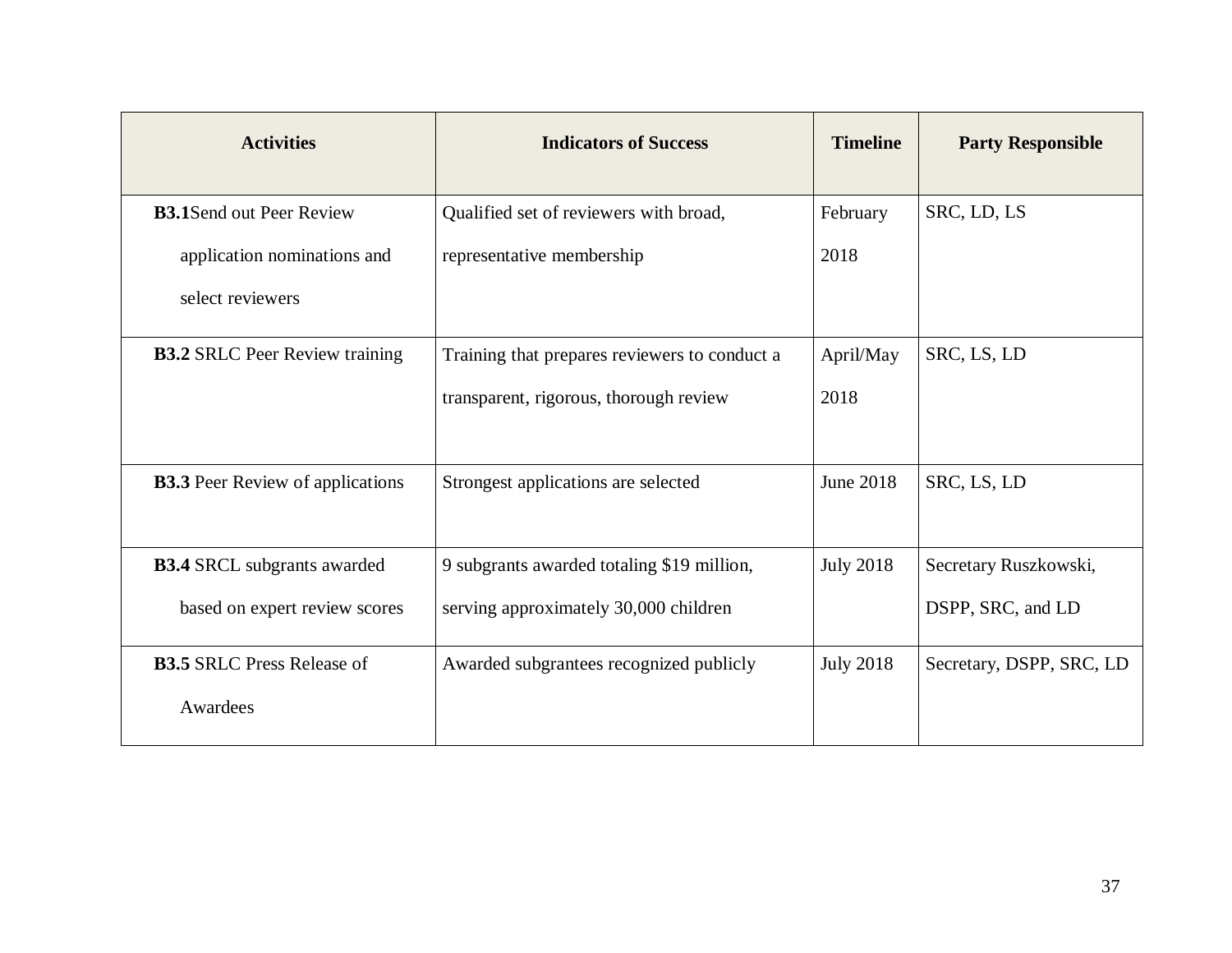## **SELECTION CRITERION C: SEA MONITORING PLAN**

PED allocates every educational dollar with student achievement in mind. This philosophy has driven the state to develop a strong monitoring infrastructure focused on student outcomes that can be used to monitor the local SRCL grantees. New Mexico's strategy will draw on implementation science to monitor fidelity of local models and engage subgrantees in a continuous program improvement process.<sup>[10](#page-37-0)</sup> The monitoring activities in the state's high-quality plan include: 1) Creation of an implementation and BOE reporting template that builds off the state's current reporting requirements and system, 2) Development of a an SRCL site visit protocol to assess implementation fidelity and alignment to the state literacy plan, 3) Desktop reviews of implementation data, 4) A minimum two site visits to each subgrantee by the SRCL coordinator and literacy specialist per grant year, and 5) Review of subgrantee annual reports that contain fiscal accountability information and student outcome data to assess progress toward local and state literacy goals.

## **(1) Alignment to State literacy plan**

New Mexico's comprehensive literacy plan includes five components (Leadership; Comprehensive Assessment; Instruction and Interventions; Professional Development; and Family Engagement) that provide a roadmap for designing local literacy systems that support strong literacy outcomes. The plan contains a section for each component that concludes with a "School Leadership Implementation Checklist" that provides guidance for successful implementation of each component. To ensure alignment to the state literacy plan, these checklists will be included

<span id="page-37-0"></span>10

Fixsen, D. L., Naoom, S. F., Blase, K. A., Friedman, R. M., & Wallace, F. (2005). Implementation Research: A Synthesis of the Literature.

Tampa, FL: University of South Florida, Louis de la Parte Florida Mental Health Institute, The National Implementation Research Network (FMHI Publication #231).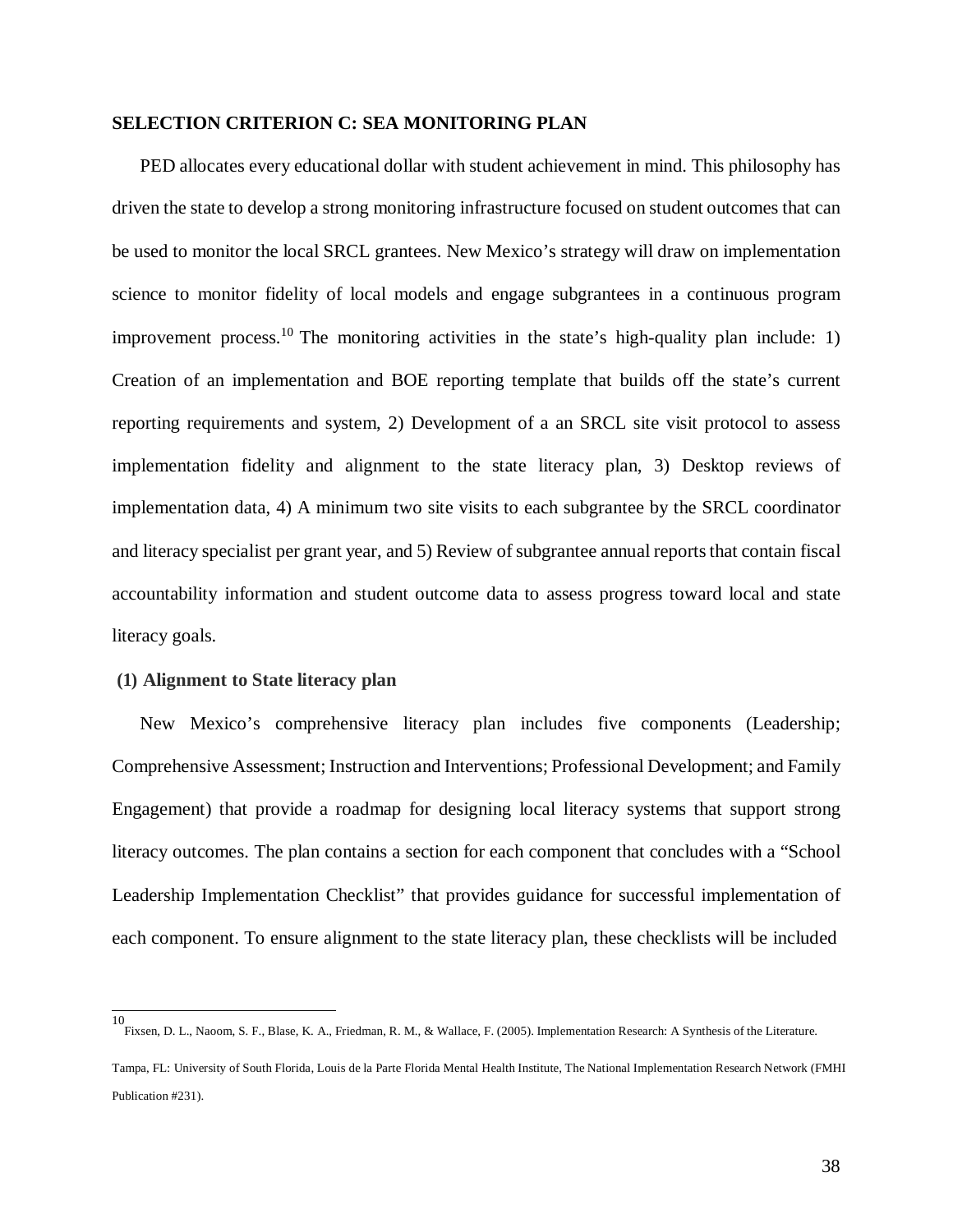as part of the site visit monitoring protocol and bimonthly desktop reviews. Subgrantees who are not making progress in implementation will receive additional state technical assistance and support from the SRCL Literacy Specialist.

An equally important aspect of alignment is monitoring subgrantee progress toward the state's student outcome goals for literacy proficiency. The state's ESSA plan has the goal of 64.9 percent of students proficient in English Language Arts (ELA) by 2022. On the path to this ESSA goal, PED's strategic plan has the expectation that 50 percent of students will be proficient in ELA by December 2020, which corresponds to the end of the SRCL grant period. New Mexico is a Partnership for Assessment of Readiness for College and Careers (PARCC) state that collects data on ELA proficiency in grades 3–11 using the PARCC assessment. As part of the state's assessment, accountability, and evaluation system, PARCC assessment data is analyzed for each grade for all children and by 10 subgroups<sup>11</sup>. The state also uses the New Mexico Alternative Performance Assessment (NMAPA) to ensure that students with disabilities participate in school and teacher accountability. For younger children, the PED will require the use of the Early Childhood Observational Tool (ECOT). The Kindergarten Observational Tool (KOT) iscurrently used statewide to measure kindergarten readiness at school entry. At the end of each school year during the grant period, subgrantees will review PARCC/NMAPA, ECOT, and KOT data along with the implementation reports and work with the SRCL Coordinator and Literacy Specialist to develop a CPI plan.

A final aspect of monitoring critical to successful implementation and alignment is fiscal monitoring. Subgrantee expenditure information will be uploaded into the state's Operating

<span id="page-38-0"></span><sup>11</sup> female, male, Caucasian, African American, Hispanic, American Indian, Economically Disadvantaged, Students with Disabilities, English

Language Learners, and Migrant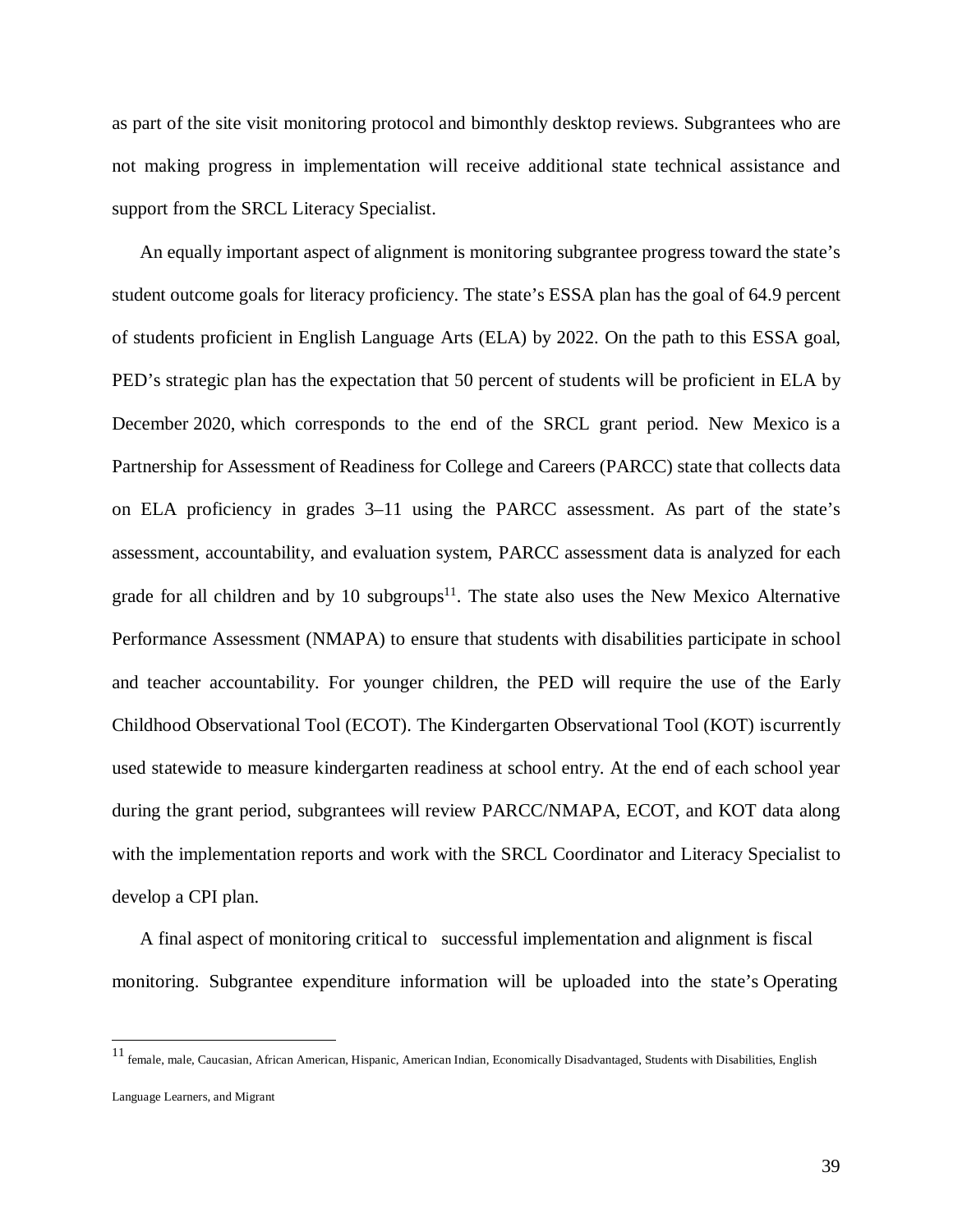Budget Management System (OBMS). Desktop reviews of subgrantee expenditures will be monitored by PED fiscal staff. Subgrantee expenditures must be allowable, reasonable, and necessary for their local literacy plans and conform to federal and state procurement codes. The SRCL Coordinator will work with PED fiscal staff to conduct desktop reviews to monitor budgets, budget adjustment requests, and requests for reimbursement to ensure that expenditures are consistent with statutory and regulatory requirements of SRCL and project goals. The SRCL Coordinator, working with PED fiscal staff, will offer feedback throughout the duration of the grant, ensuring that SRCL subgrant funds are used to execute a comprehensive and coherent literacy program that serves students from birth through grade 12.

#### **(2) Extent of evidence**

As part of the five regional TA meetings, subgrantees will be trained in the state's definition of moderate and strong evidence and made aware of the Compendium that includes interventions meeting the strong and moderate evidence thresholds. The RFA will vet proposals to ensure evidence-based practices are being proposed. The desktop reviews will monitor whether subgrantees are implementing the proposed evidence-based practices. Implementation of the proposed practices will also be confirmed during site visits. Subgrantees struggling with implementation of the evidence-based practices will be targeted for additional support. Subgrantees will be required to report any changes in interventions or practices as they occur.

## **(3) Extent of differentiation and developmental appropriateness**

New Mexico's *Early Learning Guidelines* (ELGs) and Common Core State Standards (NMCCSS) provide developmentally appropriate expectations for literacy development for children birth to age 5 and students in kindergarten through grade 12. Evidence-based literacy assessments, curriculum, professional development, and other practices will be monitored on how they align with the standards both in terms of literacy content and level of difficulty. Children of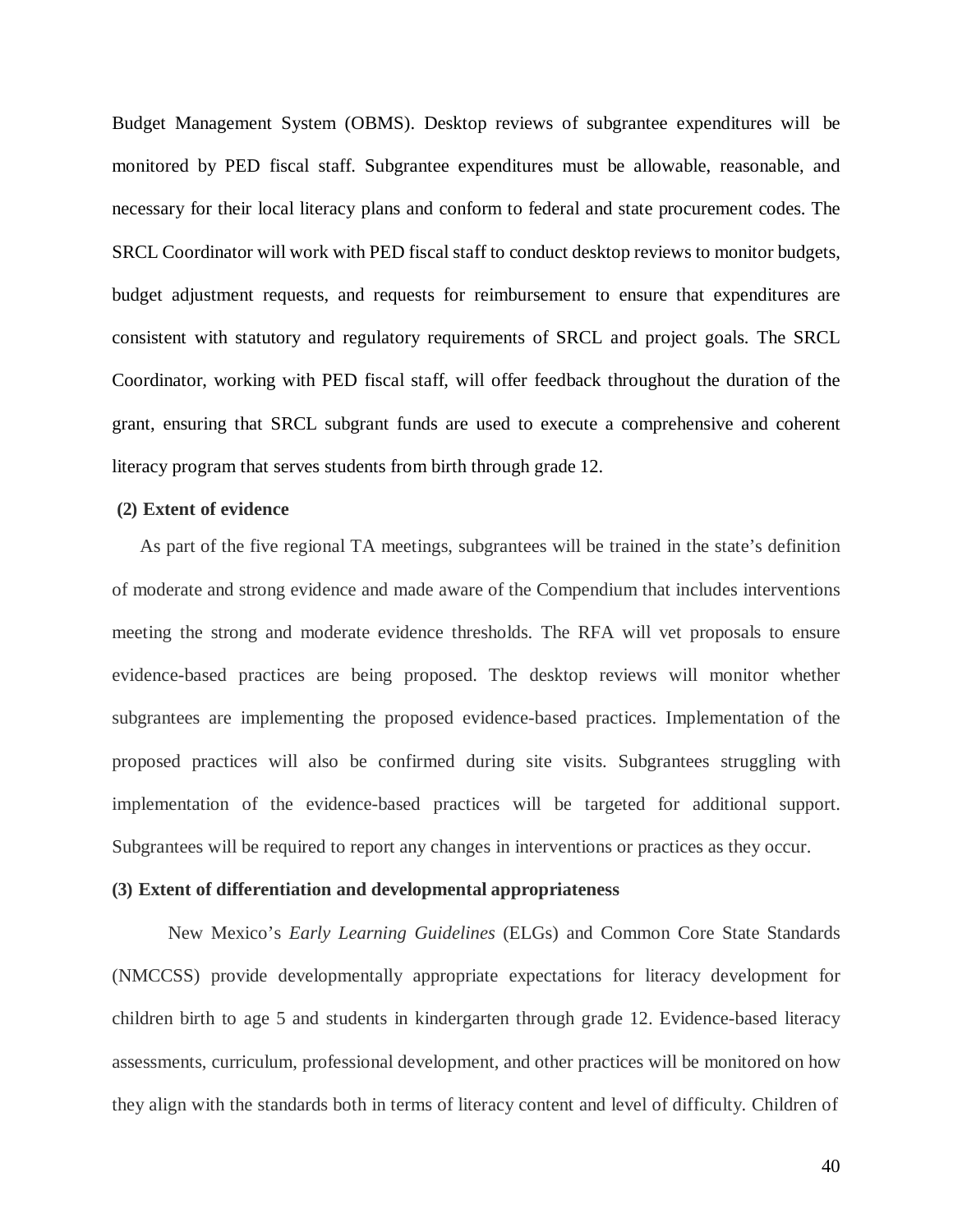the same age in the same classroom will be at different levels of reading proficiency relative to the standards, and as such, the use of formative assessments to determine a child's proficiency level

is a core aspect of the state's comprehensive literacy plan. Effective teaching begins with assessment, and the assessment process is the primary determinant in how practices are differentiated to meet children where they are and to help them make progress toward ageappropriate and grade-level proficiency. As such, PED will hold subgrantees accountable for using valid and reliable screening, diagnostic, formative and outcome measurement tools that target instruction and align with ELGs and NMCCSS. This will be monitored through the desktop reviews and site visits. Currently, LEAs in the state use the Student Teacher Accountability Reporting System (STARS) to provide data on student demographics and academics, which includes an "Assessment Template" to provide information about the assessments used and scores.

Subgrantees will be required to use an observation-based assessment for children birth to age 3 and ECOT for 3- and 4-year-olds. For K–3, PED will require subgrantees to use Istation. ISIP™, Istation's Indicators of Progress, Early Reading (ISIP Early Reading) is a web-delivered Computer Adaptive Testing (CAT) system that provide Continuous Progress Monitoring (CPM) by frequently assessing and reporting student ability in critical domains of reading through the academic years. ISIP Early Reading provides teachers and other school personnel with easy-tointerpret, web-based reports that detail student strengths and challenges and provide links to teaching resources. Use of this data allows teachers to more easily make informed decisions regarding each student's response to targeted reading instruction and intervention strategies. All districts in the state are currently required to use Istation for grades K–2 and districts and charter schools receiving Reads to Lead funding are required to utilize Istation will all students in grades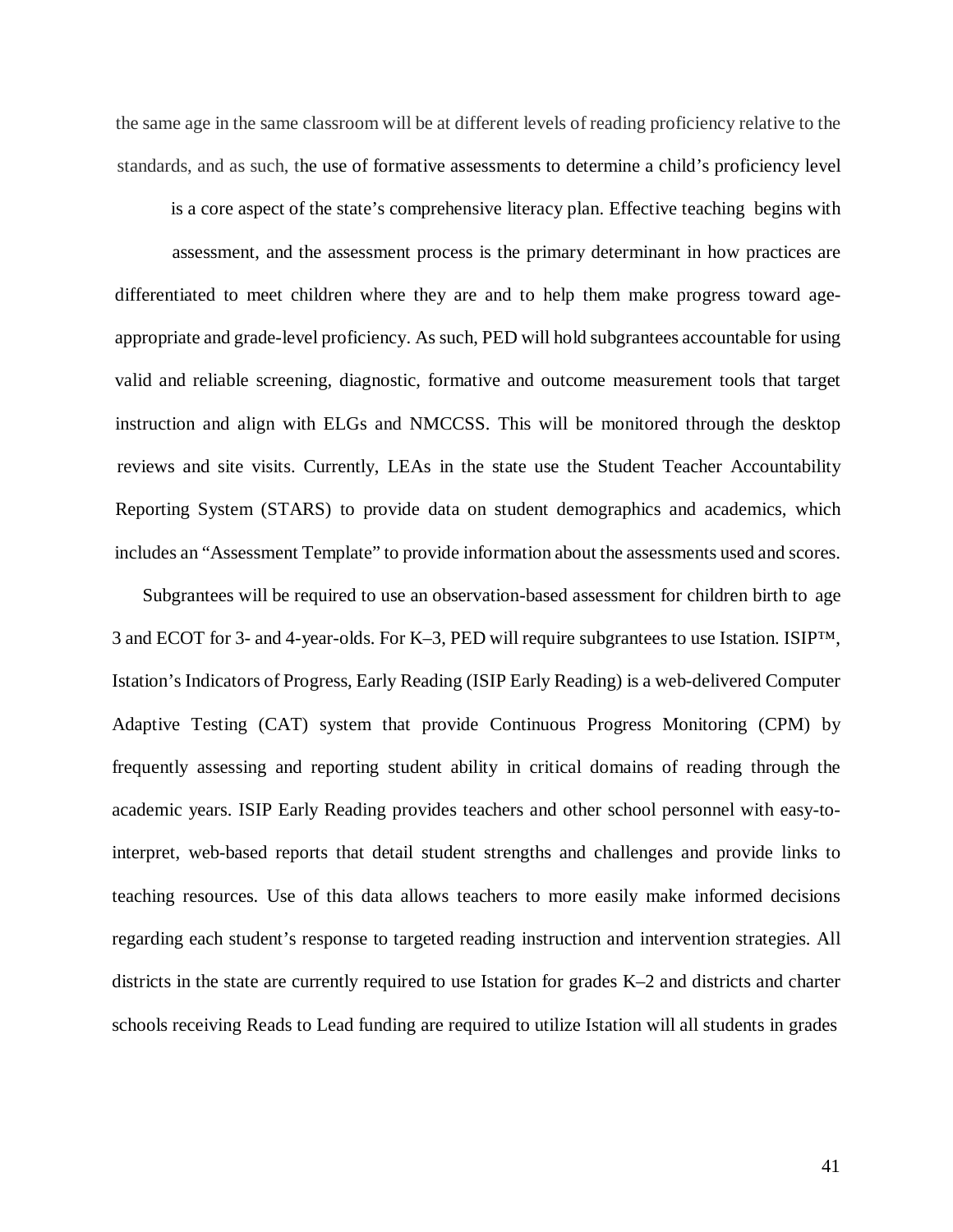K-3. As such, the use of Istation as tool for differentiated literacy practices will not be an additional burden to the subgrantee and can be easily monitoring by the state using existing protocols.

Finally, per 6.69.8.8 NMAC, each district and charter is required to use valid and reliable measures of student achievement growth approved by PED. Each subgrantee's choice of assessment for grades 4–12 will be vetted during the proposal process and monitored through the desktop review and site visits.

#### **(4) Implementation fidelity and alignment with State and local literacy plans**

Subgrantees are required to develop local literacy plans that align with the state Framework. In the start-up phase of the grant, potential subgrantees will be trained on the Framework, made aware of the SRCL funding opportunity, and provided adequate time to create a local literacy plan. This local plan will serve as the foundation for monitoring implementation fidelity and alignment with the state plan. The site visits, using the SRCL Site Visit Protocol will be the primary vehicle for monitoring implementation and will examine the systems that support and relate to instruction. During the site visit, through a collaborative conversation, Promising Practices (PP) and Opportunities Moving Forward (OMF) are identified and reported back to the school in the SRSV Feedback Report.

During the second and third site visit, the collaborative conversation will begin by reviewing any progress made in the OMF identified in the initial site visit. To gather evidence as to the implementation of the Opportunities Moving Forward, as identified from the first visit , PED will use the Stages of Implementation<sup>12</sup> to provide feedback to schools.

<span id="page-41-0"></span><sup>12</sup> Fixsen, D. L., Naoom, S. F., Blase, K. A., Friedman, R. M., & Wallace, F. (2005). Implementation Research: A Synthesis of the Literature.

Tampa, FL: University of South Florida, Louis de la Parte Florida Mental Health Institute, The National Implementation Research Network (FMHI Publication #231).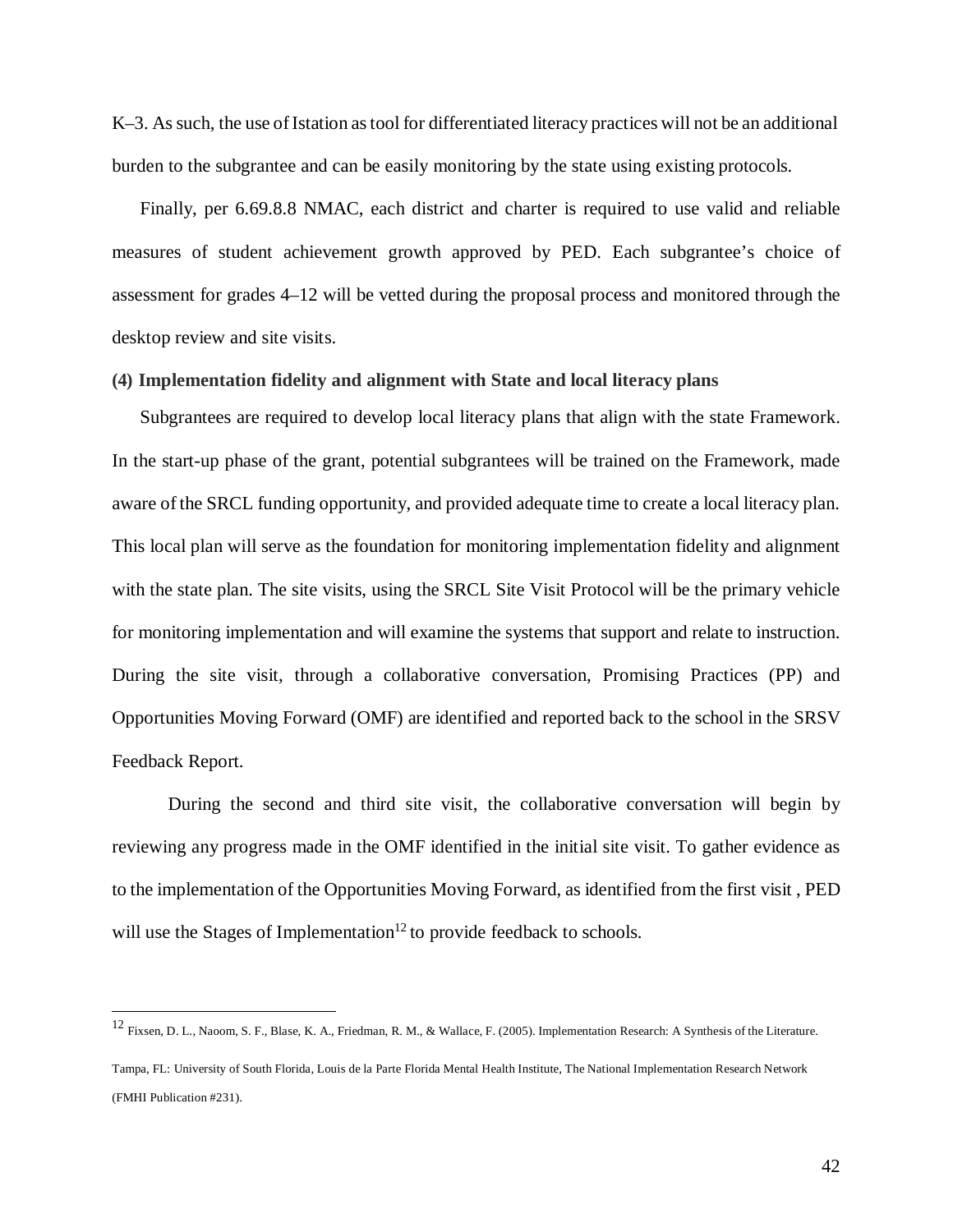Figure C.1 High-Quality Plan<sup>13</sup> for Section C

<span id="page-42-0"></span>

| Goal C1: Develop protocols to monitor compliance to local SRCL plans and grant requirements                                   |                                  |                 |                                    |  |  |  |
|-------------------------------------------------------------------------------------------------------------------------------|----------------------------------|-----------------|------------------------------------|--|--|--|
| <b>Activities</b>                                                                                                             | <b>Indicators of Success</b>     | <b>Timeline</b> | <b>Party Responsible</b>           |  |  |  |
| <b>C1.1</b> Develop implementation                                                                                            | Template that builds off state's | August 2018     | SLCL Coordinator (SRC), Literacy   |  |  |  |
| and BOE reporting template                                                                                                    | current reporting requirements   |                 | Specialist (LS), Literacy Director |  |  |  |
|                                                                                                                               | and systems                      |                 | (LD), Data Management Project      |  |  |  |
|                                                                                                                               |                                  |                 | Coordinator (DMPC)                 |  |  |  |
| <b>C1.1</b> Develop SRCL Site Visit   Protocol to assess                                                                      |                                  | December 2018   | SRC, LS, LD, DMPC                  |  |  |  |
| Protocol                                                                                                                      | implementation fidelity and      |                 |                                    |  |  |  |
|                                                                                                                               | alignment to state literacy plan |                 |                                    |  |  |  |
| Goal 2: Utilize monitoring protocols to track implementation fidelity, alignment to state literacy plan, and ongoing progress |                                  |                 |                                    |  |  |  |

<sup>&</sup>lt;sup>13</sup> Financial resources for each of these activities are described in detail in the Budget Narrative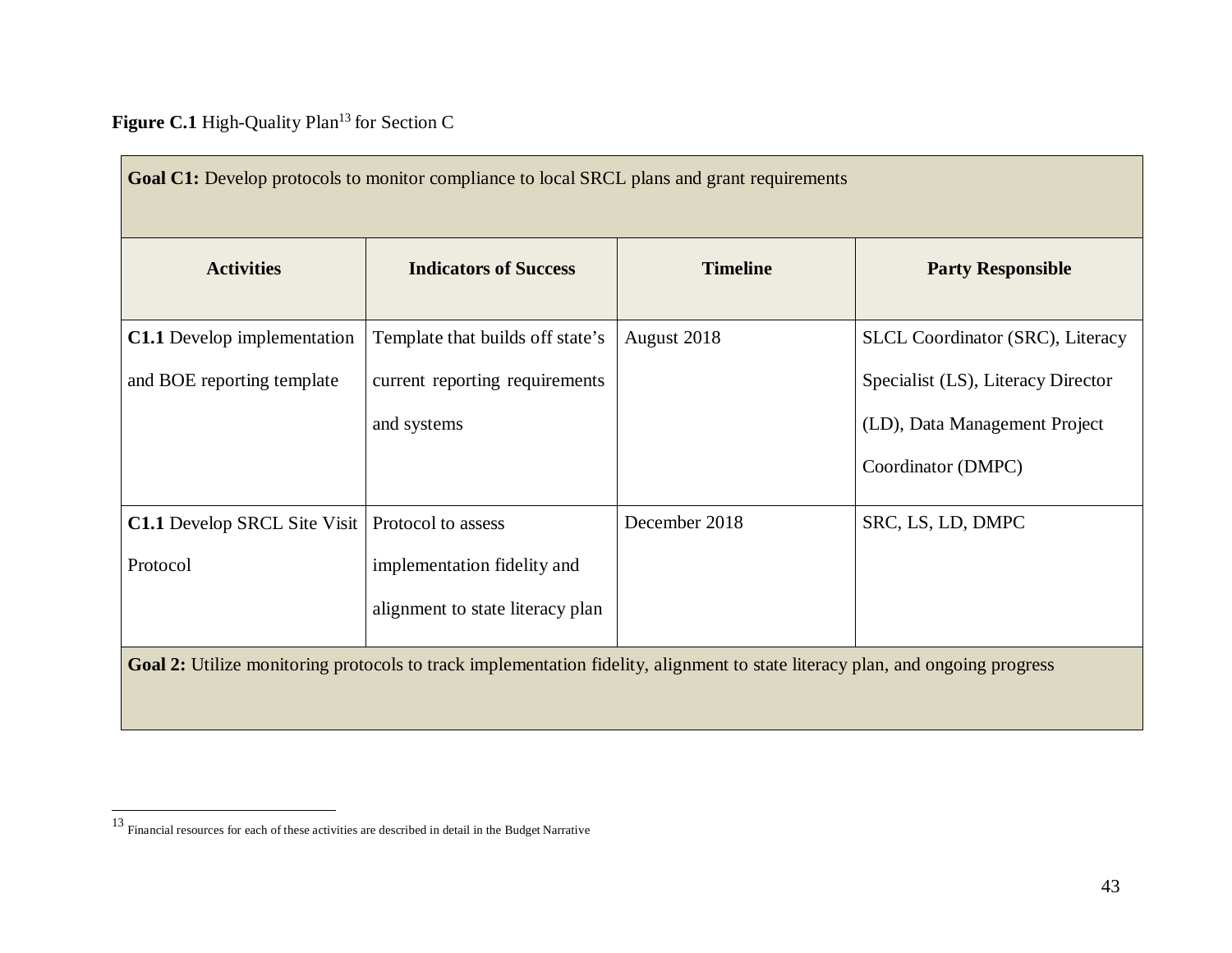| <b>Activities</b>            | <b>Indicators of Success</b>    | <b>Timeline</b>             | <b>Party Responsible</b>          |
|------------------------------|---------------------------------|-----------------------------|-----------------------------------|
| C2.1 Desktop monitoring      | Ongoing monitoring and          | Oct/Nov 2018, 2019, & 2020; | SRC, LS, DMPC                     |
|                              | contact to ensure               |                             |                                   |
|                              | implementation fidelity to      | March 2019 & 2020           |                                   |
|                              | SRCL proposal and fiscal        |                             |                                   |
|                              | accountability                  |                             |                                   |
| <b>C2.2 SRCL Site Visits</b> | Site visits to monitor          | Jan/Feb 2019 & 2020;        | SRC, LS                           |
|                              | implementation and assist with  |                             |                                   |
|                              | CPI efforts and fiscal          | Oct/Nov 2019 & 2020         |                                   |
|                              | accountability                  |                             |                                   |
| C2.3 Subgrantee annual       | Analysis of student outcome     | May/June 2019               | Subgrantees submit to DMPC,       |
| reports                      | data submitted to PED to assess |                             | reviewed by SRC, LS, LD, Literacy |
|                              | progress toward local and state |                             | <b>Advisory Committee</b>         |
|                              | literacy goals                  |                             |                                   |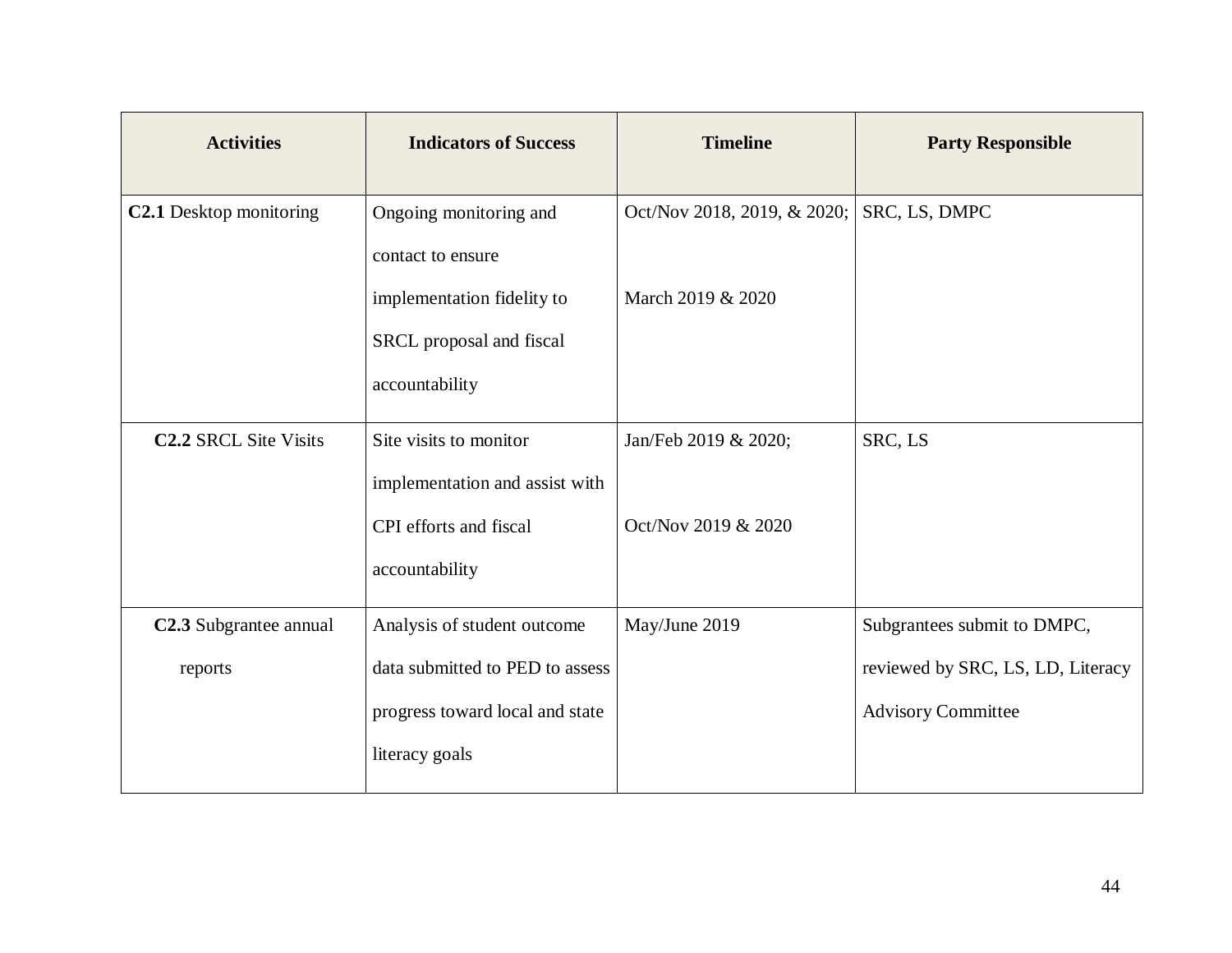## **SELECTION CRITERION D: ALIGNMENT OF RESOURCES**

## **(1) Targeted subgrants**

Figure D.1 outlines the allocation of funding between the state and LEAs for SRCL grant. PED will dedicate 95 percent of the total SRCL grant funds (\$19 million) toward the LEAs, with LEAs that serve large numbers of disadvantaged children receiving priority for funding. The remaining 5 percent (\$1 million) will be used for state level activities.

**Figure D.1** Allocation of SRCL grant funds



PED defines disadvantaged children as those who are economically disadvantaged, identified as English language learners/limited English proficient, or receiving special education services. As discussed in Section B, LEAs will include a demonstration of need in the subgranting proposals. To prioritize and target funding to projects that will benefit the greatest number of disadvantaged children, the selection criteria will be weighted to give priority to applicants that meet at least one of the following criteria: (1) serving at least 73.5 percent economically disadvantaged children; (2)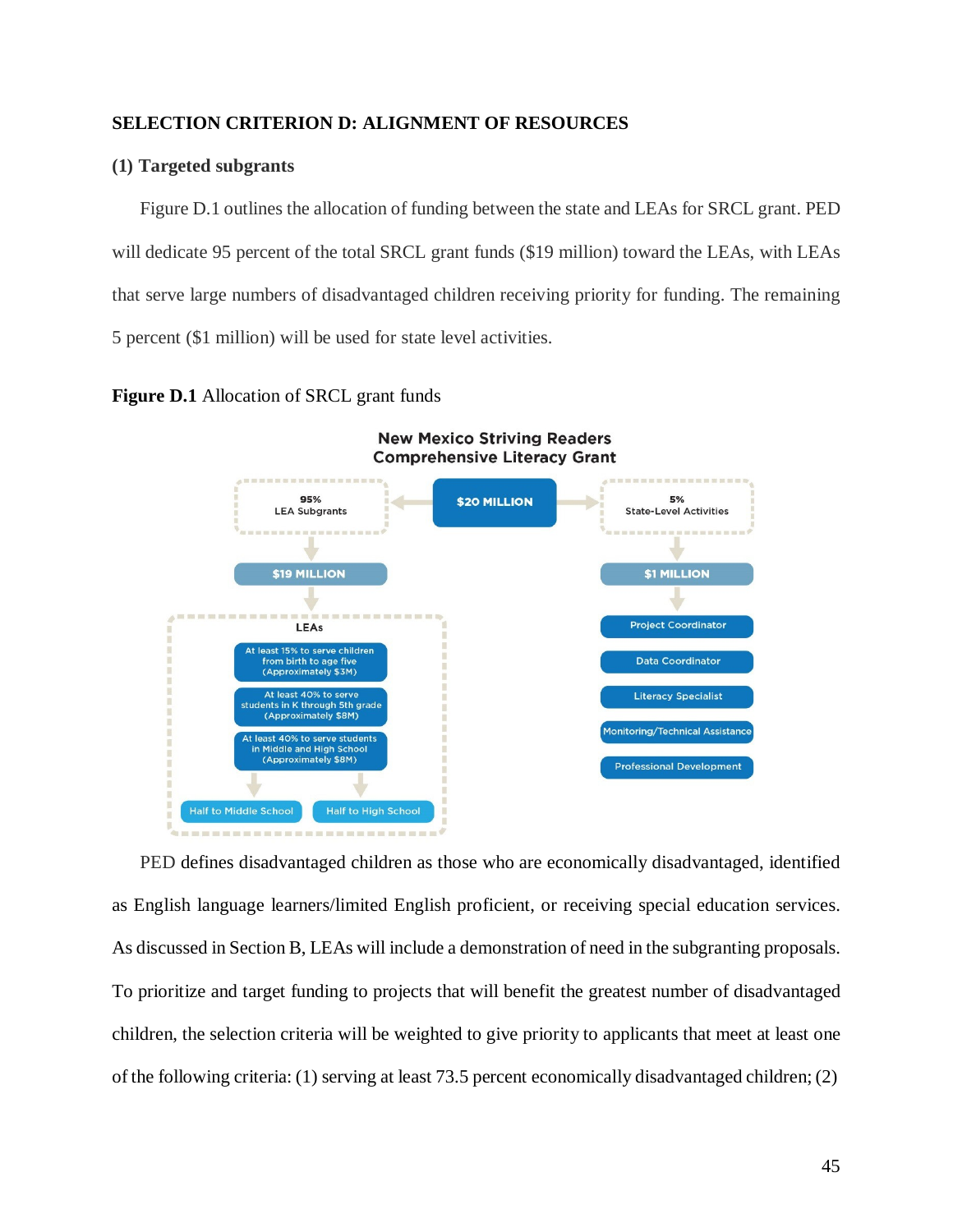serving at least 13.6 percent of children who are limited English proficient; and/or (3) serving at least 15.3 percent of children receiving special education services. New Mexico has an exceptionally large number of disadvantaged children and these thresholds represent the district averages across the state for each of the categories. Districts meeting all three criteria would receive highest priority through the weighting process, followed by those meeting two of the priority criteria, and then those meeting just one. Of the 151 LEAs in the state (districts and state charter schools), 15 meet all three; 58 meet two; 45 meet one; and remaining 33 do not meet any. The inclusion of these priority criteria will focus the funding on the poorest of the poor LEAs with the greatest number of disadvantaged children who also present a high-quality literacy plan and indicate a strong motivation to implement the plan with fidelity. Given the significant number of LEAs in the state meeting more than one priority criteria, PED is confident that the subgrants will be appropriately targeted to improve instruction for greatest number of disadvantaged children.

#### **(2) Amount and allocation of subgrants**

The SRCL subgrantees will be provided the funds to build a continuum of literacy interventions with specific amounts allocated to age group categories within the B–12 continuum. As discussed in Section B, the budget section of the subgrantee proposals require that LEAs budget funds according to the following allocation: at least 15 percent of the budget allocated to children birth to age five; at least 40 percent allocated to students kindergarten through grade five; and at least 40 percent allocated to middle and high school students with an equal allocation between middle and high school. As such, the state expects to allocate \$3,040,000 to serve children birth to age 5; \$7,980,000 for students in kindergarten through grade five; and \$7,980,000 for middle and high school students (\$3,990,000 for each group). Through the fiscal monitoring process, each subgrantee must provide evidence of appropriate distribution of funds across these categories.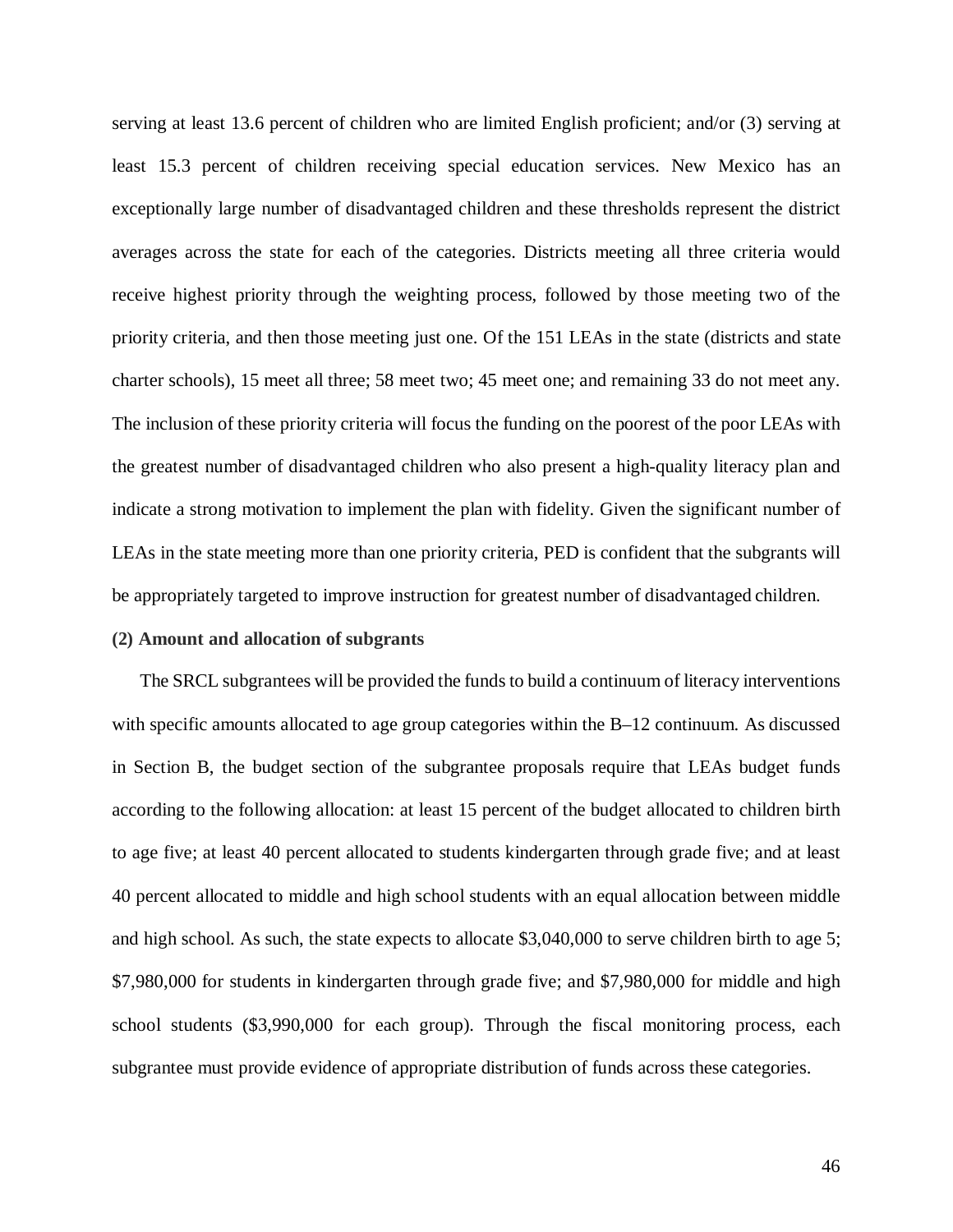#### SELECTION CRITERION E: ADEQUACY OF RESOURCES

#### **(1) Effective use of funds**

PED will take several steps, discussed throughout the proposal, to ensure the effective use of funds; that costs are reasonable in relation to the project design; and that the proposed funding request has a significant impact on local literacy practices and child and student outcomes across the state. These steps include: (1) a well-thought out logic model for how the activities will impact child and student outcomes across the birth-to-grade 12 continuum; (2) a clear project plan and timeline; (3) robust support and technical assistance by the state to support effective implementation of evidence-based programs and practices (e.g., the Compendium); a clear budget justification for the use funds by the state; (4) a clear vetting process for the subgranting offunds; and, (5) fiscal and project monitoring process to ensure the effective use of funds at the LEA level.

## **(2) Efficient use of funds**

The funds for this project will be provided to nine subgrantees that will provide evidencedbased literacy programs and practices to an estimated 30,000 children and students birth-to-grade 12 acrossthe state. While the grant amount represents well lessthan 1 percent of the state's overall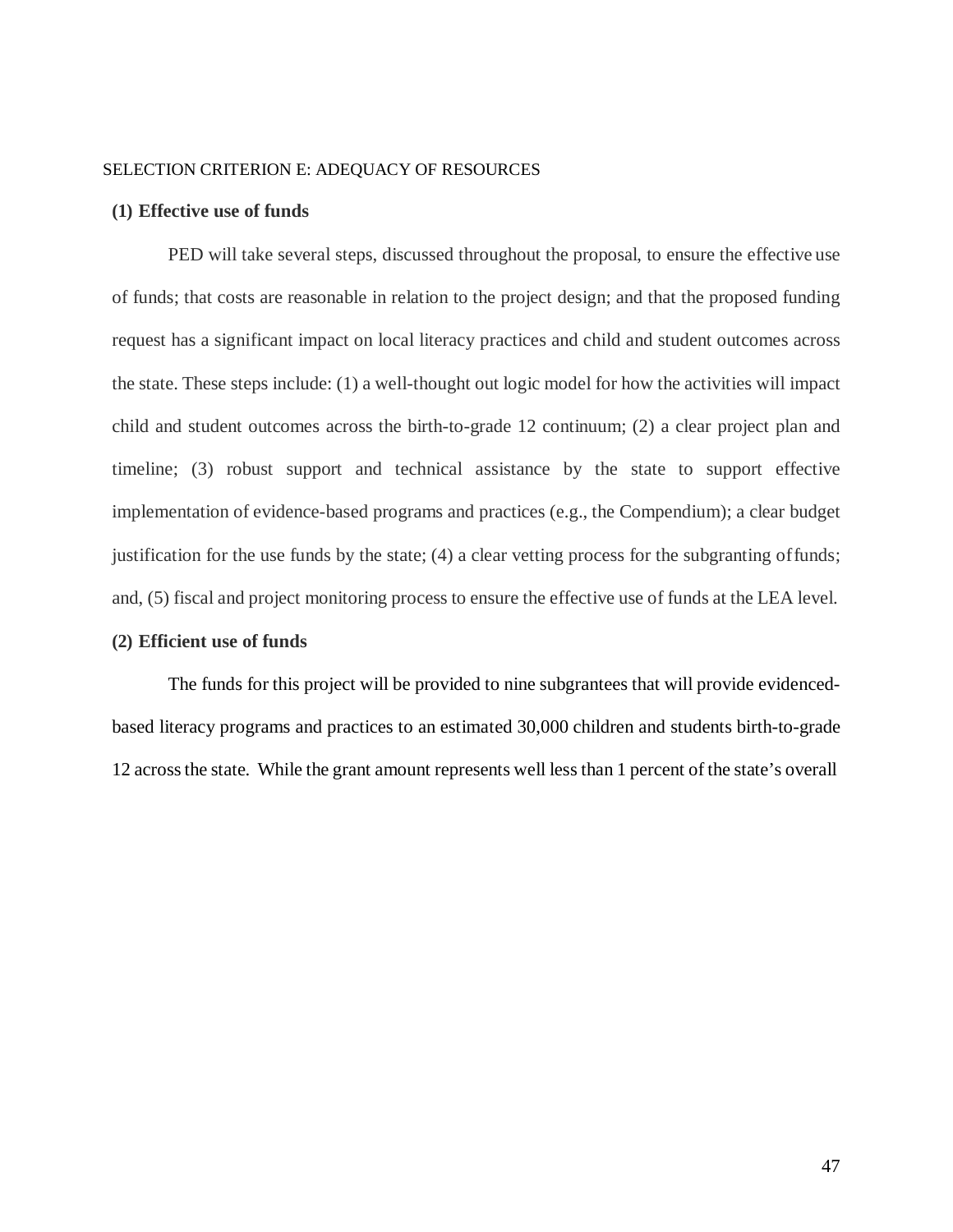education budget, it will impact 9.4 percent of the overall student population and nearly 12 percent of the state's disadvantaged students. The budget and budget narrative outline the efficient use of this funding, which will be closely monitored to ensure that the funds are used efficiently. Equally important, the initiatives proposed here are new. As such, the federal funding will not supplant funding for current initiatives, but instead provide supplemental funding to engage in new, important state-supported literacy initiatives at the local level.

## **SELECTION CRITERION F: QUALITY OF PROJECT DESIGN**

The New Mexico SRCL Program is designed to build capacity and support the sustainability of evidence-based B–12 literacy systems. Subgrantees will form local Literacy Connection Teams that will continue spearheading literacy efforts after the grant, including the ongoing implementation of local literacy plans, continuation of the CPI processes established during the grant, and the maintenance of collaborative relationships across the B–12 continuum. Through the Compendium and capacity-building trainings, subgrantees will have identified and implemented evidence-based B–12 literacy interventions. As grant funds will mostly be used to purchase classroom materials and trainings, this is an investment in high-quality programs that will have returns extending beyond the timeframe of the grant. A large investment in human capital will also be made during the grant training teachers, leaders, and other key personnel such as coaches. All subgrantees will participate in a Sustainability Summit at the conclusion of the grant to share lessons learned and develop guidance on how practices can be sustained and replicated in other LEAs and schools. Subgrantees will also develop Sustainability Plans to be implemented in the remainder of the 2020–2021 school year and beyond to ensure continuation of evidence-based practices leading to improved student outcomes.